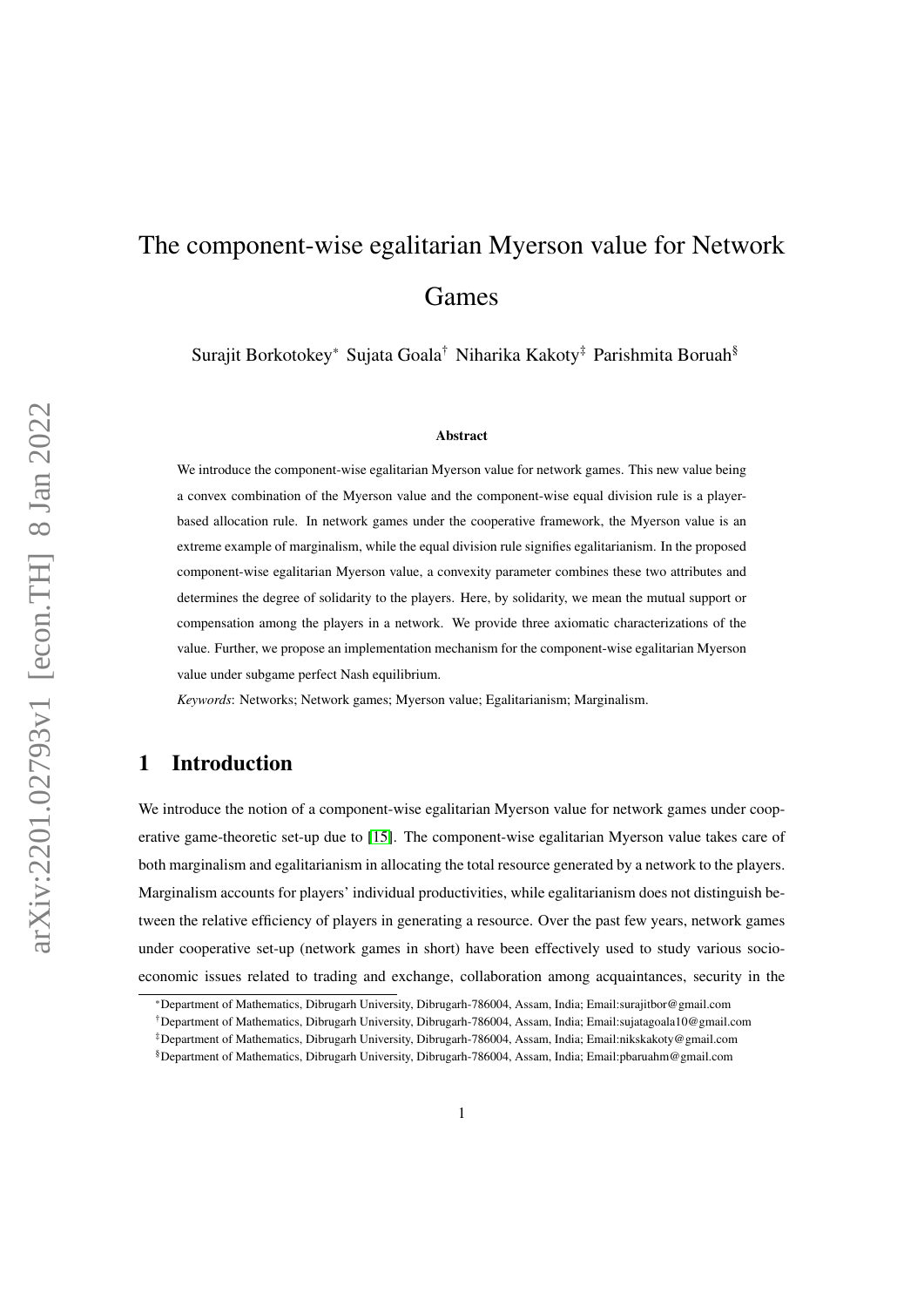cyber world, sharing of natural resources among stack-holders, multi-graph problems pre-dominant in the field of information and system sciences, etc., to name a few. In a network game, the players/agents link themselves under some binding agreements and generate a worth. The problem then lies in finding a suitable allocation rule that distributes the total worth generated among the players. The study of network games has its origin in the seminal work of [\[19\]](#page-35-1) on graph restricted games in 1977. In graph-restricted games, later known as communication situations [\[16\]](#page-35-2), coalitions in which players are connected through a network are the ones who can generate non-zero worth. The structure of the network is not important in a communication situation. However, when the cost of network formation matters which may be the case, for example, of establishing physical networks among nodes, it becomes important to consider the direct and indirect links among players in the generation of the worth. Consequently, [\[15\]](#page-35-0) proposes the network games as an extension to the communication situations where the worth of a coalition depends on the network structure through which the players in that coalition are connected. Consequently, the Myerson value first proposed as an allocation rule in [\[19\]](#page-35-1) for communication situations is further extended to network games in [\[15,](#page-35-0) [16\]](#page-35-2). The position value as an alternative allocation rule is proposed by [\[18\]](#page-35-3) and characterized by [\[3,](#page-34-0) [21,](#page-35-4) [22,](#page-36-0) [25\]](#page-36-1) for communication situations and later extended to network games [\[15,](#page-35-0) [16,](#page-35-2) [23\]](#page-36-2). While the position value emphasizes the links among the players more, the Myerson value concerns more on the players. Both these values are based on the productivity of the links and players, respectively; we call this: the marginalistic approach, see [\[17\]](#page-35-5). A third allocation rule is the equal division rule which assigns equal pay-off to all the players in a network. The component-wise equal division rule assigns equal pay-offs to the players in a component. Both the equal division rule and the componentwise equal division rule are attributed to the notion of egalitarianism. For a comprehensive study on these allocation rules, we recommend [\[4,](#page-34-1) [5,](#page-34-2) [11,](#page-35-6) [14,](#page-35-7) [16\]](#page-35-2). The marginalistic allocation rules are insensitive to non-productive players. They do not provide incentives to players who are not currently productive but have possibilities of being productive in future collaborations. On the other hand, egalitarianism does not distinguish the players based on their productivity. It encourages free-riding activities in a game [\[7\]](#page-34-3). Therefore, in many practical situations, none of these extreme approaches can be deemed suitable for designing an allocation rule. Rules that exhibit solidarity<sup>[1](#page-1-0)</sup> to non-productive players on the one hand, and encourage the productive players to generate more worth, on the other hand, should ideally combine both these marginal and egalitarian approaches. We call them solidarity values. Take, for example, the International North-South Transport Corridor (INSTC) that connects India with Iran and other parts of Central Asia, Russia and has the scope of expansion up to the Baltic, Nordic, and Arctic regions. The trade between India and the landlocked Central Asian Region is not encouraging. The absence of an

<span id="page-1-0"></span><sup>&</sup>lt;sup>1</sup>By solidarity we mean the mutual support or compensation among the players in a network.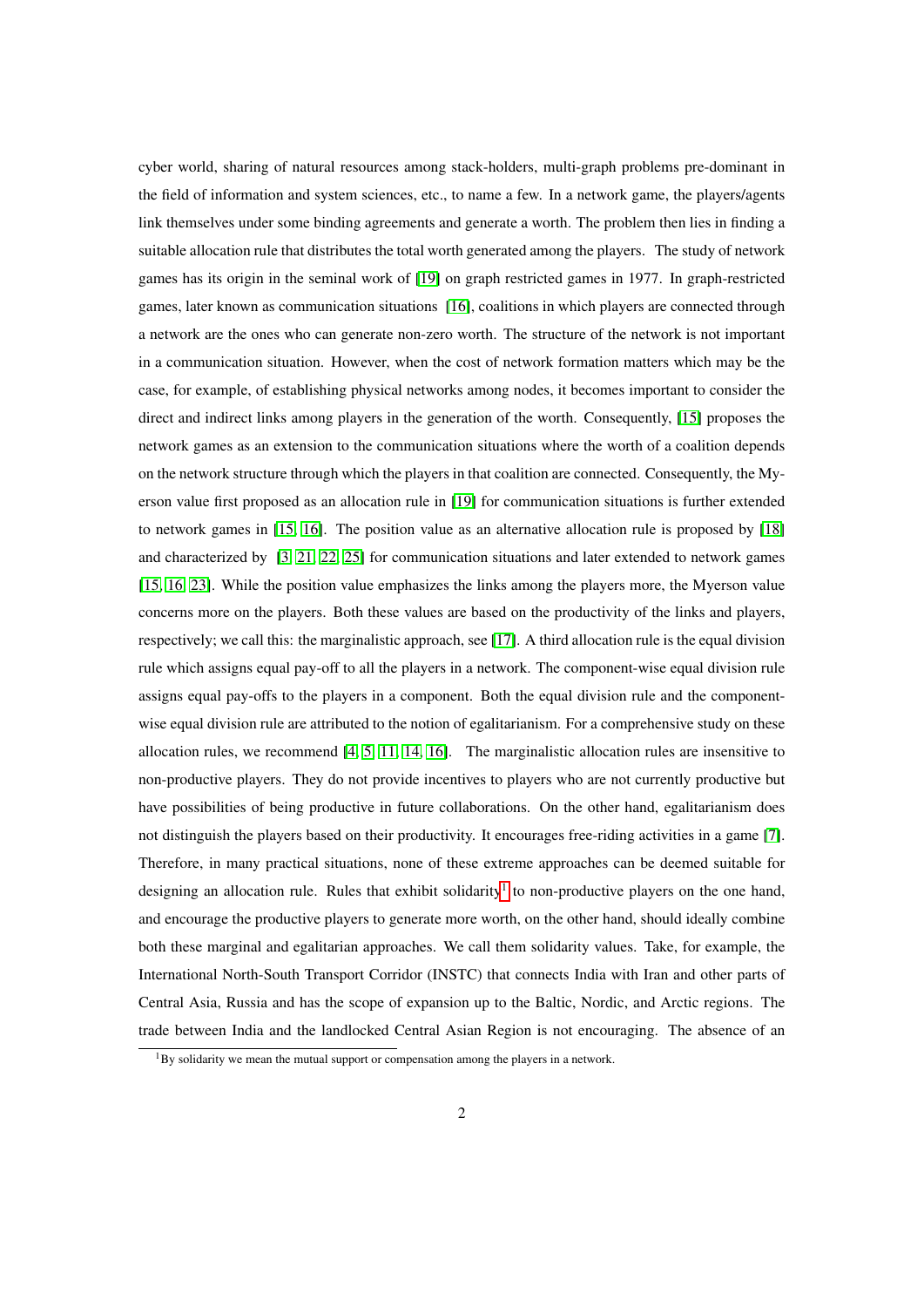efficient transportation network with a facility for storage hubs at key nodes is identified to be the main reason for this shortfall. However, with the opening of Iran's Chabahar Port, India is expected to do well with its exports.<sup>[2](#page-2-0)</sup> Countries like Afghanistan, Turkmenistan, Bulgaria, etc., can allow their territories for establishing storage hubs and thus, contribute to increasing trades through the INSTC without being directly involved in the worth generation process. Thus, for sustaining the network among the worth generating countries, those non-productive countries should also be given a share of the total worth for their service. This we call their solidarity share. Allocation rules based on marginalism only cannot explain such solidarity-based models. Take another example involving the universal basic income proposed and piloted in many Scandinavian countries and parts of the United Kingdom.[3](#page-2-1) The universal basic income is an unconditional income paid by the government to all the citizens, irrespective of whether they produce some worth or not. This is an example of solidarity shown to the non-productive players by the state. The supporters consider this as an answer to the fragmented welfare state that led to growing wage inequality, unemployment, an increasing number of temporary and part-time jobs. However, the critiques argue that such a guaranteed level of income already exists in most of the welfare schemes. The non-contributory nature of the welfare state, the subsidies to those in work, the children allowance and housing benefits, higher taxation slabs for the high waged strata are some of these measures already in place which exhibits solidarity to the non-productive and less productive players. They feel that a separate universal basic income as an egalitarian measure will overload the state's expenditure and burden to the productive and worth-generating sectors. On the other hand, a flat basic income may also lead to free-riding activities, which is again not desirable. Therefore, a quantified and simplistic approach having sound theoretical background is necessary to highlight how much solidarity the players want to show to the non-productive players. Moreover, it is also not desirable to exhibit solidarity to players when they are at par in terms of their per capita productivity. A suitable allocation rule should adhere to such intuitive considerations while allocating the worth among the players. In section [2,](#page-3-0) this idea is illustrated with a numerical example. More examples can be found in [\[12\]](#page-35-8), where the authors introduce the Generalized egalitarian Shapley value in the cooperative framework that reflects the flexibility in choosing the level of marginality based on the coalition size.

In this paper, we study the  $\alpha$ -component-wise egalitarian Myerson value or simply the  $\alpha$ -CEM value, which is a convex combination of the Myerson value and the component-wise equal division rule based on the convexity parameter  $\alpha \in [0, 1]$ . The  $\alpha$ -component-wise egalitarian Myerson value provides a

<span id="page-2-0"></span><sup>2</sup> India's Export Opportunities Along the International North-South Transport Corridor–Naina Bhardwaj, India Briefing, June 25, 2021

<span id="page-2-1"></span><sup>&</sup>lt;sup>3</sup>Is Finland's basic universal income a solution to automation, fewer jobs, and lower wages? Sonia Sodha, The Guardian, February 19, 2017.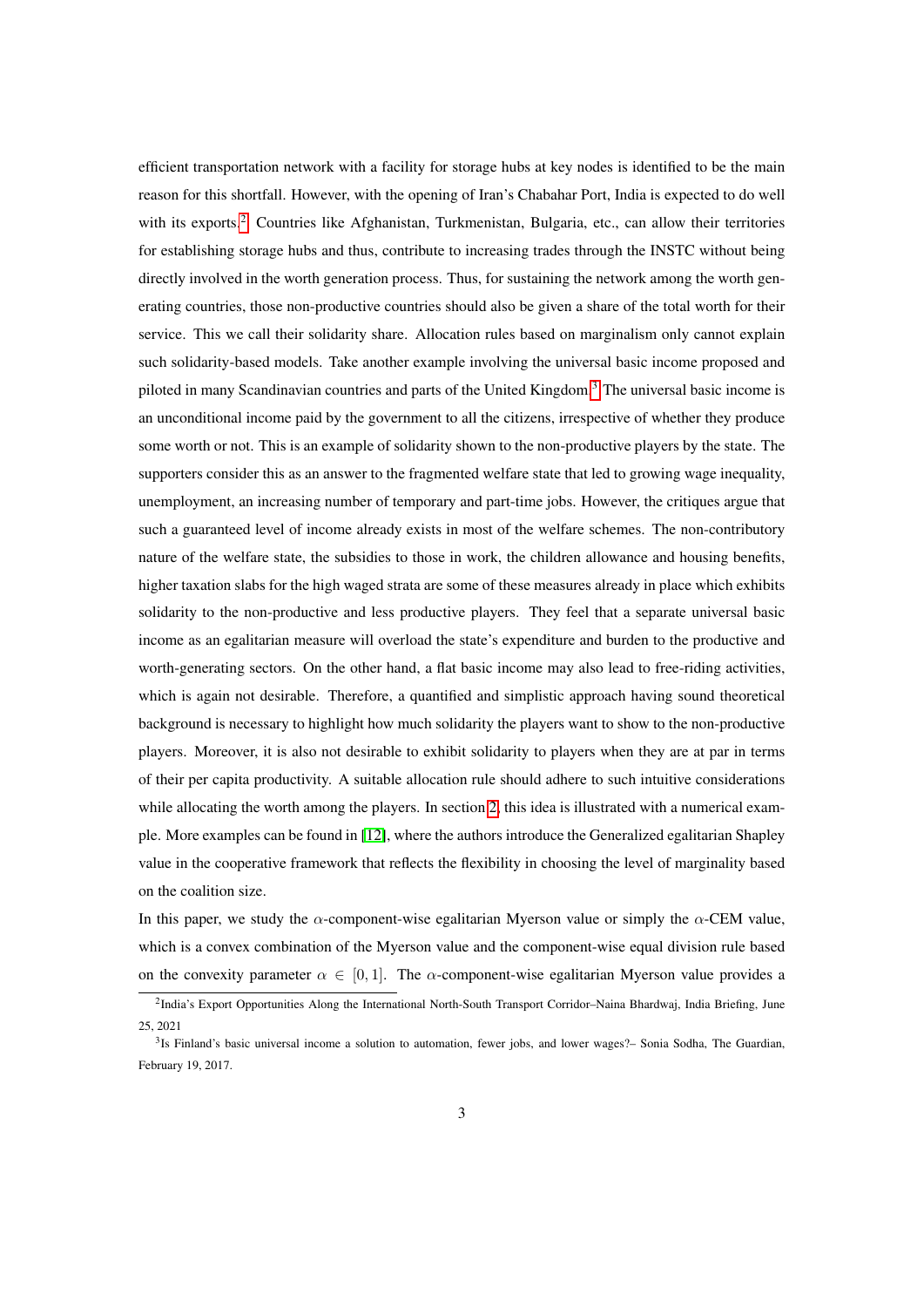trade-off between marginalism and egalitarianism. The designer can adjust the solidarity to the players by a choice of  $\alpha$  between 0 and 1. We provide three characterizations of the  $\alpha$ -component-wise egalitarian Myerson value. Our characterizations follow their counterparts in cooperative games due to [\[8,](#page-35-9) [9,](#page-35-10) [20,](#page-35-11) [26\]](#page-36-3). We also propose a non-cooperative bidding mechanism to show that the bidding process results in the  $\alpha$ -component-wise egalitarian Myerson value under subgame perfect Nash equilibrium. This approach highlights the bargaining framework of the proposed allocation rule and justifies its existence. Each stage of the bidding mechanism analyzes the players' strategic and solidarity concerns under a cooperative environment. We develop our mechanism based on similar works by [\[24,](#page-36-4) [25\]](#page-36-1).

The rest of the paper proceeds as follows. In section [2](#page-3-0) we briefly discuss the preliminary concepts re-quired to develop our model. Section [3](#page-10-0) includes four characterizations of the component-wise egalitarian Myerson value. Section [4](#page-23-0) describes the bidding mechanism for the component-wise egalitarian Myerson value and finally section [5](#page-33-0) concludes.

## <span id="page-3-0"></span>2 Model Formulation

In this section, we compile the preliminary notations, definitions, and results from [\[1,](#page-34-4) [2,](#page-34-5) [4,](#page-34-1) [11,](#page-35-6) [16\]](#page-35-2) required for the development of our model.

• *Players*

Let  $N = \{1, 2, ..., n\}$  be the set of players. A coalition S is a subset of N. We use the corresponding lower case letter s to denote the cardinality of coalition S, thus  $#S = s$ .

• *Networks*

Given the player set N and distinct players  $i, j \in N$ , a link ij is the pair  $\{i, j\}$  which represents an undirected relationship between i and j. Clearly, ij is equivalent to ji.

The set of all possible links with the player set N denoted by  $g_N = \{ij \mid i, j \in N \text{ and } i \neq j\}$  is called the complete network.

A network g is a subset of  $g_N$ . The set of all possible networks on N is  $\mathbb{G}^N = \{g \mid g \subseteq g_N\}.$ 

The network  $g_0 = \emptyset$  is the network without any links, which we refer as the empty network.

Let the number of links in a network g be denoted by  $l(g)$ . Obviously,  $l(g_N) = \binom{n}{2} = \frac{1}{2}n(n-1)$ and  $l(q_0) = 0$ .

For every network  $q \in \mathbb{G}^N$  and every player  $i \in N$  we denote i's neighbourhood in q by  $N_i(q)$  ${j \in N \mid j \neq i \text{ and } ij \in g}$  as the set of players with whom i is directly linked in g.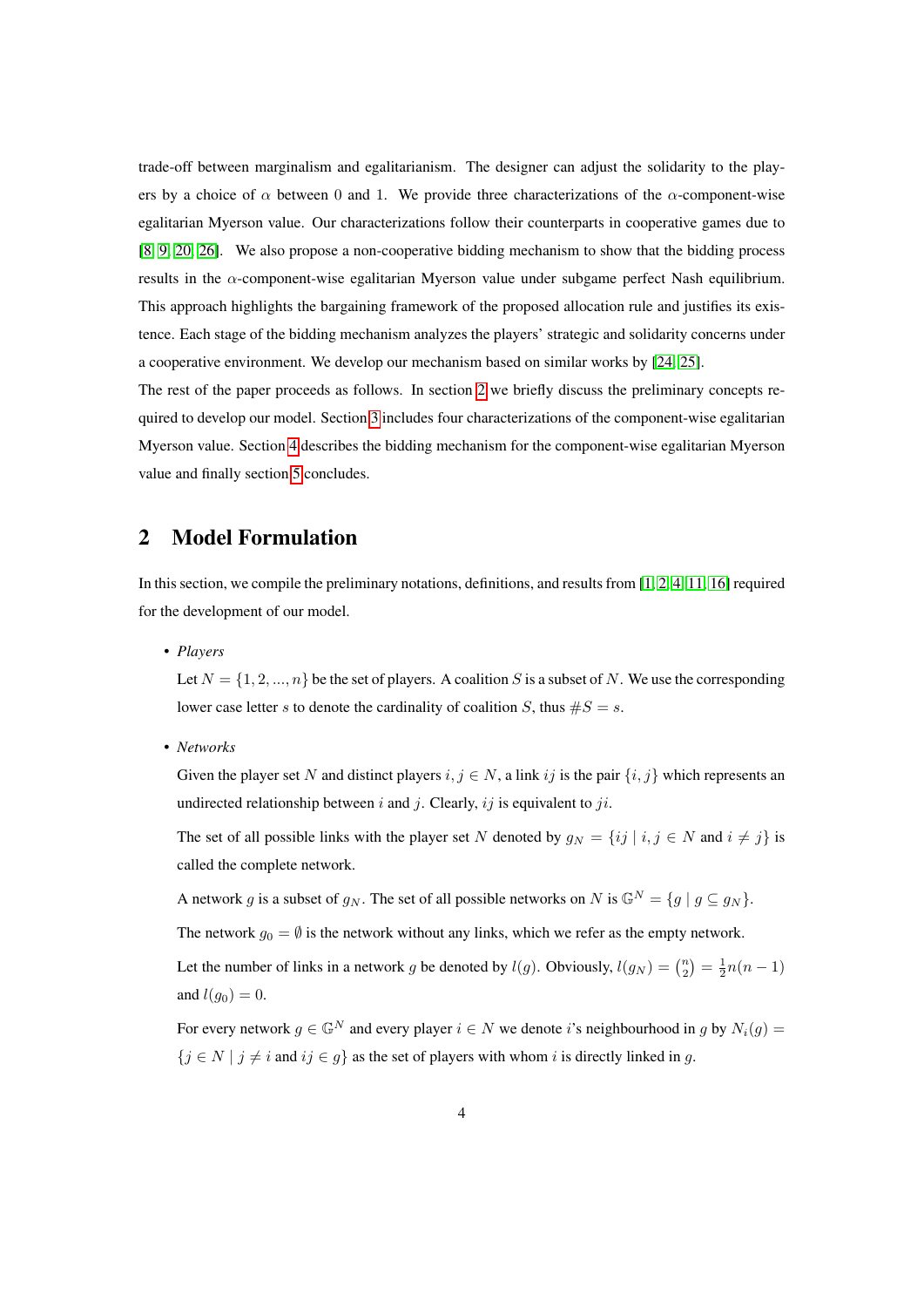The set of players in the network g is denoted by  $N(g)$ . Also, denote by  $n_i(g) = \#N_i(g)$ , and  $n(g) = \#N(g).$ 

Denote by  $L_i(g) = \{ij \in g \mid j \in N_i(g)\} \subseteq g$  the set of links of player i in g.

• *Networks on subsets of players*

For any  $g \in \mathbb{G}^N$  and  $S \subseteq N$ , the restriction of g on the coalition S is denoted by  $g|_S$  and is given by  $g|_S = \{ij \in g \mid i, j \in S\}$ . For  $g \subseteq g_N$  and  $g' \subseteq g$ , let  $g - g'$  denote the network  $g \setminus g'$ . Similarly, for  $g' \subseteq g_N \setminus g$ , let  $g + g'$  denote the network  $g \cup g'$ .

• *Paths*

A path in g connecting i and j is a set of distinct players  $\{i_1, i_2, \ldots, i_p\} \subseteq N(g)$  with  $p \ge 2$  such that  $i_1 = i$ ,  $i_p = j$ , and  $\{i_1 i_2, i_2 i_3, \ldots, i_{p-1} i_p\} \subseteq g$ .

We say  $i$  and  $j$  are connected to each other if a path exists between them and they are disconnected otherwise.

• *Components*

The network  $h \subseteq g$  is a component of g if for all  $i \in N(h)$  and  $j \in N(h)$ ,  $i \neq j$ , there exists a path in h connecting i and j and for any  $i \in N(h)$  and  $j \in N(g)$ ,  $ij \in g$  implies  $ij \in h$ .

In other words, a component is simply a maximally connected subnetwork of  $g$ . We denote the set of network components of the network g by  $C(g)$ .

• *Isolated players*

The set of players that are not connected in the network  $g$  are collected in the set of isolated players in g denoted by  $N_0(g) = N \setminus N(g) = \{i \in N \mid N_i(g) = \emptyset\}.$ 

Clearly,  $N_0(q_0) = N$ .

• *Network games and value functions*

A network game is the pair  $(N, v)$  where N is the player set and  $v : \mathbb{G}^N \to \mathbb{R}$  is a function called the characteristic function that satisfies  $v(g_0) = 0$ .

The space of all network games with player set N is denoted by  $\mathbb{V}^N$ , which is a  $2^{l(g)} - 1$  dimensional vector space. If no ambiguity arises on the player set  $N$ , we denote a network game simply by its characteristic function v.

• *component additive network games*

A network game v is called component additive if for every network  $g \in \mathbb{G}^N$ ,  $v(g) = \sum_{h \in C(g)} v(h)$ . Component additivity ensures that there is no externality across different components in a network.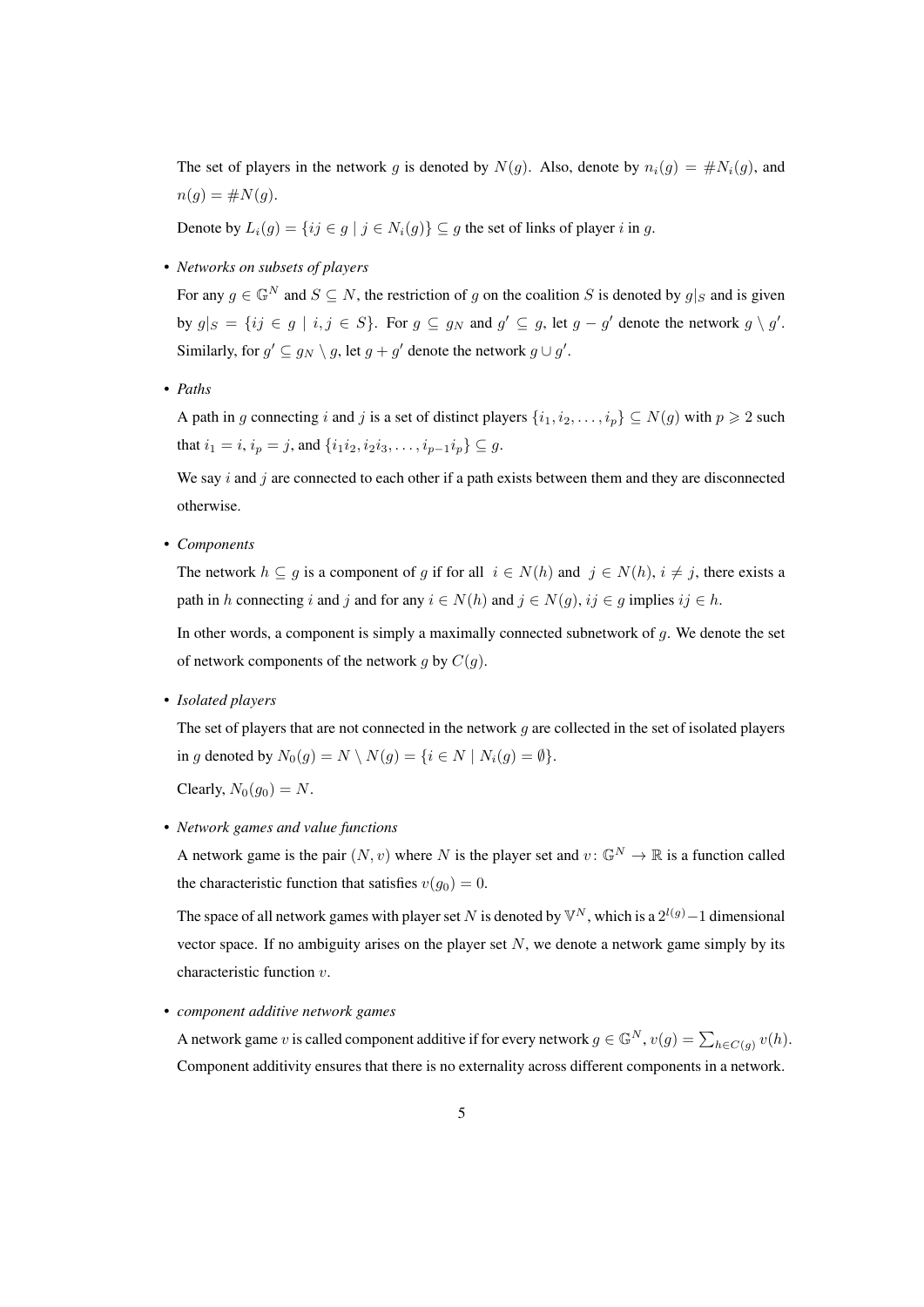The class of component additive games is denoted by  $\mathbb{H}^N$ , which is a  $\sum_{h \in C(g)} 2^{l(h)} - 1$  dimensional subspace of  $\mathbb{V}^N$ .

Unless stated explicitly, throughout this paper, we only consider the component additive network games.

• *Basis for value functions*

Two important subclasses of games in  $\mathbb{V}^N$  are the class of unanimity games and the class of identity games which are defined as follows.

– For any network  $g \in \mathbb{G}^N$ , the unanimity game  $(N, u_q)$  is defined as:

$$
u_g(g') = \begin{cases} 1 & \text{if } g \subseteq g' \\ 0 & \text{otherwise.} \end{cases}
$$

– For any network  $g \in \mathbb{G}^N$ , the identity game  $(N, e_g)$  is defined as:

$$
e_g(g') = \begin{cases} 1 & \text{if } g' = g \\ 0 & \text{otherwise.} \end{cases}
$$

These two classes of network games are standard bases for  $\mathbb{V}^N$ .

• *Allocation rules*

A network allocation rule is a function  $Y: \mathbb{G}^N \times \mathbb{V}^N \to \mathbb{R}^N$  such that for every  $g \in \mathbb{G}^N$  and every  $v \in \mathbb{V}^N$ ,  $Y_i(g, v) = 0$  whenever  $i \in N_0(g)$ .

• *Efficiency*

An allocation rule Y is efficient if for each  $g \in \mathbb{G}^N$  and  $v \in \mathbb{V}^N$  it holds that

$$
\sum_{i \in N(g)} Y_i(g, v) = v(g).
$$

Thus, an efficient network allocation rule determines how the collective worth generated by a given network  $g \in \mathbb{G}^N$  with respect to the network game  $v \in \mathbb{V}^N$  is allocated to the players.

• *Component Balanced*

An allocation rule Y is Component Balanced if for every  $v \in \mathbb{H}^N$  and  $q \in \mathbb{G}^N$  it holds that

$$
\sum_{i \in N(h)} Y_i(g, v) = v(h),
$$
 for every component  $h \in C(g)$ .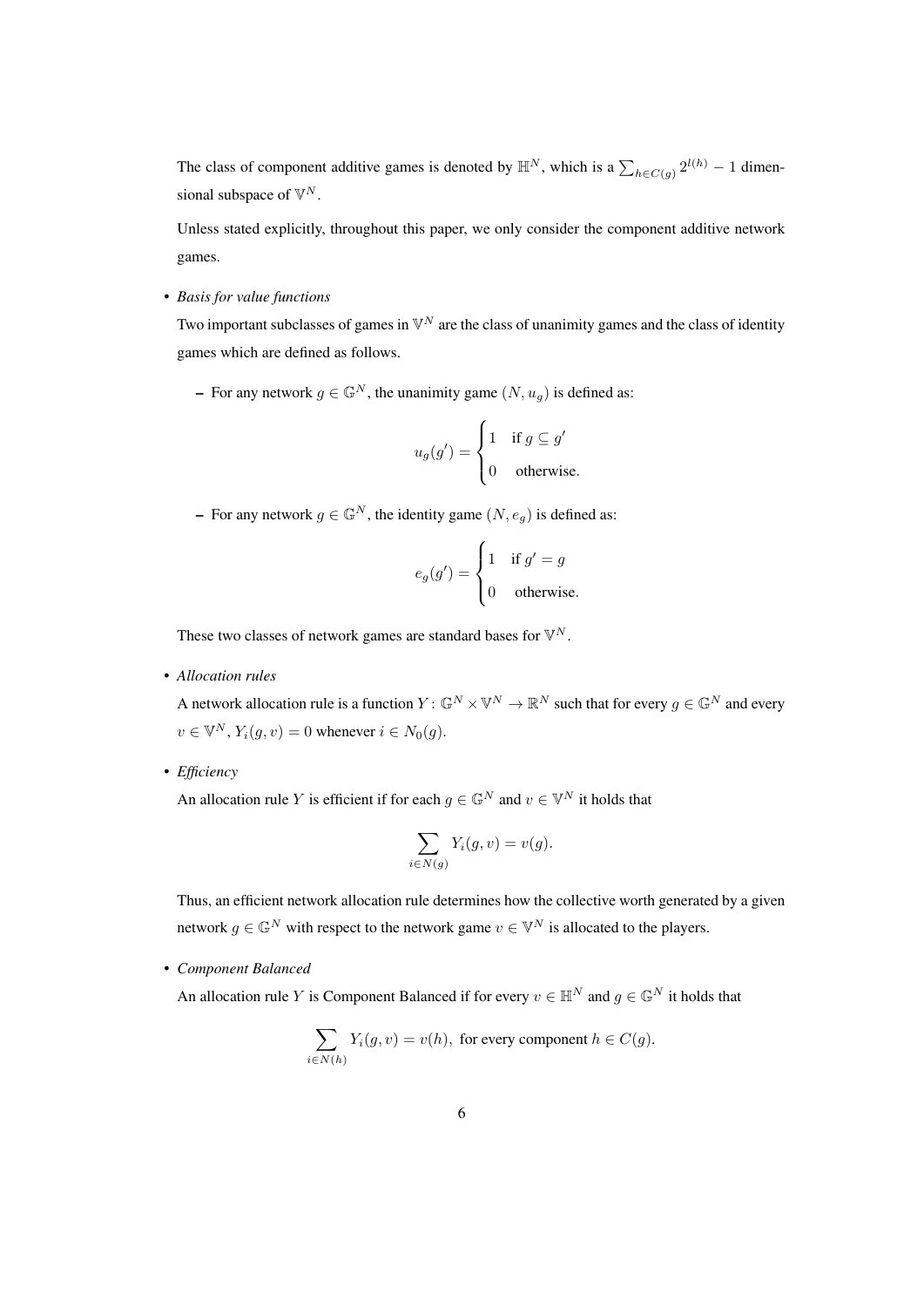#### • *Equal Bargaining Power*

The allocation rule Y satisfies Equal Bargaining Power if for every network  $g \in \mathbb{G}^N$ , component additive network game  $v \in \mathbb{H}^N$ , and for all  $i, j \in N(q)$ , we have

$$
Y_i(g, v) - Y_i(g - ij, v) = Y_j(g, v) - Y_j(g - ij, v).
$$
\n(1)

#### • *Balanced Contributions Property*

The allocation rule Y satisfies the Balanced Contributions Property if for every network  $g \in \mathbb{G}^N$ , every  $v \in \mathbb{H}^N$ , and for all players  $i, j \in N(q)$ , we have

$$
Y_i(g, v) - Y_i(g - L_j(g), v) = Y_j(g, v) - Y_j(g - L_i(g), v).
$$
\n(2)

### • *Balanced Component Contributions Property*

Denote by  $h_i^g$  the component of  $g \in \mathbb{G}^N$  containing player  $i \in N^4$  $i \in N^4$ . The allocation rule Y satisfies the Balanced Component Contributions Property if for every network  $g \in \mathbb{G}^N$ , every  $v \in \mathbb{H}^N$ , and for all players  $i, j \in N(q)$ , we have

$$
Y_i(g, v) - Y_i(g - h_j^g, v) = Y_j(g, v) - Y_j(g - h_i^g, v),
$$
\n(3)

#### • *The Myerson value*

In the following we define the Myerson value due to [\[19\]](#page-35-1) which is extended to network games by [\[15\]](#page-35-0).

The Myerson value is the network allocation rule  $Y^{MV}$  :  $\mathbb{G}^N \times \mathbb{V}^N \to \mathbb{R}^N$  given by

$$
Y_i^{MV}(g, v) = \sum_{S \subseteq N \setminus i} (v(g|_{S \cup i}) - v(g|_S)) \left( \frac{s!(n(g) - s - 1)!}{n(g)!} \right). \tag{4}
$$

for every  $g \in \mathbb{G}^N$  and  $v \in \mathbb{V}^N$ .

#### • *The component-wise equal division rule*

The component-wise equal division rule is studied in [\[15,](#page-35-0) [25\]](#page-36-1) and is the network allocation rule  $Y^{CE} \colon \mathbb{G}^N \times \mathbb{V}^N \to \mathbb{R}^N$  defined by

$$
Y_i^{CE}(g, v) = \begin{cases} & \frac{v(h_i^g)}{n(h_i^g)} \text{ if there exists } h_i^g \in C(g) \text{ such that } i \in h_i^g, \\ & 0 \text{ otherwise.} \end{cases}
$$
 (5)

for every  $g \in \mathbb{G}^N$  and  $v \in \mathbb{V}^N$ .

<span id="page-6-0"></span> ${}^4h_i^g$  is empty when i is an isolated player.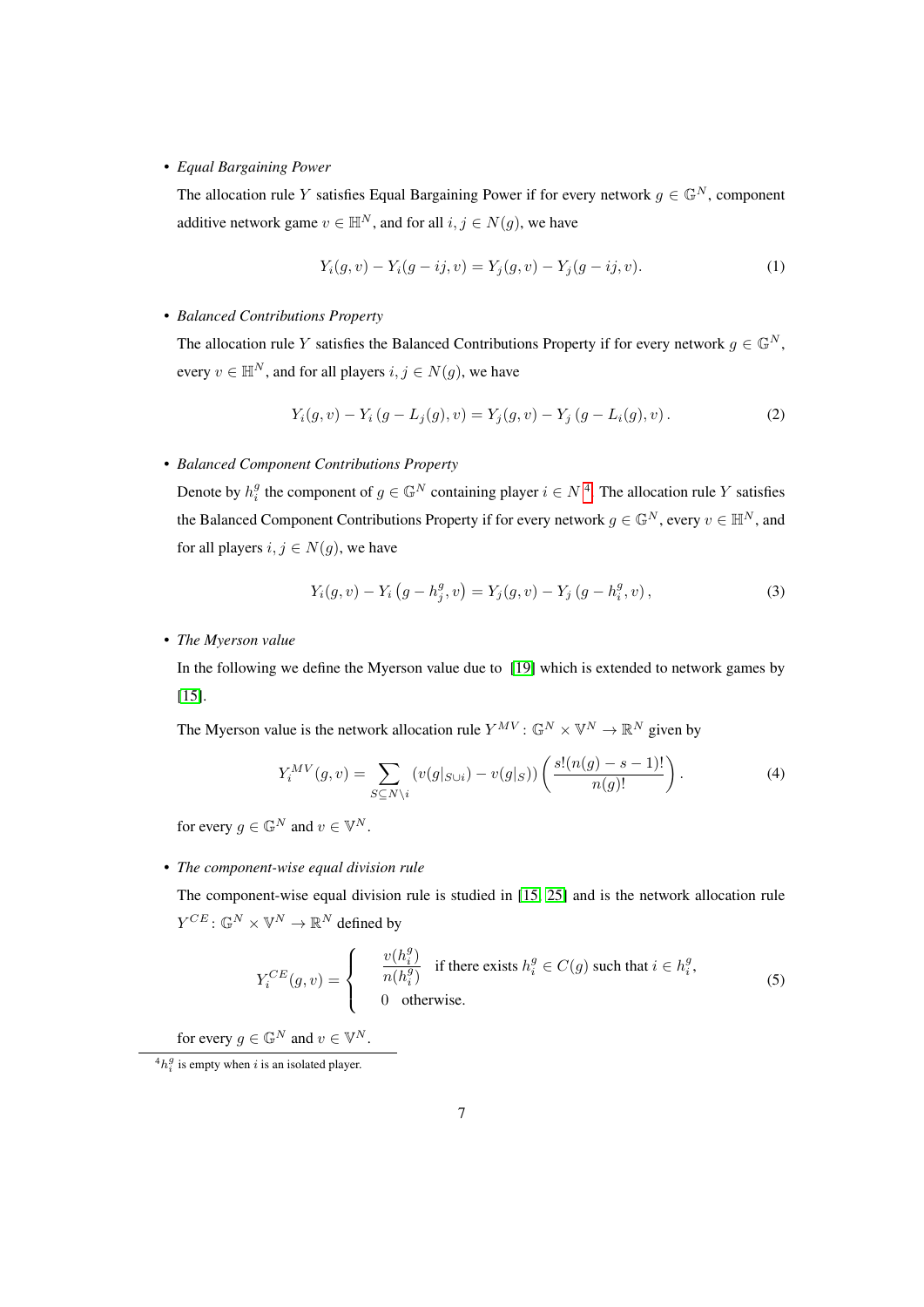Remark 1. The Myerson value aggregates the marginal contributions of a player in all her networks. On the other hand, the component-wise equal division rule equally splits the total worth of a component in a network among all the members of the component. On  $\mathbb{H}^N$ , both Myerson value and the componentwise equal division rule are Component Balanced and Efficient. [\[15\]](#page-35-0) shows that the Myerson value is the unique network allocation rule satisfying both Component Balance and Equal Bargaining Power on the class of component additive games. [\[25\]](#page-36-1) gives an alternative characterization of the Myerson value where the Equal Bargaining Power is replaced by Balanced Contribution Property. [\[25\]](#page-36-1) also characterizes the component-wise equal division rule by Component Balance and Balanced Component Contributions.

• *The component-wise egalitarian Myerson value*

For  $\alpha \in [0,1]$ , let the  $\alpha$ -component-wise egalitarian Myerson value be denoted by  $Y^{\alpha-CEM}$  :  $\mathbb{G}^N\times$  $\mathbb{V}^N \to \mathbb{R}^N$  and defined for every  $g \in \mathbb{G}^N$  and  $v \in \mathbb{V}^N$  by

$$
Y^{\alpha-CEM}(g,v) = \alpha Y^{MV}(g,v) + (1-\alpha)Y^{CE}(g,v). \tag{6}
$$

**Remark 2.** The  $\alpha$ -component-wise egalitarian Myerson value is an intuitive solidarity value in the sense that while it exhibits solidarity to the weaker or non-productive players in the game, it also distances away from being un-necessarily altruistic. To see this, consider the following two examples.

**Example 1.** Take  $N = \{1, 2, 3, 4, 5\}$ . Consider the network  $g = \{12, 34, 45\}$  and a value function v given by  $v({12}) = v({45}) = v({34, 45}) = v({12, 34}) = 2$ ,  $v({12, 45}) = v({12, 34, 45}) = 4$ , and  $v(g') = 0$  for all other  $g' \in \mathbb{G}^N$ .

The network g looks like as in Figure 1. Here, player 3 is a non-productive player<sup>[5](#page-7-0)</sup>. The Myerson value  $Y_i^{MV}(g, v)$ , component-wise equal division rule  $Y_i^{CE}(g, v)$ , and the component-wise egalitarian Myerson value  $Y_i^{\alpha-CEM}(g, v)$  for  $i \in \{1, 2, 3, 4, 5\}$  and  $\alpha \in [0, 1]$  are given in Table 1.



Figure 1: Network Game 1

Observe that here, player 1 and 2's per capita productivities are equal and independent to the other component i.e., {34, 45}. The component-wise egalitarian Myerson values  $Y^{\alpha-CEM}(g, v)$  assign identical

<span id="page-7-0"></span><sup>5</sup>We will call this as the superfluous player later.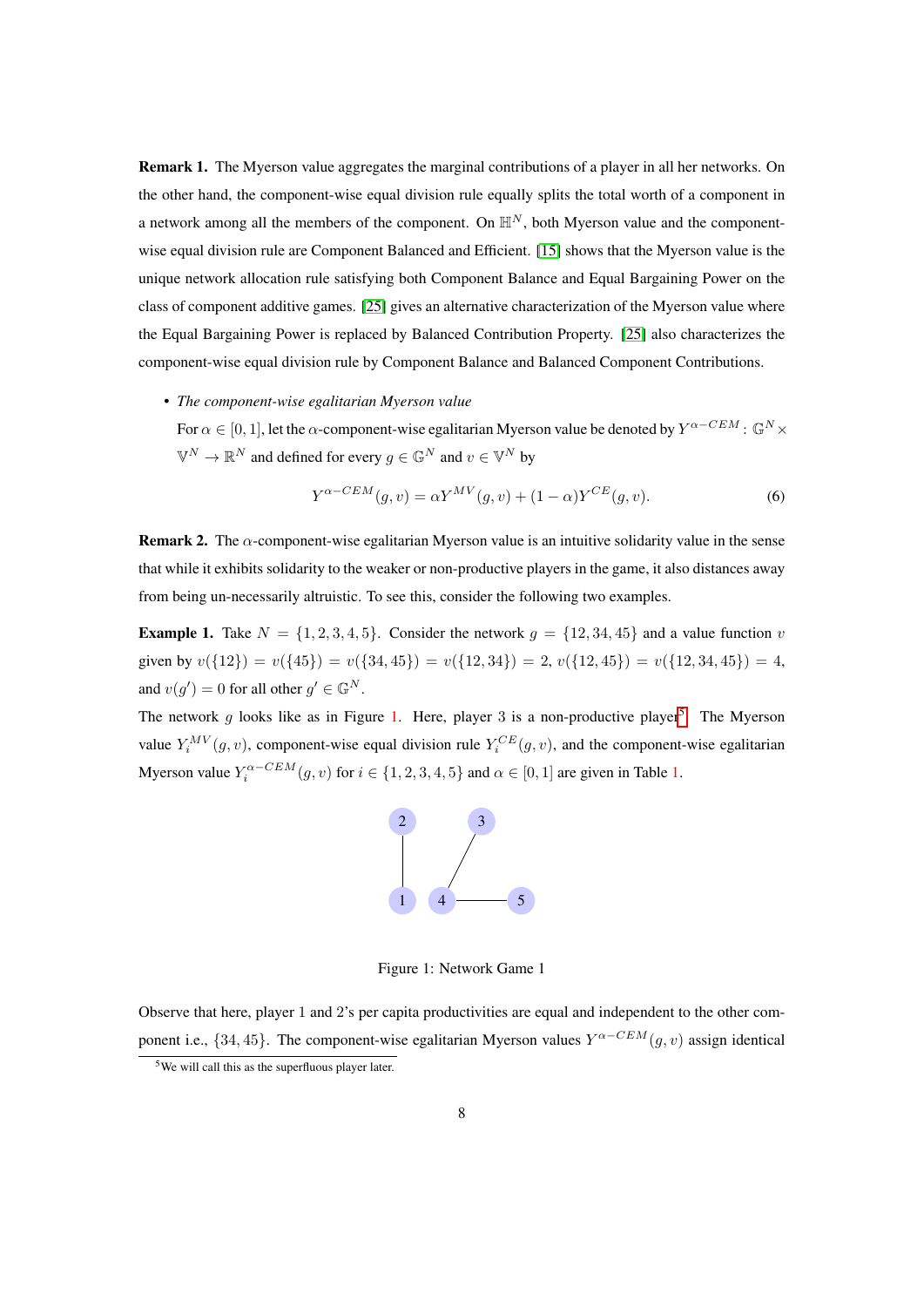| i  | $Y_i^{MV}(g, v)$ | $Y_i^{CE}(g, v)$ | $Y_i^{\alpha - CEM}(g, v)$            |
|----|------------------|------------------|---------------------------------------|
|    |                  |                  |                                       |
| 2. |                  |                  |                                       |
|    |                  | $\frac{2}{3}$    | $\alpha.0+(1-\alpha).\frac{2}{3}$     |
|    |                  | $\frac{2}{3}$    | $\alpha.1 + (1 - \alpha).\frac{2}{3}$ |
|    |                  | $\frac{2}{3}$    | $\alpha.1 + (1 - \alpha).\frac{2}{3}$ |

Table 1: Network Game 1- Players with different level of productivity.

payoff to both 1 and 2 across all values of  $\alpha$ . Since player 3 is non-productive, hence,  $Y_3^{MV}(g, v) = 0$ . But the component-wise egalitarian Myerson values  $Y^{\alpha-CEM}(g, v)$  exhibits solidarity to player 3 and, therefore, she gets some positive payoffs determined by the parameter  $\alpha$ .

Figure 2 illustrates the distribution of the payoffs to the players given by the component-wise egalitarian Myerson values  $Y^{\alpha-CEM}(g, v)$  for  $\alpha \in [0, 1]$ .



Figure 2: Network Game 1 - Payoff distribution when players are not equally productive

Next, consider the following example.

**Example 2.** Let  $N = \{1, 2, 3, 4, 5\}$ . Consider the network  $g = \{12, 34, 45, 35\}$  on N and an additive value function

$$
v = 2u_{\{12\}} + 3u_{\{34,45,35\}}.
$$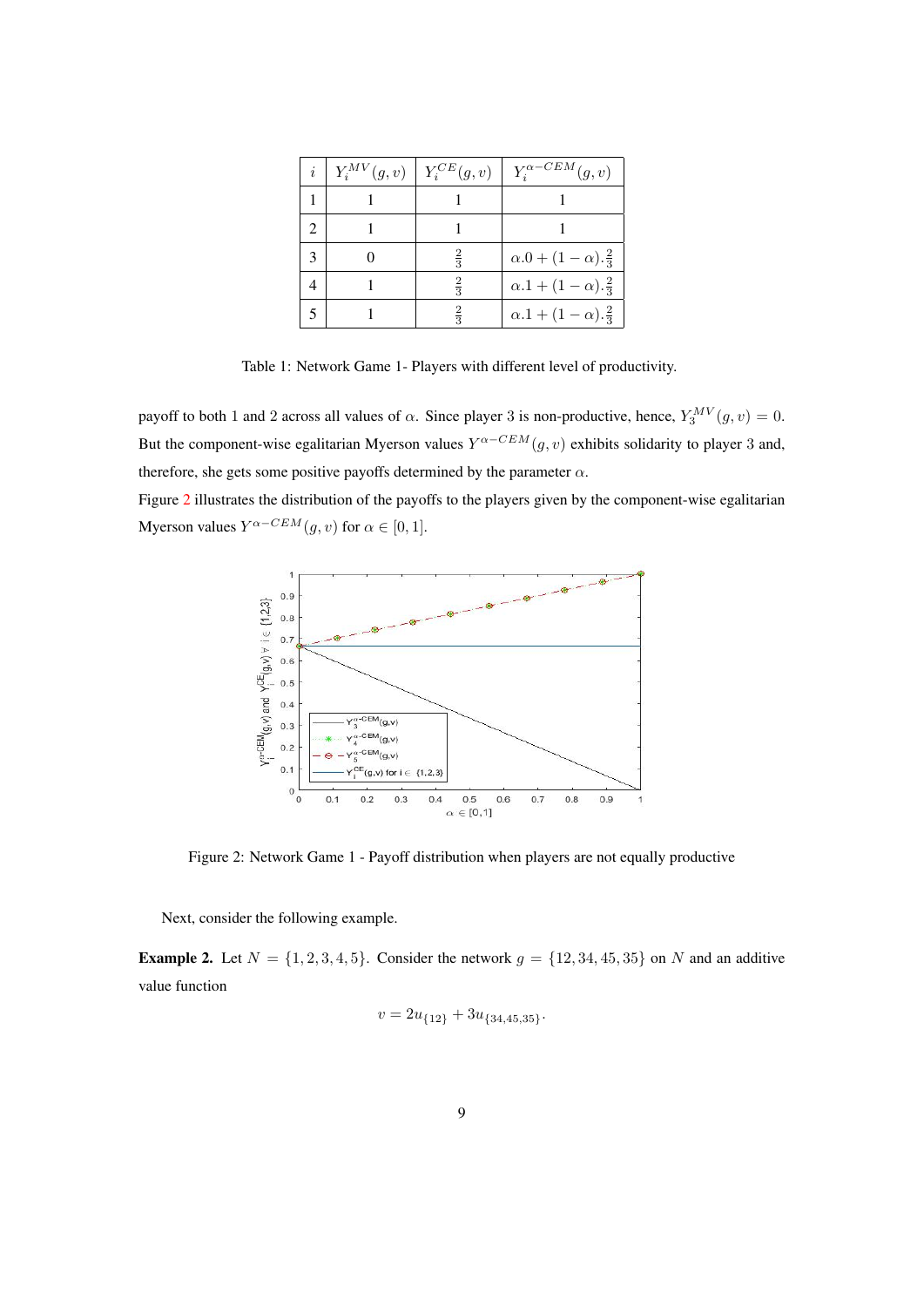

Figure 3: Network Game 2

Figure 3 shows that g has two sub-networks through which the players interact. The productivities of each sub-network is independent. Each player's per capita productivity from her subnetwork is the same, namely 1. Therefore, there is neither a need to exhibit solidarity within the sub-networks nor outside the sub-networks, i.e., players should be rewarded according to their common individual productivity, which is 1. This is a reasonable property of an allocation rule intended to reflect solidarity. The componentwise egalitarian Myerson value gives all the players 1 following this property. This makes it a reasonable solidarity value for network games. This, we show in Figure 4.



Figure 4: Network Game 2 - Payoff distribution when players are equally productive

In the next section, we characterize the component-wise egalitarian Myerson value.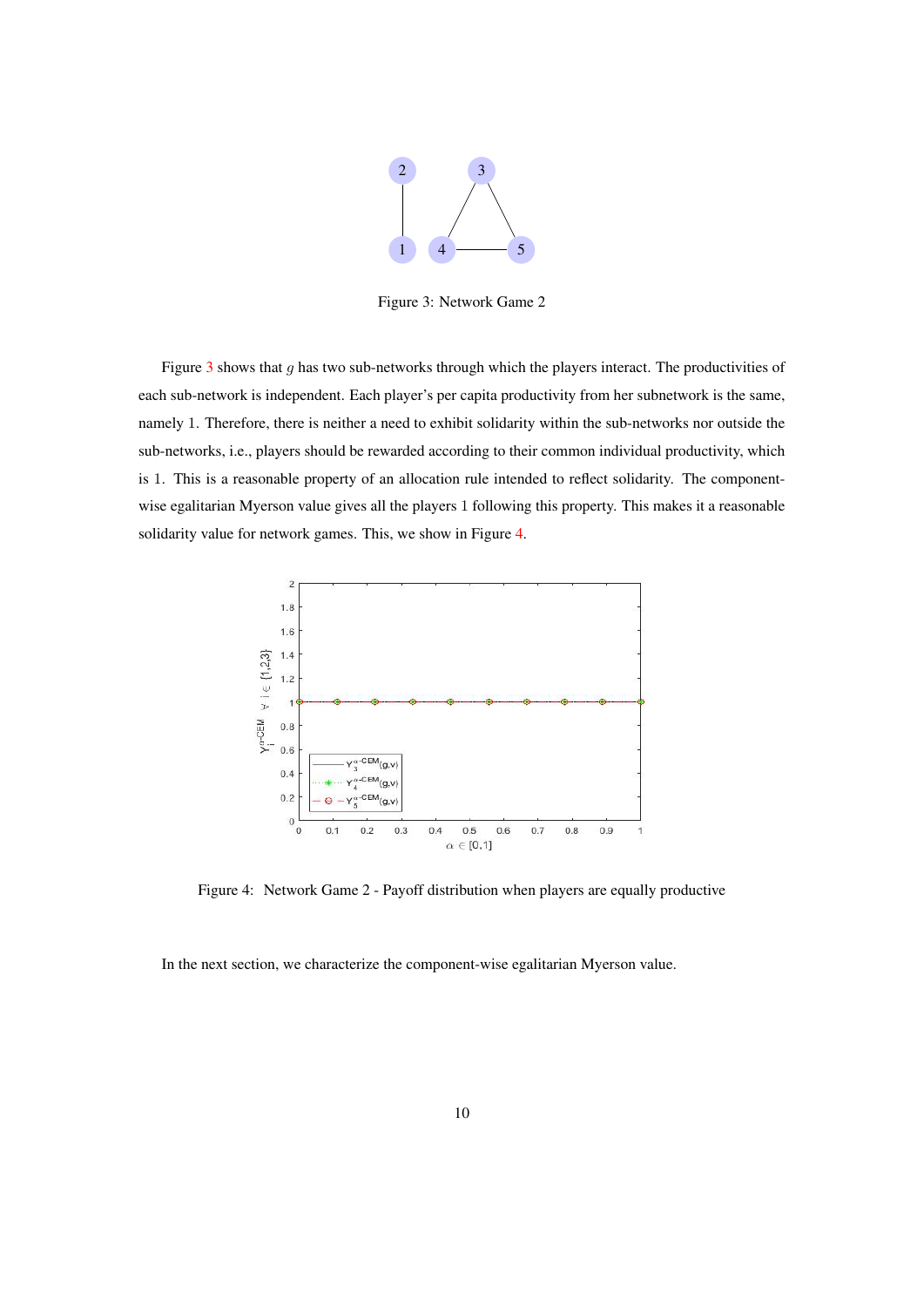## <span id="page-10-0"></span>3 Characterization

Before the main results, we list the following axioms, some of which are standard in cooperative game theory and are trivial extensions to their network counterparts, and some are specific to network games. We assume that there are no externalities in worth generation across components in a network and, therefore, from now onwards, unless otherwise specified, we consider only the class  $\mathbb{H}^N$  of component additive games.

**Axiom 1. Linearity:** For each pair of network games  $v, w \in \mathbb{H}^N$  and  $g \in \mathbb{G}^N$ ,

<span id="page-10-1"></span>
$$
Y_i(g, av + bw) = aY_i(g, v) + bY_i(g, w) \quad \forall i \in N(g) \text{ and every pair } a, b \in \mathbb{R}.
$$
 (7)

If Eq.[\(7\)](#page-10-1) holds only for  $a = b = 1$ , that is, if we have  $Y_i(g, v + w) = Y_i(g, v) + Y_i(g, w) \ \forall i \in N(g)$ , then  $Y$  is said to satisfy additivity.

Let  $\pi : N \to N$  be a permutation. For  $v \in \mathbb{V}^N$ , define the network game  $\pi v : \mathbb{G}^N \to \mathbb{R}$  such that  $\pi v(\pi g) = v(g)$  where the network  $\pi g$  is defined as  $\pi g = \{ij | i, j \in N \text{ such that } \pi^{-1}(i)\pi^{-1}(j) \in g\}.$ It follows that if v is component additive then so is  $\pi v$ . Therefore, there is no loss of generality in our earlier assumption of taking only component additive network games in our model. Moreover, we have for each  $S \subseteq N$  and permutation  $\pi : N \to N$ ,  $\pi v(\pi g|_{\pi S}) = v(g|_{S})$ . The next axiom follows.

**Axiom 2. Anonymity**: Allocation rule Y satisfies Anonymity namely,  $Y_i(g, v) = Y_{\pi(i)}(\pi g, \pi v)$ , for all permutations  $\pi, v \in \mathbb{H}^N$ , and  $g \in \mathbb{G}^N$  where  $\pi v$  is defined as above.

**Definition 1.** Player  $i \in N(g)$  is called a superfluous player in  $v \in \mathbb{H}^N$  if  $v(g) = v(g - L_i(g))$  for all  $q \in \mathbb{G}^N$ .

The superfluous player in a network game is analogous to the null player in cooperative games as removal of the superfluous player does not affect the generation of the worth by the network. However, they differ in the sense that unlike the null player in cooperative games, removal of any player from a network makes all her links in that network redundant, and the communication through all these links is lost. Therefore, the requirement of a player to be superfluous is much stronger than that of a null player. The following axiom has its counterpart in cooperative games under the name of "null player in a productive environment" due to [\[8\]](#page-35-9).

Axiom 3. Superfluous Player in a Productive Network: For each network game  $v \in \mathbb{H}^N$ , and the superfluous player i in v and for every  $g \in \mathbb{G}^N$  we have,  $v(g) = v(g - L_i(g)) \ge 0$  implies  $Y_i(g, v) \ge 0$ .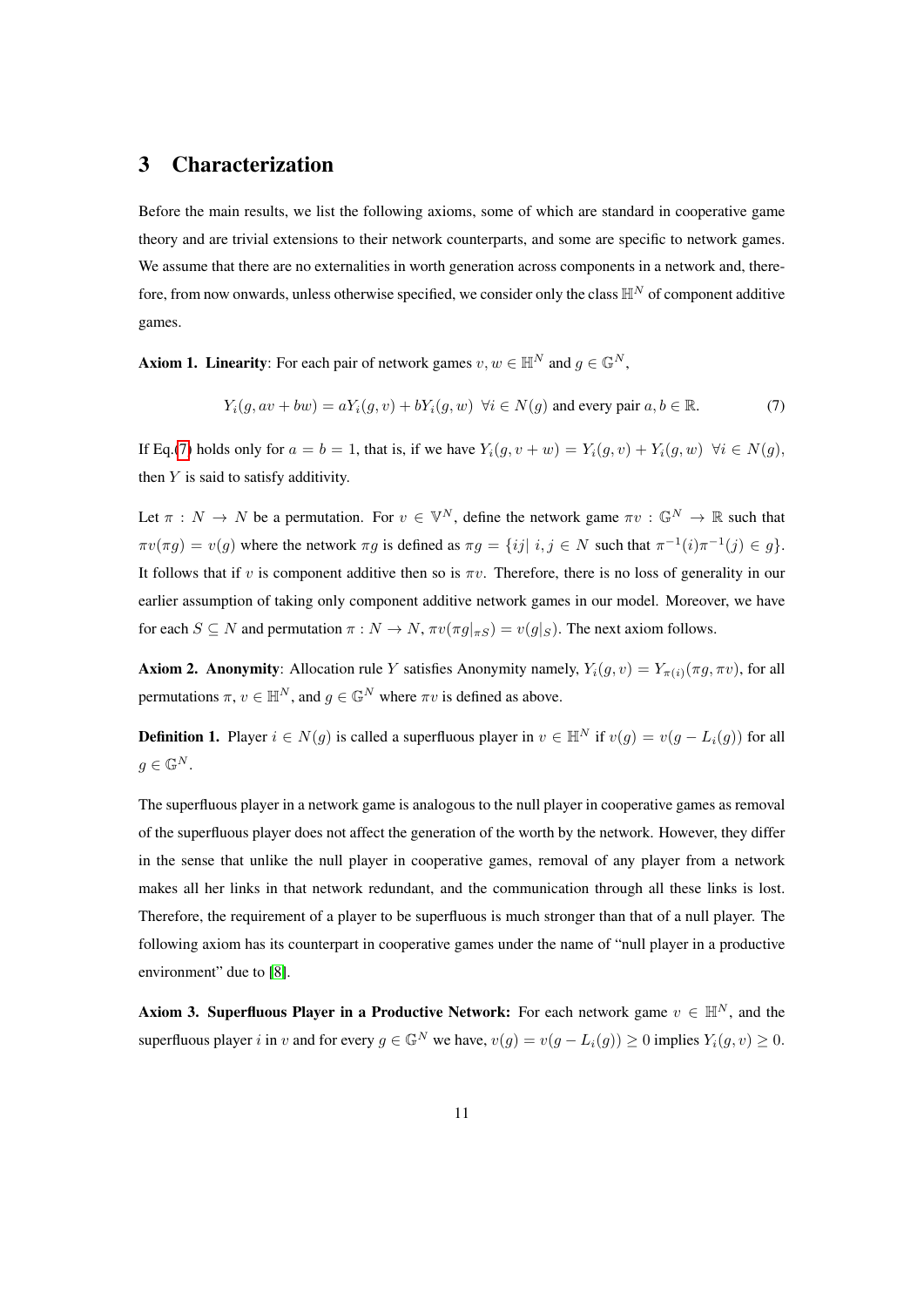The Superfluous Player in a Productive Network Property ensures that the superfluous players should not be penalized for being non-productive in a game. Thus, this axiom shows solidarity to the superfluous players.

Remark 3. Note that the Anonymity and Superfluous Player in a Productive Network are specific to players in the network and, therefore, they can be considered player-based axioms. However, they differ from their counterparts in cooperative games as in their definition; the inherent network structure plays a crucial role. Removing a player from a coalition is different from removing a player from the network since the removal of the player from a network implies the removal of all the links this player makes with the other players in the network.

Axiom 4. Component-wise Weak Monotonicity: Let  $g \in \mathbb{G}^N$  be fixed,  $i \in N(g)$ . Let  $h \in C(g)$  be such that  $i \in N(h)$ . Suppose  $\pi : N \mapsto N$  be a permutation such that  $\pi(k) = k$  for all  $k \in N \setminus N(h)$ . Let  $v, w \in \mathbb{H}^N$  which satisfy the following two conditions:

- (i)  $v(h) > w(h)$
- (ii)  $v(q|S) v(q|S|S) > w(\pi q|S) w(\pi q|S|S)$ ,  $\forall S \subseteq N(h)$  with  $i \in S$ .

Then we have  $Y_i(g, v) \geq Y_i(\pi g, w)$ .

Axiom 5. Component-wise Local Monotonicity: For all  $g \in \mathbb{G}^N$ ,  $v \in \mathbb{H}^N$ , and  $i, j \in N(h)$  where  $h \in C(g)$ , if  $v(g|_{S\cup i}) \ge v(g|_{S\cup j})$ ,  $\forall S \subseteq N(h) \setminus \{i, j\}$ , then we have  $Y_i(g, v) \ge Y_j(g, v)$ .

<span id="page-11-1"></span>**Remark 4.** For all  $g \in \mathbb{G}^N$ ,  $v \in \mathbb{H}^N$ , and  $i, j \in N(h)$  where  $h \in C(g)$ , if  $v(g|_{S\cup i}) = v(g|_{S\cup j})$ ,  $\forall S \subseteq$  $N(h) \setminus \{i, j\}$  and Y satisfies Component-wise Local Monotonicity, then we have  $Y_i(g, v) = Y_i(g, v)$  by repeated application of the inequality from both sides.

Axiom 6. Component-wise Strong Differential Monotonicity: For each  $v, w \in \mathbb{H}^N$ ,  $g \in \mathbb{G}^N$ ,  $i, j \in \mathbb{Z}^N$  $N(h)$  for component  $h \in C(g)$ , and  $S \subseteq N(h) \setminus \{i, j\}$ , if  $v(g|_{S \cup i}) - v(g|_{S \cup j}) \geq w(g|_{S \cup i}) - w(g|_{S \cup j})$ , then we have  $Y_i(g, v) - Y_j(g, v) \ge Y_i(g, w) - Y_j(g, w)$ .

The last three axioms have their origin in cooperative games due to [\[8,](#page-35-9) [10,](#page-35-12) [26\]](#page-36-3). They reconcile monotonicity with egalitarianism and are useful for providing alternative characterizations of the component-wise egalitarian Myerson value.

The following proposition is required for our first characterization.

<span id="page-11-0"></span>**Proposition 1.** If the allocation rule  $Y : \mathbb{G}^N \times \mathbb{H}^N \to \mathbb{R}^N$  satisfies Component-wise Weak Monotonicity and Anonymity, then it also satisfies Component-wise Local Monotonicity.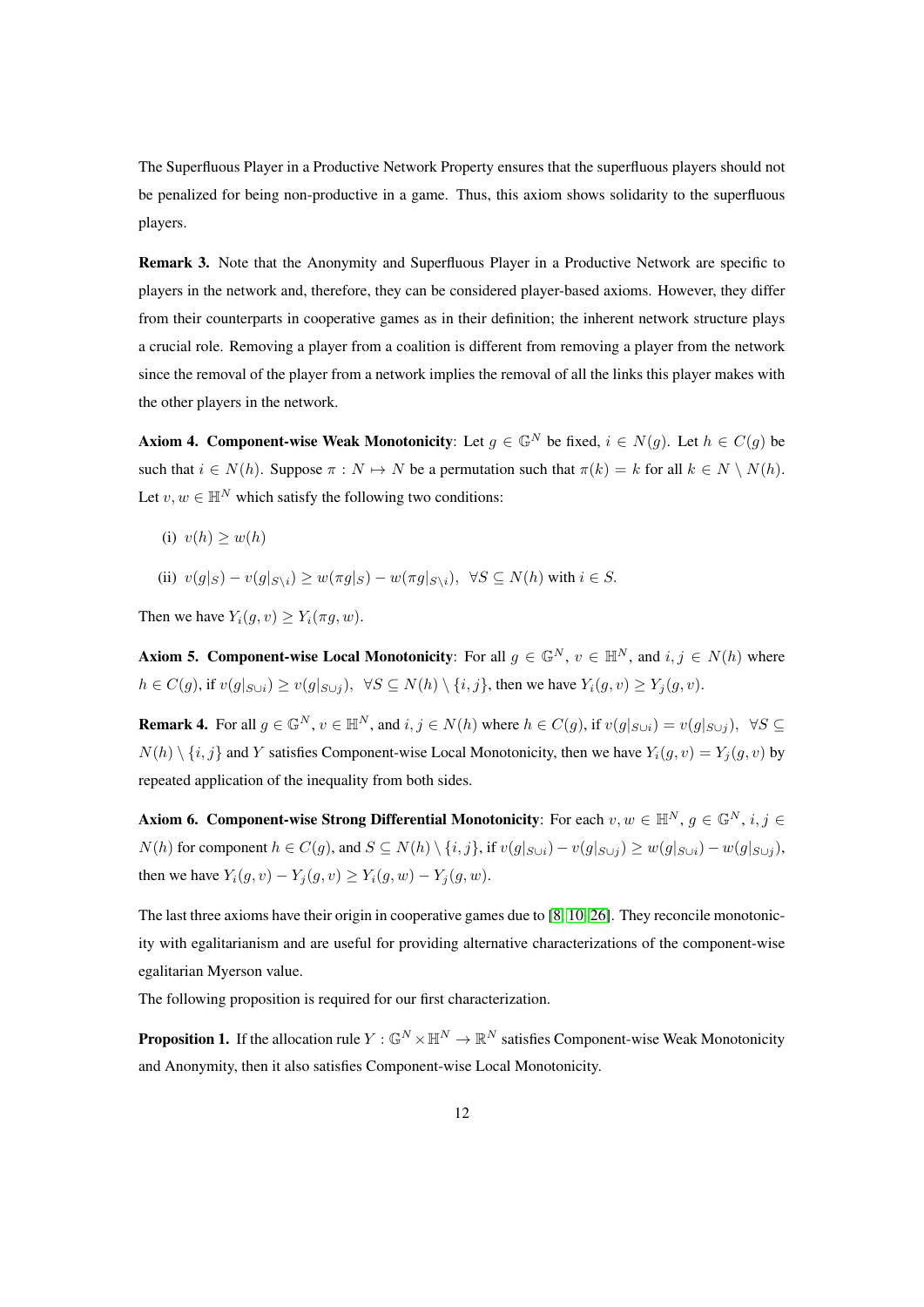*Proof.* Let Y satisfy Component-wise Weak Monotonicity and Anonymity. Let  $v \in \mathbb{H}^N$  and  $g \in \mathbb{G}^N$  be such that, for  $i, j \in N(h)$  and an arbitrary component  $h \in C(g)$ , we have

<span id="page-12-0"></span>
$$
v(g|_{S\cup i}) \ge v(g|_{S\cup j}) \ \forall S \subseteq N(h) \setminus \{i, j\}.
$$
 (21)

Consider a permutation  $\pi : N \to N$  such that  $\pi(i) = j, \pi(j) = i, \pi(k) = k$  for  $k \in N \setminus \{i, j\}$ . Also take the two games  $v, \pi v \in \mathbb{H}^N$ . The following two cases arise for each  $S \subseteq N(h) \setminus i$ . **Case (a):**  $S \subseteq N(h) \setminus \{i, j\}$ . From Anonymity and Eq.[\(21\)](#page-12-0), we obtain

$$
[v(g|_{S\cup i}) - v(g|_{S})] - [\pi v(\pi g|_{S\cup i}) - \pi v(\pi g|_{S})]
$$
  
\n
$$
= [v(g|_{S\cup i}) - v(g|_{S})] - [\pi v(\pi g|_{\pi(S)\cup\pi(j)}) - \pi v(\pi g|_{\pi(S)})]
$$
  
\n
$$
= v(g|_{S\cup i}) - v(g|_{S}) - v(g|_{S\cup j}) + v(g|_{S})
$$
  
\n
$$
= v(g|_{S\cup i}) - v(g|_{S\cup j}) \ge 0.
$$

**Case (b):** Let  $S \subseteq N(h) \setminus i$  be such that  $j \in S$ . Thus, we can write  $S = T \cup j$  where  $T \subseteq N(h) \setminus \{i, j\}$ . From Anonymity and Eq.[\(21\)](#page-12-0) again, we get

$$
[v(g|_{S\cup i}) - v(g|_{S})] - [\pi v(\pi g|_{S\cup i}) - \pi v(\pi g|_{S})]
$$
  
\n
$$
= [v(g|_{T\cup i\cup j}) - v(g|_{T\cup j})] - [\pi v(\pi g|_{\pi(T)\cup \pi(i)\cup \pi(j)}) - \pi v(\pi g|_{\pi(T)\cup \pi(i)})]
$$
  
\n
$$
= v(g|_{T\cup i\cup j}) - v(g|_{T\cup j}) - v(g|_{T\cup i\cup j}) + v(g|_{T\cup i})
$$
  
\n
$$
= v(g|_{T\cup i}) - v(g|_{T\cup j}) \ge 0.
$$

Moreover,  $v(q) = \pi v(\pi q)$ , hence the pair v and  $\pi v$  satisfy the conditions of Component-wise Weak Monotonicity. Thus, combining with Anonymity, Component-wise Weak Monotonicity gives,

$$
Y_i(g, v) \geq Y_i(\pi g, \pi v)
$$
  
=  $Y_{\pi(j)}(\pi g, \pi v)$   
=  $Y_j(g, v)$   
 $\Rightarrow Y_i(g, v) \geq Y_j(g, v).$ 

This completes the proof.

<span id="page-12-1"></span>**Theorem 1.** A network allocation rule  $Y : \mathbb{G}^N \times \mathbb{H}^N \mapsto \mathbb{R}^N$  is Component Balanced and satisfies Anonymity, Linearity, and Component-wise Weak Monotonicity if and only if it is the  $\alpha$ -componentwise egalitarian Myerson value  $Y^{\alpha-CEM}$  for some  $\alpha \in [0, 1]$ .

 $\Box$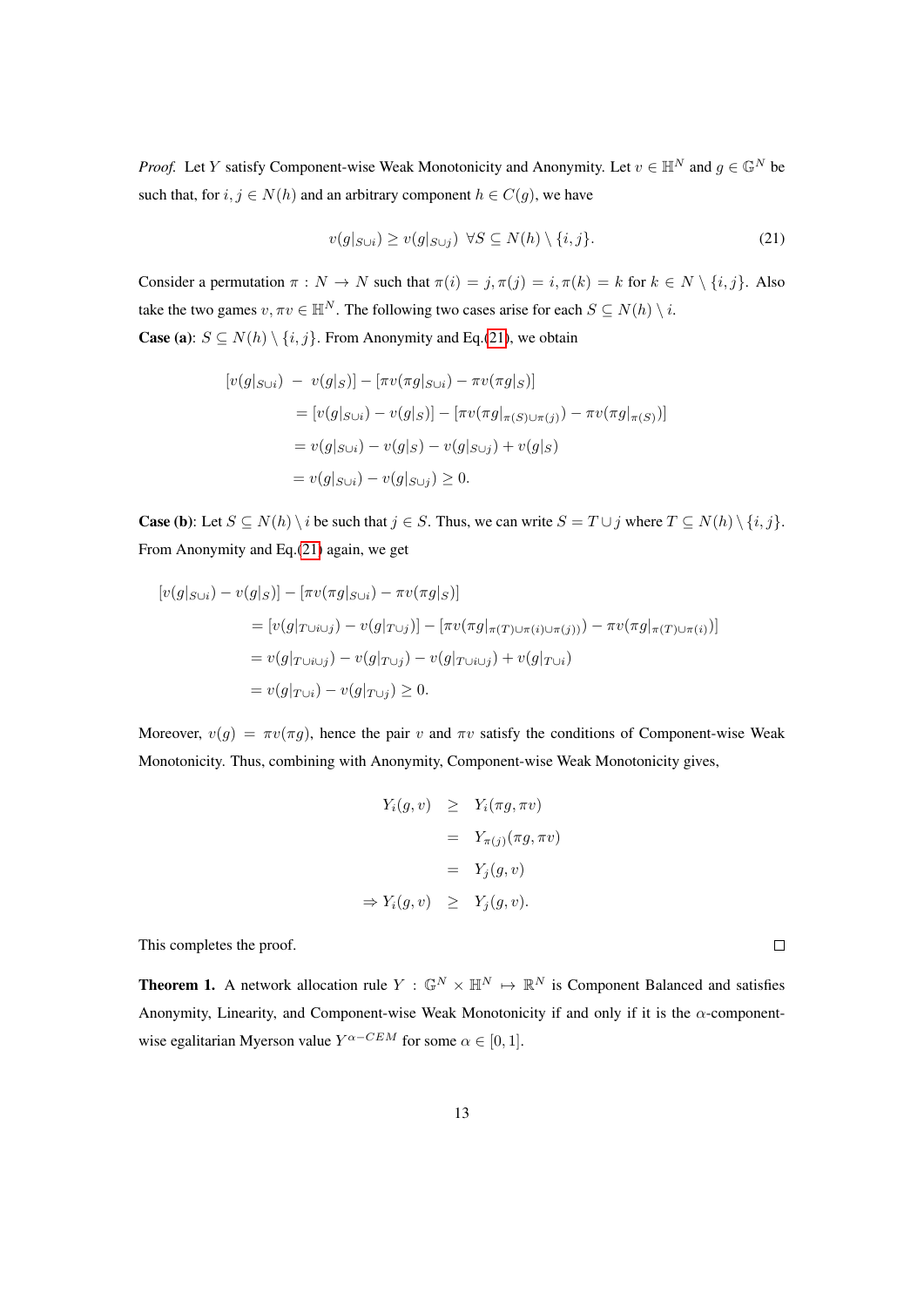*Proof.* It is easy to show that the  $Y^{\alpha-CEM}$  is Component Balanced and satisfies Anonymity, Linearity, and Component-wise Weak Monotonicity.

For the uniqueness, assume that an allocation rule  $Y$  satisfy these axioms.

Let  $v_0$  be the null game given by  $v_0(q) = 0 \ \forall q \in \mathbb{G}^N$ .

Then, by Component Balance and Anonymity,

<span id="page-13-2"></span>
$$
Y_i(g, v_0) = 0 = Y_i^{\alpha - CEM}(g, v_0), \ \forall i \in N(g).
$$
\n(8)

This we call the null game property.

Note that, each  $v \in \mathbb{H}^N$  such that  $v \neq v_0$ , can be represented as

<span id="page-13-3"></span>
$$
v = \sum_{g' \in \mathbb{G}^N} \Delta_{g'}(v) u_{g'} \tag{9}
$$

where  $\Delta_{g'}(v)$  is the unique unanimity coefficient corresponding to the unanimity game  $u_{g'}$  called the Harsanyi dividend<sup>[6](#page-13-0)</sup>. Thus, by Linearity, it suffices to show the uniqueness of the  $\alpha$ -component-wise egalitarian Myerson value on the unanimity games. Moreover, for all  $v \in \mathbb{H}^N$ ,  $\Delta_{g'}(v) = 0$ , if  $g' \in$  $\mathbb{G}^N$  contains links from two different components<sup>[7](#page-13-1)</sup>. Hence, we require to show that  $Y_i(g, u_{g'})$  =  $Y_i^{\alpha-CEM}(g, u_{g'})$ , only for connected  $g' \in \mathbb{G}^N$ . Thus, for  $g', g \in \mathbb{G}^N$ , we have the following three cases:

**Case (a):**  $g' \subseteq g$ . First, we assume that g is connected. We use the method of induction on  $n(g') \geq 2$ . Let  $n(g') = 2$ , i.e.,  $g' = \{ij\}$  for  $i, j \in N$ . Consider the permutation  $\pi : N \to N$  such that  $\pi(i) = j$ ,  $\pi(j) = i$  and  $\pi(k) = k$  for all  $k \in N(g) \setminus \{i, j\}.$ 

For  $S \subseteq N(g) \setminus \{i, j\}$ , we have  $g' \nsubseteq g|_{S \cup i}$  and  $g' \nsubseteq g|_{S \cup j}$ . So, by Anonymity,

$$
[u_{g'}(g|_{S\cup i}) - u_{g'}(g|_{S})] - [\pi u_{g'}(\pi g|_{S\cup i}) - \pi u_{g'}(\pi g|_{S})]
$$
  
\n
$$
= [u_{g'}(g|_{S\cup i}) - u_{g'}(g|_{S})] - [\pi u_{g'}(\pi g|_{\pi(S)\cup\pi(j)}) - \pi u_{g'}(\pi g|_{\pi(S)})]
$$
  
\n
$$
= u'_{g}(g|_{S\cup i}) - u'_{g}(g|_{S\cup j})
$$
  
\n
$$
= 0
$$

Again, for  $S \subseteq N(g) \setminus i$ , let us take  $S = T \cup j$  where  $T \subseteq N(g) \setminus \{i, j\}$ . Then, using Anonymity again, we have

$$
[u_{g'}(g|_{S\cup i})-u_{g'}(g|_S)] - [\pi u_{g'}(\pi g|_{S\cup i})-\pi u_{g'}(\pi g|_S)]
$$

<span id="page-13-1"></span><span id="page-13-0"></span>6 for more details, see [\[23\]](#page-36-2)

<sup>&</sup>lt;sup>7</sup>This result is proved in [\[23\]](#page-36-2) (Lemma 1, page 267).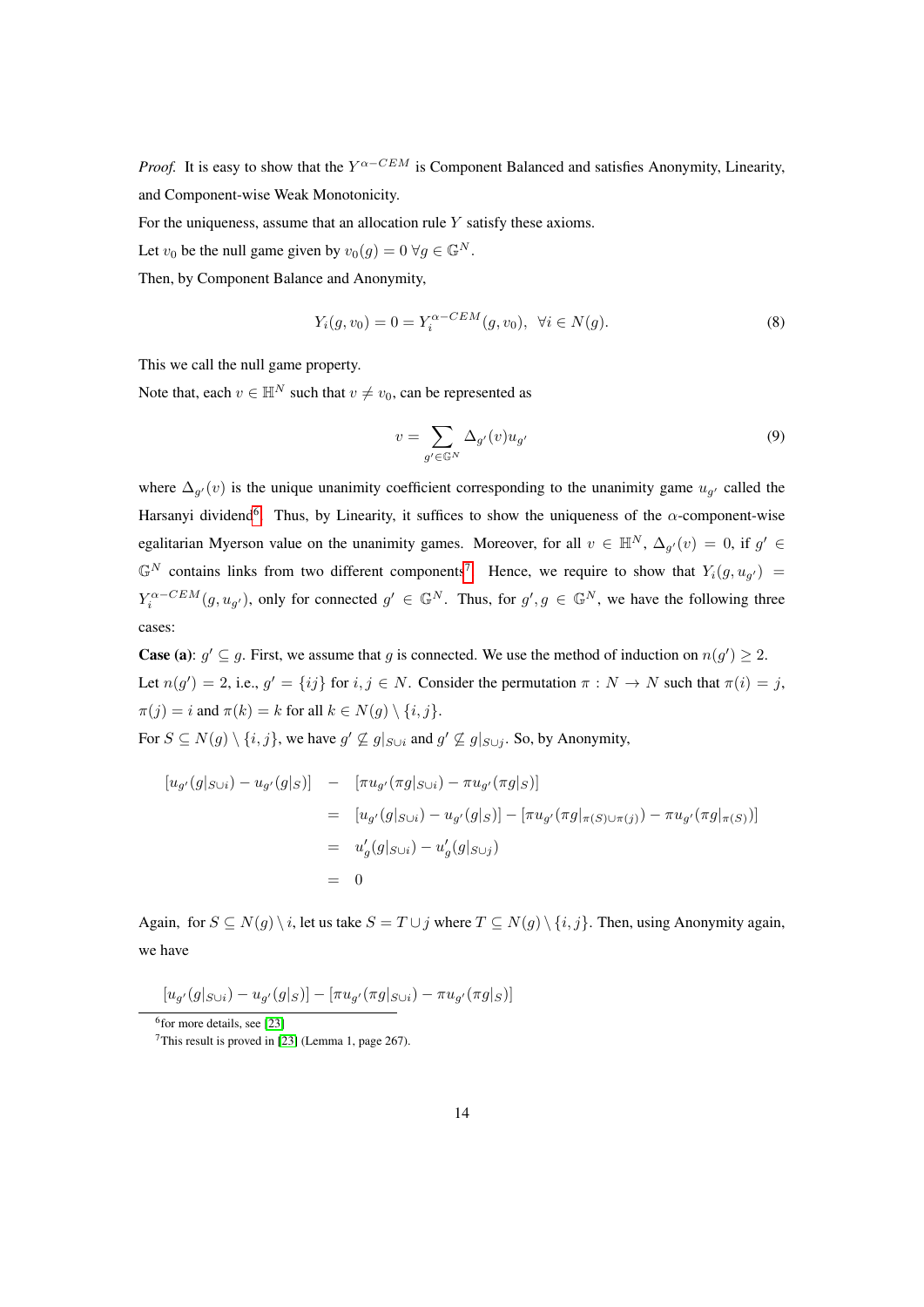$$
= [u_{g'}(g|_{T\cup i\cup j}) - u_{g'}(g|_{T\cup j})] - [\pi u_{g'}(\pi g|_{T\cup i\cup j}) - \pi u_{g'}(\pi g|_{T\cup j})]
$$
  
\n
$$
= [u_{g'}(g|_{T\cup j\cup i}) - u_{g'}(g|_{T\cup j})] - [\pi u_{g'}(\pi g|_{\pi(T)\cup \pi(i)}) - \pi u_{g'}(\pi g|_{\pi(T)\cup \pi(i)})]
$$
  
\n
$$
= [u_{g'}(g|_{T\cup j\cup i}) - u_{g'}(g|_{T\cup j})] - [u_{g'}(g|_{T\cup i\cup j}) - u_{g'}(g|_{T\cup i})]
$$
  
\n
$$
= u_{g'}(g|_{T\cup i}) - u_{g'}(g|_{T\cup j}) = 0
$$

By definition, we have  $u_{g'}(g) = \pi u_{g'}(\pi g)$ . Hence, by Component-wise Weak Monotonicity and Anonymity, we get,

<span id="page-14-0"></span>
$$
Y_i(g, u_{g'}) \ge Y_i(\pi g, \pi u_{g'}) = Y_{\pi(j)}(\pi g, \pi u_{g'}) = Y_j(g, u_{g'}).
$$
\n(10)

However,  $i$  and  $j$  are independent of one another and, therefore, we also have

<span id="page-14-1"></span>
$$
Y_j(g, u_{g'}) \ge Y_i(g, u_{g'}). \tag{11}
$$

Thus, combining Eq.[\(10\)](#page-14-0) and Eq.[\(11\)](#page-14-1), we obtain  $Y_i(g, u_{g'}) = Y_j(g, u_{g'})$ . Now, take any arbitrary pair  $k, l \in N(g) \setminus N(g')$ , and consider the permutation  $\pi : N \to N$  such that  $\pi(k) = l$  and  $\pi(l) = k$  and  $\pi(i) = i$  for all  $i \in N \setminus \{k, l\}$ . Then, there exists a  $\beta^* \in \mathbb{R}$  such that

$$
Y_k(g, u_{g'}) = Y_l(g, u_{g'}) = \beta^*.
$$
\n(12)

Now, k and  $l \in N(g) \setminus \{k, i, j\}$  being arbitrary, we finally obtain

$$
Y_k(g, u_{g'}) = \beta^* \text{ for all } k \in N(g) \setminus \{i, j\}. \tag{13}
$$

Y being Component Balanced, we have

<span id="page-14-2"></span>
$$
\sum_{i \in N(g)} Y_i(g, u_{g'}) = u_{g'}(g) \tag{14}
$$

This would imply

$$
2Y_i(g, u_{g'}) + (n(g) - 2)\beta^* = 1,
$$
\n(15)

that is,

$$
Y_i(g, u_{g'}) = \frac{1 - (n(g) - 2)\beta^*}{2}.
$$
\n(16)

It follows that,

$$
Y_i(g, u_{g'}) = \beta^* + \frac{1 - n(g)\beta^*}{2}.
$$
\n(17)

Again, recall from proposition [\(1\)](#page-11-0) that Y satisfies Component-wise Local Monotonicity. Further, for  $i \in N(g)$ ,  $k \in N(g) \setminus N(g')$  we must have,

$$
u_{g'}(g|_{S\cup i}) \ge u_{g'}(g|_{S\cup k}) \text{ whenever } S \subseteq N \setminus \{i,k\}. \tag{18}
$$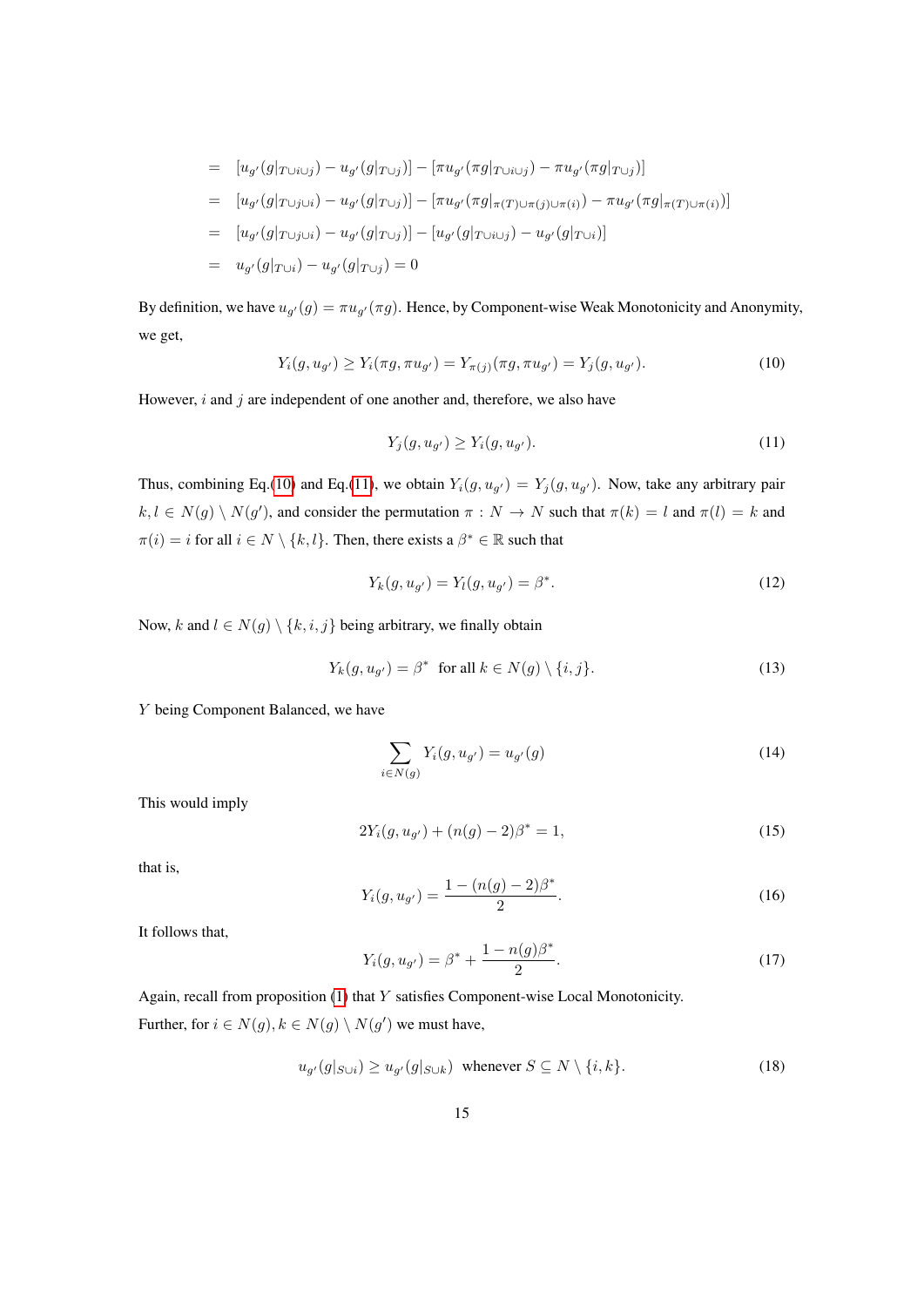Hence, by Component-wise Local Monotonicity, it holds that

<span id="page-15-0"></span>
$$
Y_i(g, u_{g'}) \ge Y_k(g, u_{g'}) = \beta^*.
$$
\n(19)

Now, consider the two games  $u'_g$  and  $v_0$  and use Eq.[\(8\)](#page-13-2) along with Component-wise Weak Monotonicity and obtain

<span id="page-15-1"></span>
$$
Y_k(g, u_{g'}) \ge Y_k(g, v_0) = 0 \Rightarrow \beta^* \ge 0.
$$
\n
$$
(20)
$$

From Eq.[\(14\)](#page-14-2), Eq.[\(19\)](#page-15-0), and Eq.[\(20\)](#page-15-1), we obtain

$$
1 - n(g)\beta^* \ge 0 \text{ and } \beta^* \ge 0. \tag{21}
$$

Therefore, there exists an  $\alpha \in [0,1]$  such that  $\beta^* = \frac{1-\alpha}{\alpha}$  $\frac{a}{n(g)}$  and consequently,

$$
Y_i(g, u_{g'}) = Y_j(g, u_{g'}) = \frac{\alpha}{2} + \frac{1 - \alpha}{n(g)}.
$$
\n(22)

Therefore, we finally obtain,

$$
Y_i(g, u_{g'}) = \begin{cases} \frac{1-\alpha}{n(g)} + \frac{\alpha}{2} & \text{if } i \in N(g')\\ \frac{1-\alpha}{n(g)} & \text{if } i \in N(g) \setminus N(g')\\ 0 & \text{otherwise} \end{cases}
$$
(23)

Since g is connected, we have for  $k \in N(g')$ ,

$$
Y_i^{MV}(g, u_{g'}) = \frac{1}{2} = Y_j^{MV}(g, u_{g'}).
$$
\n(24)

and whenever  $k \in N(g) \setminus N(g')$  we have,

<span id="page-15-2"></span>
$$
Y_k^{MV}(g, u_{g'}) = 0.
$$
\n(25)

Also,

$$
Y_i^{CE}(g, u_{g'}) = \frac{1}{n(g)} \quad \text{for all } i \in N(g). \tag{26}
$$

It follows that,

$$
Y_i(g, u_{g'}) = (1 - \alpha) Y_i^{CE}(g, u_{g'}) + \alpha Y_i^{MV}(g, u_{g'}) = Y_i^{\alpha - CEM}(g, u_{g'}), \ \forall \ i \in N(g). \tag{27}
$$

Now, take  $u_{g'}$  such that  $2 < n(g') < n(g)$  and let Y satisfy the given axioms.

Let  $j \in N(g) \setminus N(g')$ . By Component-wise Weak Monotonicity and the induction hypothesis we get,

$$
Y_j(g, u_{g'}) = Y_j(g, u_{(g'-L_i(g))}) = Y_j^{\alpha - CEM}(g, u_{(g'-L_i(g))}) = \frac{1 - \alpha}{n(g)} = Y_j^{\alpha - CEM}(g, u_{g'}).
$$
 (28)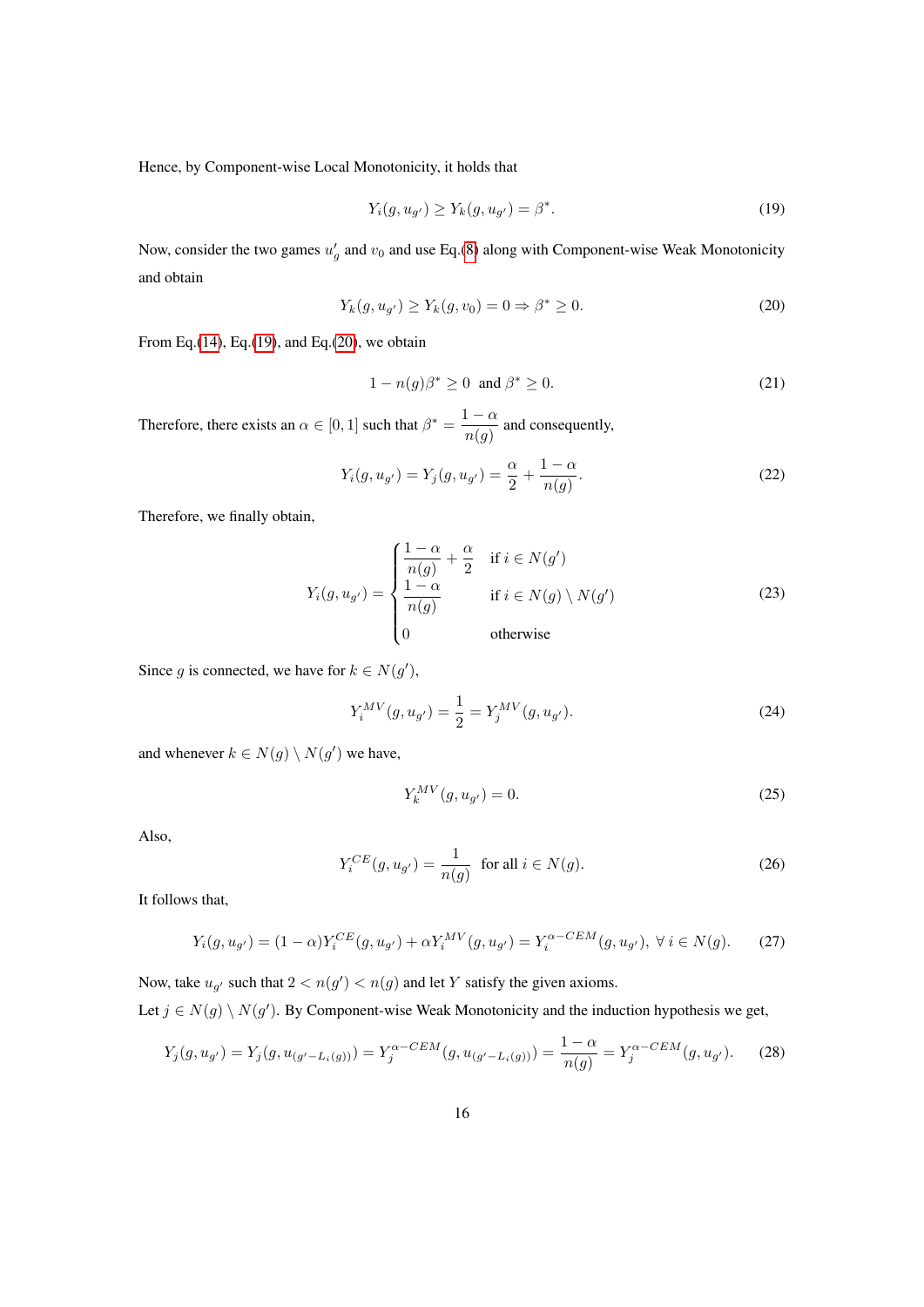Since Y is Component Balanced, we have,

$$
\sum_{i \in N(g')} Y_i(g, u_{g'}) = u_{g'}(g) - \sum_{i \in N(g) \backslash N(g')} Y_i(g, u_{g'}) = 1 - [n(g) - n(g')] \times \frac{1 - \alpha}{n(g)} \tag{29}
$$

Again by Anonymity,

<span id="page-16-1"></span><span id="page-16-0"></span>
$$
Y_i(g, u_{g'}) = \frac{1 - [n(g) - n(g')] \times \frac{1 - \alpha}{n(g)}}{n(g')}
$$
  
=  $\frac{1 - \alpha}{n(g)} + \frac{\alpha}{n(g')}$ , for all  $i \in N(g')$   
=  $(1 - \alpha)Y_i^{CE}(g, u_{g'}) + \alpha Y_i^{MV}(g, u_{g'})$   
=  $Y_i^{\alpha - CEM}(g, u_{g'}).$  (30)

Hence, using Eq. $(28)$ , Eq. $(29)$ , and Eq. $(30)$  we get,

$$
Y_i(g, u_{g'}) = \begin{cases} Y_i^{\alpha - CEM}(g, u_{g'}) & \text{for all } i \in N(g) \text{ such that } g' \subseteq g \\ 0 & \text{otherwise.} \end{cases}
$$

Now, take  $g' \subseteq g$  where g contains more than one component. Without loss of generality we assume that  $g = g_1 + g_2$  and  $g_1 \cap g_2 = \emptyset$ . Moreover, since g' is connected, therefore, either we have  $g' \subseteq g_1$ or  $g' \subseteq g_2$ . Let without loss of generality,  $g' \subseteq g_1$ . Since  $u_{g'}$  is also component additive<sup>[8](#page-16-2)</sup>, therefore  $u_{g'}(g_1+g_2)=u_{g'}(g_1)+u_{g'}(g_2)=1$ . Then, using Component Balance, Anonymity, and Componentwise Weak Monotonicity of Y we get

$$
\sum_{i \in N(g_1) \cup N(g_2)} Y_i(g, u_{g'}) = 1 \Rightarrow \sum_{i \in N(g_1)} Y_i(g, u_{g'}) + \sum_{i \in N(g_2)} Y_i(g, u_{g'}) = 1.
$$
  

$$
\Rightarrow 1 + n(g_2)Y_i(g, u_{g'}) = 1 \quad \forall i \in N(g_2).
$$
  

$$
\Rightarrow n(g_2)Y_i(g, u_{g'}) = 0 \quad \forall i \in N(g_2).
$$

Hence,

$$
Y_i(g, u_{g'}) = 0 = Y_i^{\alpha - CEM}(g, u_{g'})
$$
 for all  $i \in N(g_2)$  with  $N(g') \cap N(g_2) = \emptyset$ . (31)

Moreover, under the same set of axioms i.e., Component Balance, Anonymity, and Component-wise Weak Monotonicity of  $Y$ , we obtain

$$
\sum_{i \in N(g_1)} Y_i(g, u_{g'}) = 1.
$$
\n
$$
\Rightarrow \sum_{k \in N(g_1) \setminus N(g')} Y_i(g, u_{g'}) + \sum_{i \in N(g')} Y_i(g, u_{g'}) = 1.
$$
\n
$$
\Rightarrow (n(g_1) - n(g')) Y_k(g, u_{g'}) + n(g') Y_i(g, u_{g'}) = 1.
$$
\n(32)

<span id="page-16-2"></span><sup>8</sup>This result is proved in [\[23\]](#page-36-2) (Corollary 1 of Lemma 1, page 268).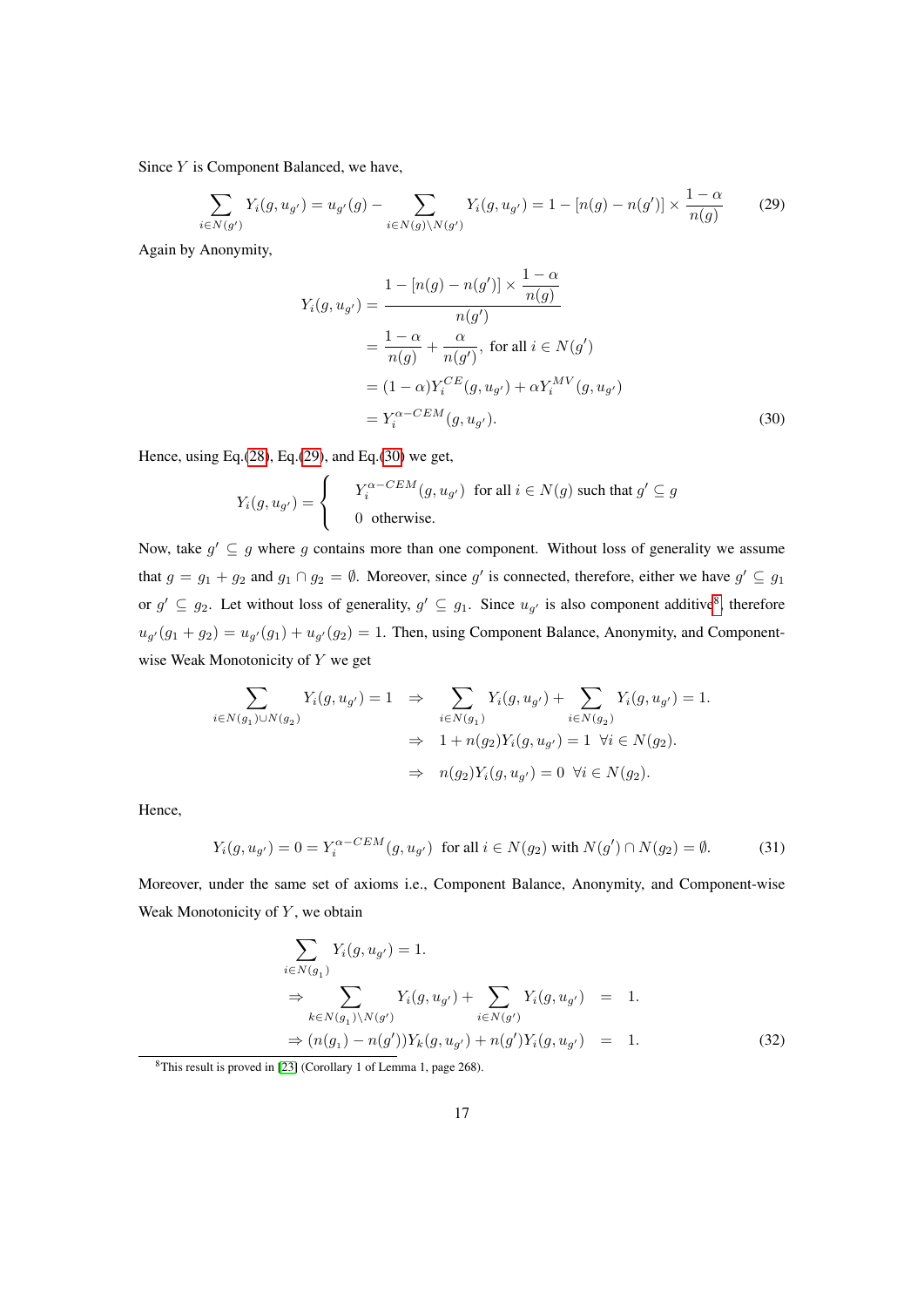Using induction hypothesis, we finally get

$$
Y_k(g, u_{g'}) = \frac{1 - \alpha}{n(g_1)}, \quad \text{for all } i \in N(g_1) \setminus N(g'), \tag{33}
$$

and

$$
Y_i(g, u_{g'}) = \frac{1 - \alpha}{n(g_1)} + \frac{\alpha}{n(g')}, \text{ for all } i \in N(g').
$$
 (34)

Therefore, in either case, we have

$$
Y_i(g, u_{g'}) = Y_i^{\alpha - CEM}(g, u_{g'}).
$$
\n
$$
(35)
$$

**Case (b)**:  $g' \supset g$ .

Consider the pair  $u_{g'}$ ,  $\pi u_{g'} \in \mathbb{H}^N$ . By Component Balance, Component-wise Weak Monotonicity and Anonymity, we have

$$
\sum_{i \in N(g)} Y_i(g, u_{g'}) = 0 \implies N(g)Y_i(g, u_{g'}) = 0
$$
  

$$
\implies Y_i(g, u_{g'}) = 0 = Y_i^{\alpha - CEM}(g, u_{g'}).
$$

**Case (c)**:  $g' \nsubseteq g$ , but  $N(g') \cap N(g) \neq \emptyset$ . Let  $N(g') \cap N(g) = M$ . Now, for  $i, j \in N$ , and  $S \subseteq N(g) \setminus \{i, j\}$ , we have

$$
u_{g'}(g|_{S\cup i}) = u_{g'}(g|_{S\cup j}) = 0.
$$
\n(36)

In view of remark [4,](#page-11-1) it follows that

$$
Y_i(g, u_{g'}) = Y_j(g, u_{g'}). \tag{37}
$$

By Component Balance and Anonymity, for each  $g \in \mathbb{G}^N$ , we have,

$$
\sum_{i \in N(g)} Y_i(g, u_{g'}) = u_{g'}(g) = 0 \implies n(g)Y_i(g, u_{g'}) = 0
$$
  

$$
\implies Y_i(g, u_{g'}) = Y_i^{\alpha - CEM}(g, u_{g'}) \forall i \in N(g).
$$

This completes the proof.

Remark 5. The four axioms of theorem [1](#page-12-1) are logically independent as shown below:

- (i)  $Y(g, v) = 0$  for all  $g \in \mathbb{G}^N$  and  $v \in \mathbb{H}^N$ , satisfies all the axioms except Component Balance.
- (ii)  $Y(g, v) = Y_i^{MV}(g, v)$  if  $v(g) \le 5$  and  $Y(g, v) = Y_i^{CE}(g, v)$  if  $v(g) > 5$  satisfies all the axioms except Linearity whenever  $g \in \mathbb{G}^N$  and  $v \in \mathbb{H}^N$ ..

 $\Box$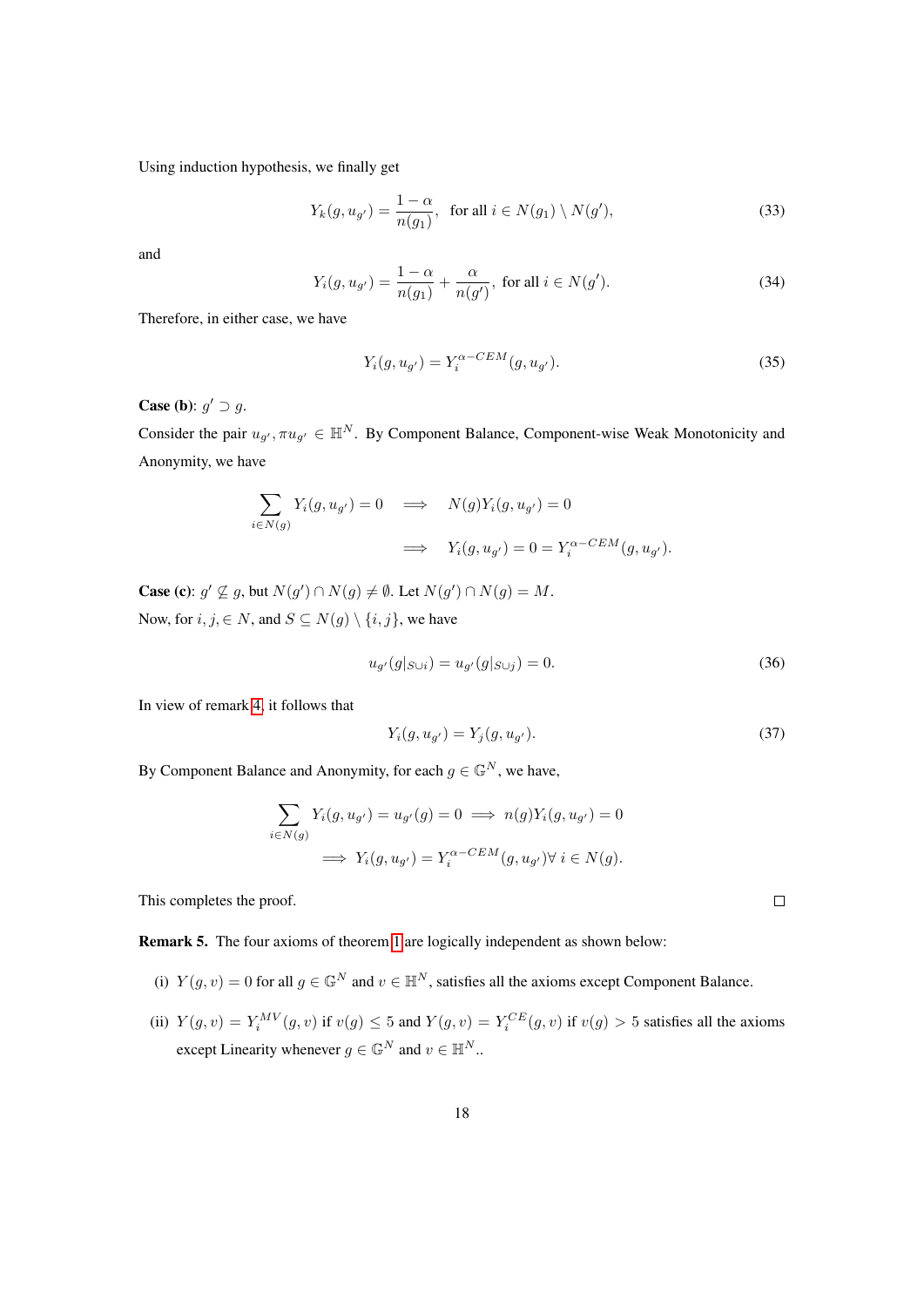- (iii)  $Y^{(-2)-MV}(g, v) = (-2)Y^{MV}(g, v) + 3Y^{CE}(g, v)$  satisfies all the axioms except Componentwise Weak Monotonicity.
- (iv)  $Y(g, v) = \alpha_i v(h)$  such that  $\alpha_i \neq \alpha_j$  for  $i \neq j$ ,  $i, j \in N(h)$ ,  $h \in C(g)$  ,  $\sum_{i \in N(h)} \alpha_i = 1$  and  $\alpha_i \geq 0$ , satisfies all the axioms except Anonymity.

The following result ensures that Linearity can be replaced by Additivity in the characterization of the component-wise egalitarian Myerson value in the presence of Component-wise Local Monotonicity.

<span id="page-18-2"></span>**Proposition 2.** Every Component Balanced allocation rule  $Y : \mathbb{G}^N \times \mathbb{H}^N \mapsto \mathbb{R}^N$  satisfying Additivity and Component-wise Local Monotonicity also satisfies Linearity.

*Proof.* Let a Component Balanced network allocation rule Y satisfy Additivity and Component-wise Local Monotonicity. It is sufficient to show that  $Y$  satisfies homogeneity, namely,

<span id="page-18-1"></span><span id="page-18-0"></span>
$$
Y(g, \lambda \cdot v) = \lambda \cdot Y(g, v) \quad \forall \lambda \in \mathbb{R}, v \in \mathbb{H}^{N}.
$$

First we show that Additivity and Component-wise Local Monotonicity imply Component-wise Strong Differential Monotonicity.

Let v and w be two component additive games and  $i, j \in N(h)$ ,  $h \in C(g)$  be such that

$$
v(g|_{S\cup i}) - v(g|_{S\cup j}) \ge w(g|_{S\cup i}) - w(g|_{S\cup j}), \ \forall S \subseteq N(h) \setminus \{i, j\}.
$$
 (23)

It follows from Eq.[\(23\)](#page-18-0), that  $(v - w)(g|_{S\cup i}) \ge (v - w)(g|_{S\cup j}), \forall S \subseteq N(h) \setminus \{i, j\}.$  Thus, applying Additivity and Component-wise Local Monotonicity of Y on the games w and  $v - w$ , we get

$$
Y_i(g, v) - Y_j(g, v) = Y_i(g, w + (v - w)) - Y_j(g, w + (v - w))
$$
  
=  $Y_i(g, w) - Y_j(g, w) + Y_i(g, v - w) - Y_j(g, v - w)$   
 $\geq Y_i(g, w) - Y_j(g, w).$ 

Thus, Y satisfies Component-wise Strong Differential Monotonicity.

Now, we use a well known result on the linear space of real numbers that for a rational  $\alpha \in \mathbb{Q}$ , Additivity implies homogeneity. Thus, it remains to prove Eq.[\(38\)](#page-18-1) only for  $\lambda \in \mathbb{R} \setminus \mathbb{Q}$ .

Recall from Eq.[\(9\)](#page-13-3) that every  $v \in \mathbb{H}^N$  has a unique linear combination of the unanimity coefficients  $\Delta_{g'}$  and the unanimity games  $u_{g'}$  such that  $g' \in \mathbb{G}^N$ . The unanimity coefficients  $\Delta_{g'}$  are all zeroes whenever g' contains more than one component. Thus, it is sufficient to prove Eq.[\(38\)](#page-18-1) on  $u_{g'}$  where g' is connected and  $\lambda \in \mathbb{R} \setminus \mathbb{Q}$ . Let, without loss of generality,  $\lambda > 0$ . Also, because of Component Balance, there is no loss of generality in considering q as connected. Since the rational numbers are dense in the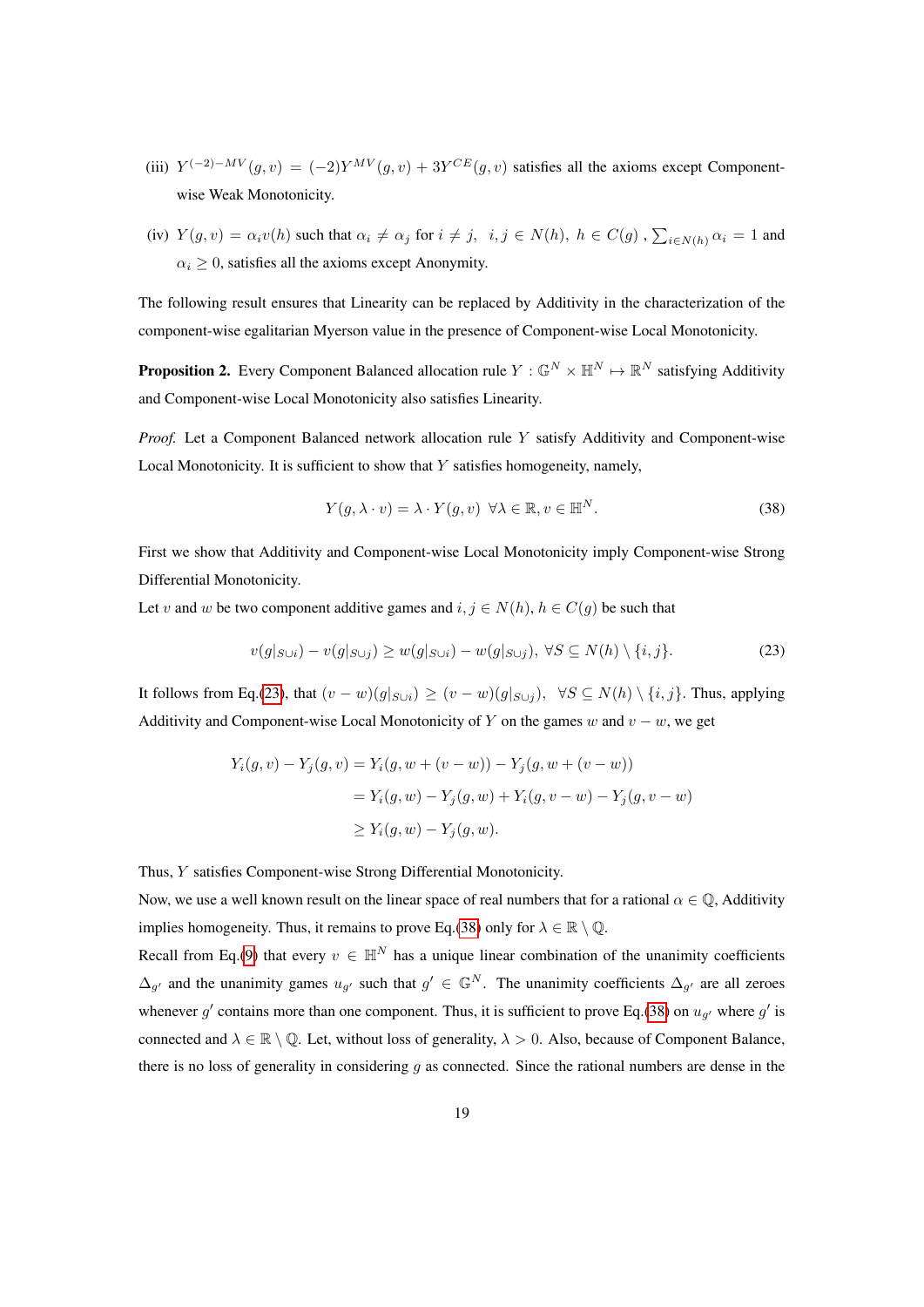reals, there are rational sequences  $(\lambda_k^-)_{k \in \mathbb{N}}$  and  $(\lambda_k^+)_{k \in \mathbb{N}}$  such that  $0 < \lambda_k^- \leq \lambda \leq \lambda_k^+$   $\forall k \in \mathbb{N}$ , and  $\lim_{k \to \infty} \lambda_k^- = \lim_{k \to \infty} \lambda_k^+ = \lambda.$ For all  $i \in N(g') \subseteq N(g)$ , it can be easily shown that,

$$
\lambda_k^{-}[u_{g'}(g|_{S\cup i}) - u_{g'}(g|_{S\cup j})] \leq \lambda [u_{g'}(g|_{S\cup i}) - u_{g'}(g|_{S\cup j})]
$$
  

$$
\leq \lambda_k^{+}[u_{g'}(g|_{S\cup i}) - u_{g'}(g|_{S\cup j})]
$$

for all  $S \subseteq N(g) \setminus \{i, j\}$  and  $j \in N(g)$ .

Hence,  $i, j, \lambda_k^- u_{g'}$  and  $\lambda u_{g'}$  satisfy the conditions of Component-wise Strong Differential Monotonicity. It follows that,

$$
(Y_i(g, \lambda_k^- u_{g'}) - Y_j(g, \lambda_k^- u_{g'})) \le (Y_i(g, \lambda u_{g'}) - Y_j(g, \lambda u_{g'}))
$$
  

$$
\le (Y_i(g, \lambda_k^+ u_{g'}) - Y_j(g, \lambda_k^+ u_{g'})).
$$

Since, Additivity implies homogeneity for rational scalars, we obtain

$$
\lambda_k^-(Y_i(g, u_{g'}) - Y_j(g, u_{g'})) \le (Y_i(g, \lambda.u_{g'}) - Y_j(g, \lambda.u_{g'}))
$$
  

$$
\le \lambda_k^+(Y_i(g, u_{g'}) - Y_j(g, u_{g'})).
$$

Taking the limit and using our assumption, we have

$$
Y_i(g, \lambda.u_{g'}) - Y_j(g, \lambda.u_{g'}) = \lambda(Y_i(g, u_{g'}) - Y_j(g, u_{g'})).
$$
\n(39)

 $\Box$ 

Summing up over  $j \in N(g)$  we get,

$$
n(g)Y_i(g,\lambda.u_{g'}) - \sum_{k \in N(g)} Y_k(g,\lambda.u_{g'}) = n(g)\lambda.Y_i(g,u_{g'}) - \lambda \sum_{k \in N(g)} Y_k(g,u_{g'}).
$$
 (40)

Note that  $u_{g'}$  is component additive <sup>[9](#page-19-0)</sup>. Moreover, any Component Balanced network allocation rule satisfies Efficiency. Therefore, using Component Balance, we get,

$$
Y_i(g, \lambda.u_{g'}) = \lambda.Y_i(g, u_{g'}).
$$

Similarly, we can show that Eq.[\(38\)](#page-18-1) holds for  $i \in N(g) \setminus N(g')$  and for  $\lambda < 0$ .

Remark 6. In view of proposition [1](#page-11-0) and proposition [2,](#page-18-2) the Linearity assumption in theorem [1](#page-12-1) can be weakened by Additivity. Thus, we have the second characterization theorem without proof as follows.

**Theorem 2.** A network allocation rule  $Y : \mathbb{G}^N \times \mathbb{H}^N \mapsto \mathbb{R}^N$  is Component Balanced and satisfies Anonymity, Additivity, and Component-wise Weak Monotonicity if and only if it is the  $\alpha$ -componentwise egalitarian Myerson value  $Y^{\alpha-CEM}$  for some  $\alpha \in [0, 1]$ .

<span id="page-19-0"></span> $9$ See, for example, corollary 1 of lemma 1, page 268 in [\[23\]](#page-36-2).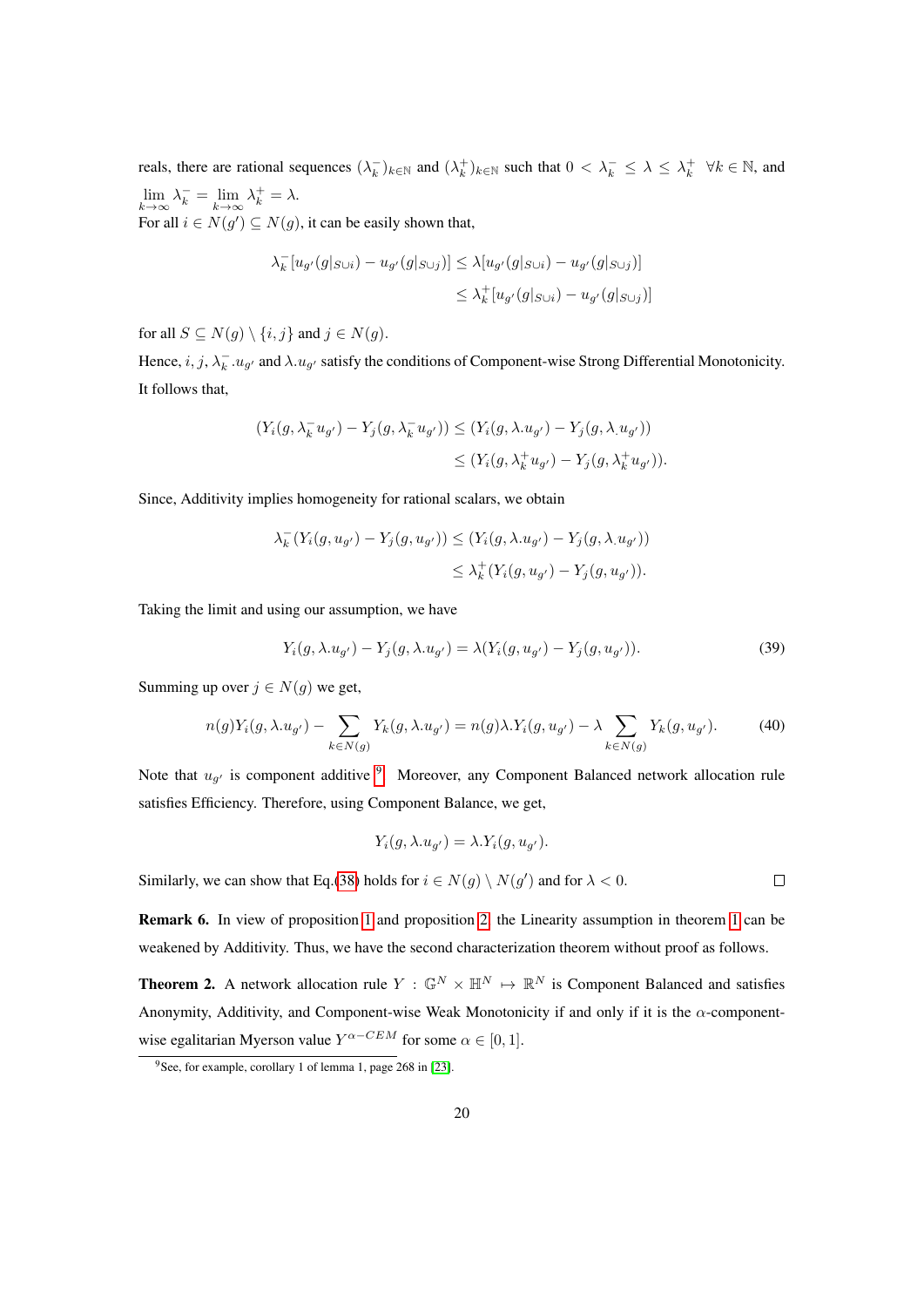The next characterization requires Additivity, Component-wise Local Monotonicity, and the Superfluous Player in a Productive Network Property.

<span id="page-20-1"></span>**Theorem 3.** A Component Balanced network allocation rule  $Y : \mathbb{G}^N \times \mathbb{H}^N \mapsto \mathbb{R}^N$  satisfies Additivity, Symmetry, Component-wise Local Monotonicity, and Superfluous Player in a Productive Network Property if and only if there exists an  $\alpha \in [0, 1]$  such that  $Y(g, v) = Y^{\alpha - CEM}(g, v)$ .

*Proof.* It is easy to show that  $Y^{\alpha-CEM}$  is Component Balanced and satisfies Additivity, Componentwise Local Monotonicity and Superfluous Player in a Productive Network Property. For the uniqueness, assume that an allocation rule Y satisfy these axioms.

Let  $v_0$  be the null game where for each  $g \in \mathbb{G}^N$ , every player is a superfluous player and, therefore, by Superfluous Player in a Productive Network Property, we have  $Y_i(g, v_0) \ge 0$  for all  $i \in N$ . Then following Component Balance and Component-wise Local Monotonicity,  $Y_i(g, v_0) = 0 = Y_i^{\alpha - CEM}(g, v_0)$ ,  $\forall i \in$  $N(g)$ .

Following similar arguments as in the proof of theorem [1,](#page-12-1) it suffices to show the uniqueness of the  $\alpha$ -component-wise egalitarian Myerson value only on the unanimity games  $u_{g'}$ , where  $g' \in \mathbb{G}^N$  is connected. Thus, for  $g'$ ,  $g \in \mathbb{G}^N$ , as in theorem [1,](#page-12-1) we have the following cases:

**Case (a)**:  $g' \subseteq g$ . First, take g be connected. We have the following sub-cases: Sub-case (*i*):  $g' \subset g$ . Observe that,  $u_{g'}(g|_{S \cup i}) = u_{g'}(g|_{S \cup j})$  for all  $i, j \in N(g')$  and  $S \subseteq N \setminus \{i, j\}$ . Similarly,  $u_{g'}(g|_{S\cup k}) = u_{g'}(g|_{S\cup p})$  for all  $k, p \in N(g) \setminus N(g')$  and  $S \subseteq N \setminus \{k, p\}.$ 

In view of remark [4,](#page-11-1) there exist  $l, m \in \mathbb{R}$  such that

<span id="page-20-0"></span>
$$
Y_i(g, u_{g'}) = Y_j(g, u_{g'}) = l,\t\t(41)
$$

$$
Y_k(g, u_{g'}) = Y_p(g, u_{g'}) = m^{10} \tag{42}
$$

Also, we have,  $u_{g'}(g|_{S\cup i}) \geq u_{g'}(g|_{S\cup k})$  for  $i \in N(g'), k \in N(g) \setminus N(g')$  and  $S \subseteq N \setminus \{i, k\}$ . Therefore, again by Component-wise Local Monotonicity, we must have

$$
Y_i(g, u_{g'}) \ge Y_k(g, u_{g'}) \implies l \ge m. \tag{43}
$$

Moreover,  $u_{g'}(g) = u_{g'}(g - g_k)$  for all  $k \in N(g) \setminus N(g')$ . Thus, by Superfluous Player in a Productive Network Property,

$$
Y_k(g, u_{g'}) = m \ge 0. \tag{44}
$$

It follows that,  $l > m > 0$ . Let  $l = s + m$  such that  $s > 0$ . Applying Component Balance in Eq.[\(41\)](#page-20-0) we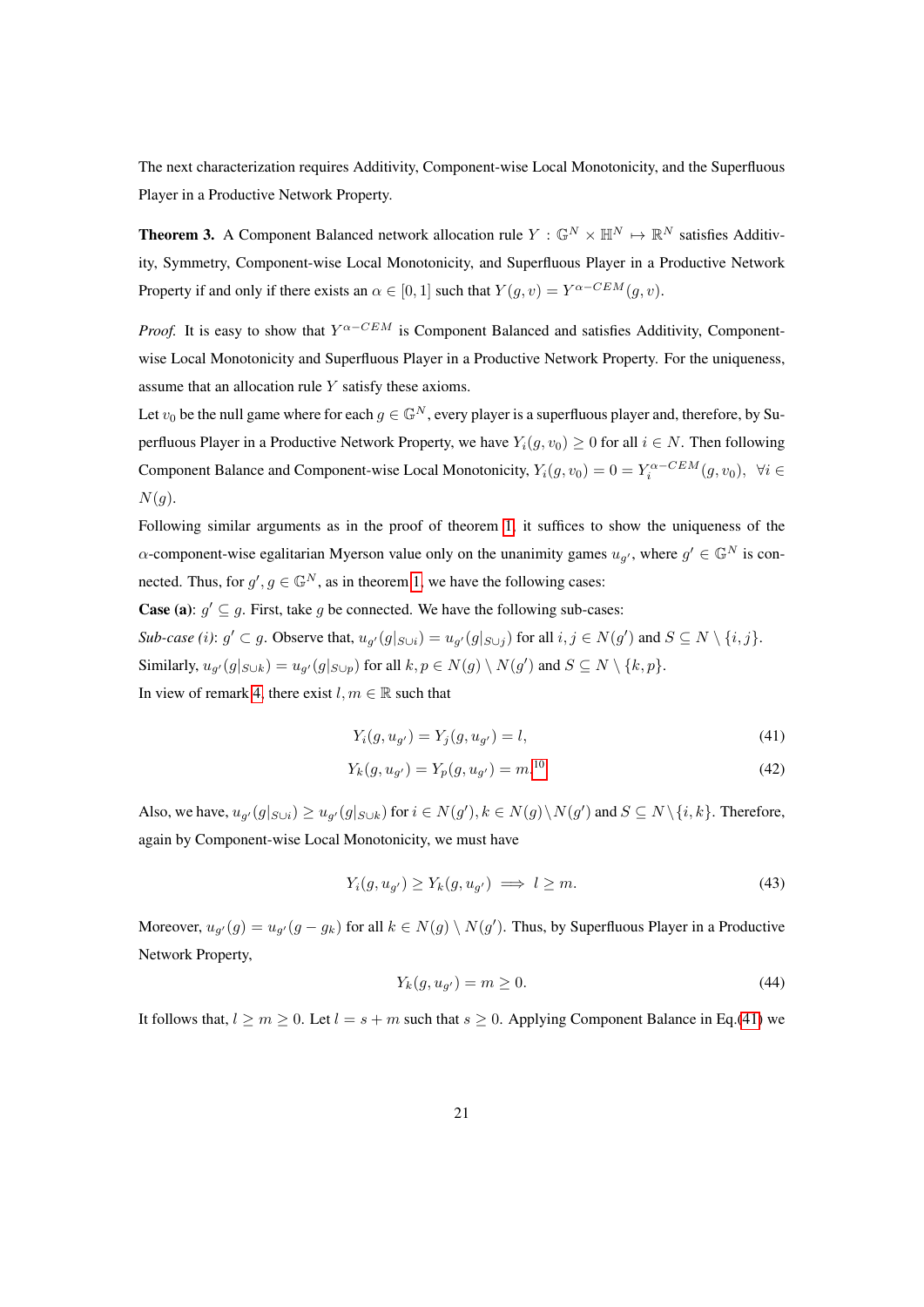get,

$$
n(g')l + (n(g) - n(g'))m = 1 \Rightarrow n(g')s + n(g)m = 1
$$
  

$$
\Rightarrow m = \frac{1 - n(g')s}{n(g)}.
$$
 (45)

Since  $m \geq 0$ , we must have  $s \leq \frac{1}{\sqrt{3}}$  $\frac{1}{n(g')}$ . Since  $s \ge 0$ , there is an  $\alpha \in [0,1]$  such that  $s = \frac{\alpha}{n(g)}$  $\frac{a}{n(g')}$ . Consequently,  $m = \frac{1-\alpha}{\sqrt{2\pi}}$  $\frac{1}{n(g)}$ . It follows that,

$$
Y_i(g, u_{g'}) = \begin{cases} \frac{1-\alpha}{n(g)} + \frac{\alpha}{n(g')} & \text{for } i \in N(g')\\ \frac{1-\alpha}{n(g)} & \text{for } i \in N(g) \setminus N(g')\\ 0 & \text{for } i \notin N(g). \end{cases}
$$

Hence,  $Y_i(g, u_{g'}) = Y_i^{\alpha - CEM}(g, u_{g'})$  for all  $i \in N(g)$  such that  $g' \subset g$  and  $Y_i(g, u_{g'}) = 0$  otherwise. This completes the proof of *Sub-case (i)*.

*Sub-case* (*ii*): Let  $g' = g$ . The result now follows from Component-wise Local Monotonicity and Component Balance. Component-wise Local Monotonicity and remark [4](#page-11-1) give

$$
Y_i(g, u_{g'}) = Y_j(g, u_{g'}), \text{ for all } i, j \in N(g).
$$
 (46)

Consequently,  $Y_i(g, u_{g'}) = l$ , for some  $l \in \mathbb{R}$  and all  $i \in N(g)$ . By Component Balance, we get

$$
\sum_{i \in N(g)} Y_i(g, u_{g'}) = l \cdot n(g) = 1.
$$

This would imply that

$$
Y_i(g,u_{g'})=\frac{1}{n(g)}=Y_i^{\alpha-CEM}(g,u_{g'}),\ \ \text{for all } i\in N(g)\text{, and } \alpha\in[0,1].
$$

Next, consider  $g' \subseteq g$  such that g contains more than one component. Without loss of generality, we assume  $g = g_1 + g_2$  and  $g_1 \cap g_2 = \emptyset$ . Moreover, since g' is connected, therefore, either we have  $g' \subseteq g_1$  or  $g' \subseteq g_2$ . Assume that  $g' \subseteq g_1$ . Recall that  $u_{g'}$  is also component additive, therefore, we must have  $u_{g'}(g_1 + g_2) = u_{g'}(g_1) + u_{g'}(g_2) = 1$ . Using Component Balance and Component-wise Local Monotonicity, we get,

$$
\sum_{i \in N(g_1) \cup N(g_2)} Y_i(g, u_{g'}) = 1 \Rightarrow \sum_{i \in N(g_1)} Y_i(g, u_{g'}) + \sum_{i \in N(g_2)} Y_i(g, u_{g'}) = 1
$$
  

$$
\Rightarrow 1 + n(g_2) Y_i(g, u_{g'}) = 1 \quad \forall i \in N(g_2)
$$
  

$$
\Rightarrow n(g_2) Y_i(g, u_{g'}) = 0 \quad \forall i \in N(g_2).
$$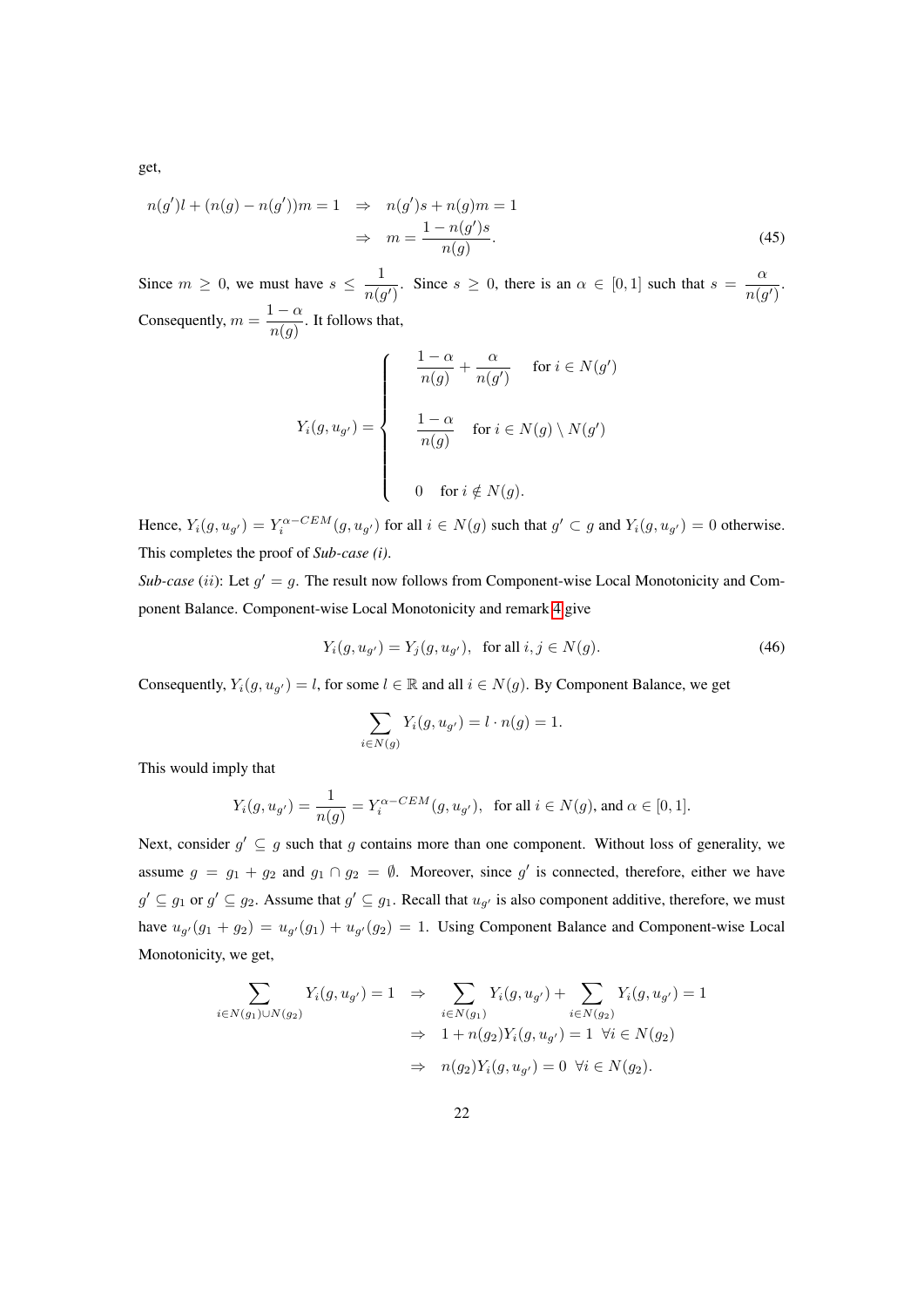Hence,  $Y_i(g, u_{g'}) = 0 = Y_i^{\alpha - CEM}(g, u_{g'})$  , for all  $i \in N(g_2)$  with  $N(g') \cap N(g_2) = \emptyset$ . Again, by Component Balance and Component-wise Local Monotonicity, we obtain

$$
\sum_{i \in N(g_1)} Y_i(g, u_{g'}) = 1 \Rightarrow \sum_{k \in N(g_1) \backslash N(g')} Y_i(g, u_{g'}) + \sum_{i \in N(g')} Y_i(g, u_{g'}) = 1.
$$
  

$$
\Rightarrow (n(g_1) - n(g')) Y_k(g, u_{g'}) + n(g') Y_i(g, u_{g'}) = 1.
$$

By Superfluous Player in a Productive Network Property, we finally obtain

$$
Y_k(g, u_{g'}) = \frac{1 - \alpha}{n(g_1)}, \quad \text{for all } i \in N(g_1) \setminus N(g')
$$
 (47)

and

$$
Y_i(g,u_{g'})=\frac{1-\alpha}{n(g_1)}+\frac{\alpha}{n(g')}, \text{ for all } i\in N(g').
$$

It follows that in either case,  $Y_i(g, u_{g'}) = Y_i^{\alpha - CEM}(g, u_{g'}).$ 

**Case (b):**  $g' \supset g$ . By Component Balance and Component-wise Local Monotonicity, we have for each  $q \in \mathbb{G}^N$ ,

$$
\sum_{i \in N(g)} Y_i(g, u_{g'}) = 0 \implies n(g)Y_i(g, u_{g'}) = 0
$$
  

$$
\implies Y_i(g, u_{g'}) = 0 = Y_i^{\alpha - CEM}(g, u_{g'}).
$$

**Case (c):**  $g' \nsubseteq g$  but  $N(g') \cap N(g) \neq \emptyset$ . Let  $N(g') \cap N(g) = M$ . Then, by Component Balance and Component-wise Local Monotonicity, for each  $q \in \mathbb{G}^N$ , we get

$$
\sum_{i \in N(g)} Y_i(g, u_{g'}) = 0 \quad \Longrightarrow \quad mY_i(g, u_{g'}) + (n(g) - m)Y_k(g, u_{g'}) = 0
$$
  

$$
\Longrightarrow \quad Y_i(g, u_{g'}) = 0 = Y_i^{\alpha - CEM}(g, u_{g'}), \text{ for all } i \in N(g).
$$

Following the same arguments as in Case (a), we obtain that  $Y_k(g, u_{g'}) = \beta^* \geq 0$  and  $Y_i(g, u_{g'}) \geq$  $Y_k(g, u_{g'})$ , for all  $i \in M, k \in N(g) \setminus M$  with  $\beta^* \in \mathbb{R}$ . This completes the proof.  $\Box$ 

Remark 7. The four axioms in theorem [3](#page-20-1) are logically independent as shown below:

- 1.  $Y_i(q, v) = 0$ , for all  $i \in N(q)$ ,  $q \in \mathbb{G}^N$ ,  $v \in \mathbb{H}^N$  satisfies all the axioms except Component Balance.
- 2.  $Y(g, v) = Y^{MV}(g, v)$  if  $v(g) \le 5$  and  $Y(g, v) = Y^{CE}(g, v)$  if  $v(g) > 5$  satisfies all axioms except Additivity.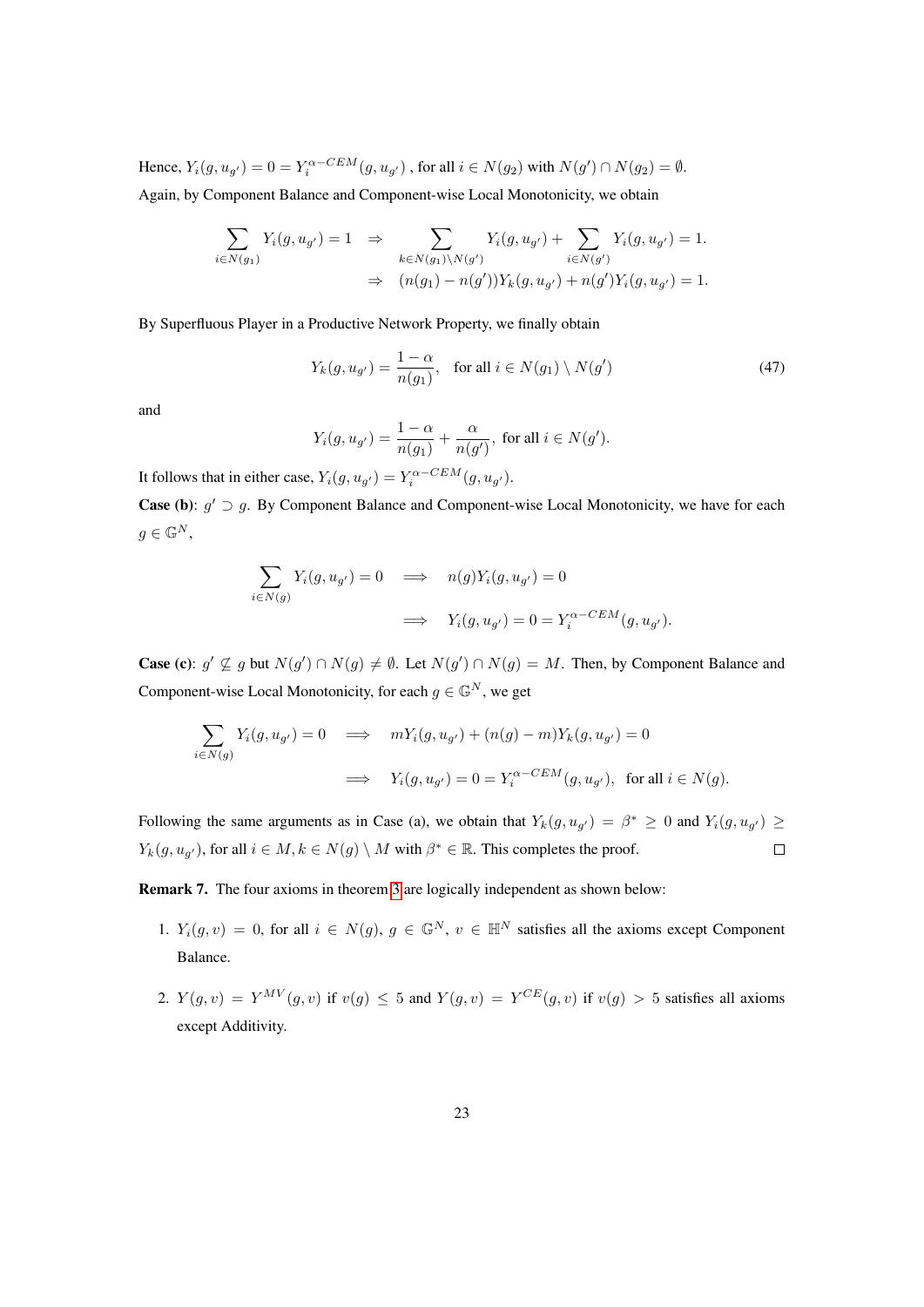- 3. Let  $h \in C(q)$ . Also, suppose  $i \in N(h)$  be a superfluous player and  $j \in N(h)$  be a non-superfluous player with respect to  $v \in \mathbb{H}^N$ . Take the vector  $\alpha = (\alpha_1, \cdots, \alpha_n) \in \mathbb{R}^N$  such that  $\alpha_i = \alpha_j < 0$  if  $v(g|_{S\cup i})\geq v(g|_{S\cup j})$  and  $\alpha_i< 0<\alpha_j$  if  $v(g|_{S\cup j})\geq v(g|_{S\cup i})$  with the condition  $\sum_{i\in N(h)}\alpha_i=1.$ Then  $Y_i(q, v) = \alpha_i v(h)$  does not satisfy Superfluous Player in a Productive Network Property.
- 4.  $Y^{(-2)-MV}(g, v) = (-2)Y^{MV}(g, v) + 3Y^{CE}(g, v)$  does not satisfy Component-wise Local Monotonicity.

## <span id="page-23-0"></span>4 A Bidding Mechanism

In this section, we study the non-cooperative foundation of the component-wise egalitarian Myerson value following the work of [\[25\]](#page-36-1). This non-cooperative foundation gives us a strategic approach to characterize the value. In this approach, the payoff of a cooperative value arises as a result of players' equilibrium behavior through a bidding mechanism. The bidding mechanism identifies the factors due to which the agents prefer to deviate from marginalism to egalitarianism. [\[25\]](#page-36-1) proposes three bidding mechanisms that implement the Myerson value, the Position value, and the component-wise equal division rule under subgame perfect Nash equilibrium, respectively. Inspired by this work, we propose our bidding mechanism that implements the component-wise egalitarian Myerson value under subgame perfect Nash equilibrium. Our mechanism is also closely related to the implementation of the egalitarian Shapley value given by [\[26\]](#page-36-3). Throughout the bidding mechanism, we assume that the network  $q \in \mathbb{G}^N$ and the underlying network game  $v \in \mathbb{H}^N$  are known to us. The mechanism is component-specific and recursive. Before describing the process, we present the following definitions and results due to [\[25\]](#page-36-1).

**Definition 2.** [\[25\]](#page-36-1) A network game  $v \in \mathbb{H}^N$  is zero monotonic if  $v(g') - v(L_i(g')) \ge v(g' - L_i(g'))$ for  $g' \subseteq g$  and  $i \in N(g')$ .

<span id="page-23-2"></span>**Theorem 4.** ([\[25\]](#page-36-1), Theorem 4.2, pp. 499) Let v be a component additive network game and g a network. Then for all  $h \in C(g)$ , the payoff of player  $i \in N(h)$  according to the Myerson value is given by,

$$
Y_i^{MV}(g, v) = Y_i^{MV}(h, v) = \frac{1}{n(h)} \Big[ v(h) - v(h - L_i(h)) + \sum_{j \in N(h)\backslash i} Y_i^{MV}(h - L_j(h), v) \Big] \tag{48}
$$

<span id="page-23-1"></span>**Remark 8.** Let  $h_0 \in C(g)$  such that  $i \in N(h_0)$ . Consider the value function  $w : \mathbb{H}^N \mapsto \mathbb{R}$  given by

$$
w = \alpha v + (1 - \alpha) \sum_{h \in C(g)} v(h) \cdot u_h.
$$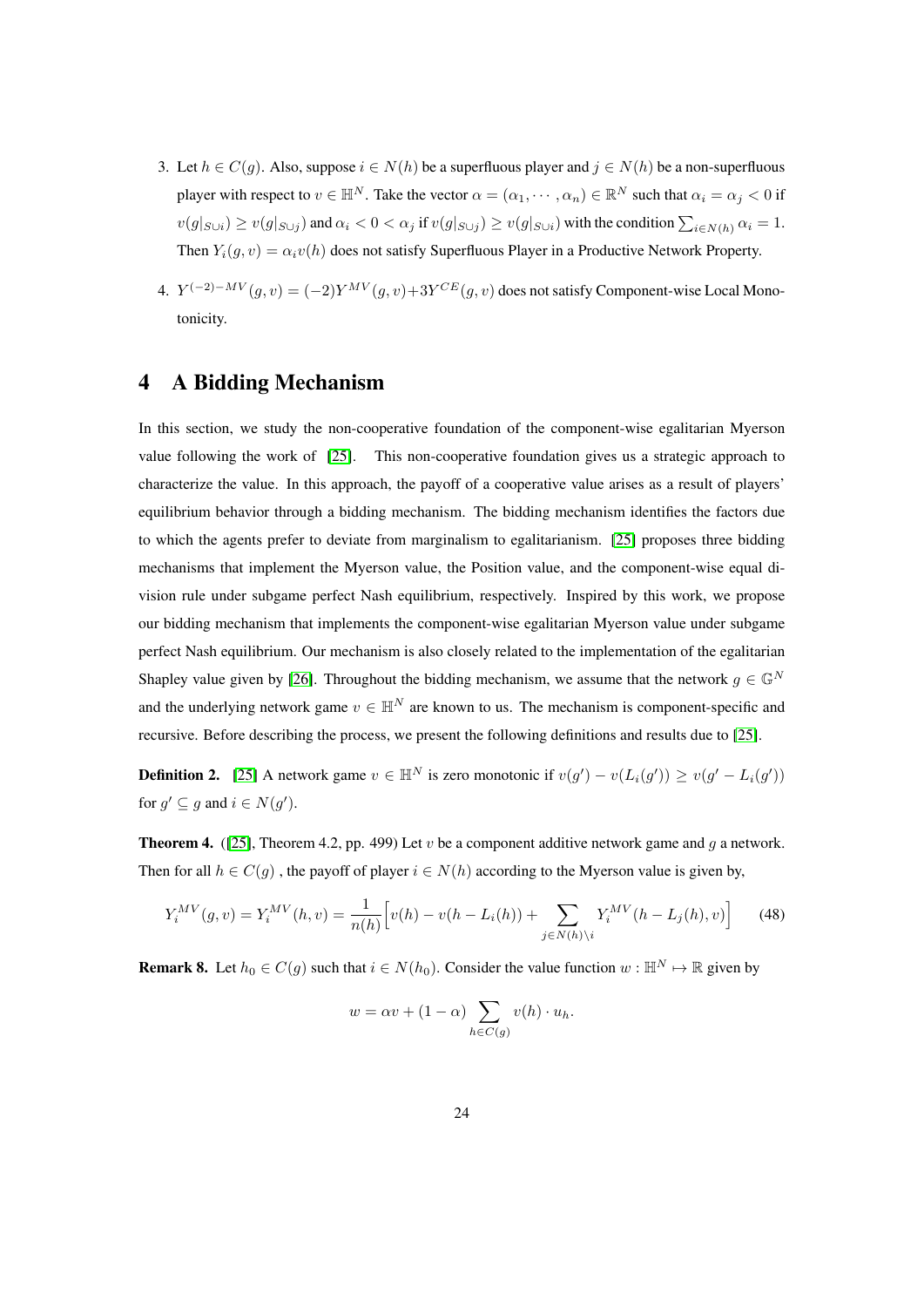Then, using the fact that  $Y^{MV}$  is Component Balanced and  $Y_i^{MV}(g, u_h) = 0$  if  $i \notin N(h)$ , due to Component Balance satisfied by  $Y^{MV}$ , we have

$$
Y_i^{MV}(g, w) = Y_i^{MV}\Big(g, \alpha v + (1 - \alpha) \sum_{h \in C(g)} v(h) \cdot u_h\Big)
$$
  
=  $\alpha Y_i^{MV}(g, v) + (1 - \alpha) Y_i^{MV}\Big(g, \sum_{h \in C(g)} v(h) \cdot u_h\Big)$   
=  $\alpha Y_i^{MV}(g, v) + (1 - \alpha) \Big[\sum_{h \in C(g)} v(h) Y_i^{MV}(g, u_h)\Big]$   
=  $\alpha Y_i^{MV}(g, v) + (1 - \alpha) \frac{v(h_0)}{n(h_0)}$ 

It follows that,

$$
Y_i^{\alpha-CEM}(g, v) = Y_i^{MV}(g, w), \text{ where } w = \alpha v + (1 - \alpha) \sum_{h \in C(g)} v(h) \cdot u_h.
$$

In what follows next, we describe the bidding process for the component-wise egalitarian Myerson value. The bidding process:

Given  $g = \emptyset$  (i.e., players in g are isolated), all  $i \in N(g)$  receive their stand-alone payoff 0. A non-zero value is generated only when the bidding takes place in a non-empty network. Assume that  $g \neq \emptyset$  and  $n(h) > 1$  for each  $h \in C(g)$  and let the mechanism has been specified for all components with at most  $m - 1$  players. We describe the rounds of the mechanism for a component  $h \in C(g)$  with m players. Depending upon the strategies of each player, the bidding process may have several rounds of bargaining, each consisting of four stages. Let  $h_t$  be the component of g with which the bidding process of round  $t \in \{1, 2, \dots\}$  starts. After each round, the game ends, or new rounds start for all components remaining. In the following, we describe these rounds in details.

*Round 1.*  $h_1 = h (t = 1)$ *. Go to Stage 1.* 

*Stage 1. Each player*  $i \in N(h)$  *makes a bid*  $b_j^i \in \mathbb{R}$  *for all*  $j \in N(h) \setminus i$ *.* 

*Let*

$$
B^i = \sum_{j \in N(h) \setminus i} (b^i_j - b^j_i)
$$

*be the net bid of player* i *measuring its 'relative' willingness to be the proposer.* Let  $i_1^*$  be the player with the highest net bid in this round. In case of a non-unique maximum *value we choose any of these maximal bidders to be the 'winner' with equal probability.*  $i_1^*$  pays every other player  $j \in N(h) \setminus i_1^*$ , the offered bid  $b_j^{i_1^*}$ . In the next stage  $i_1^*$  being the *"winner" becomes the proposer. Go to Stage 2.*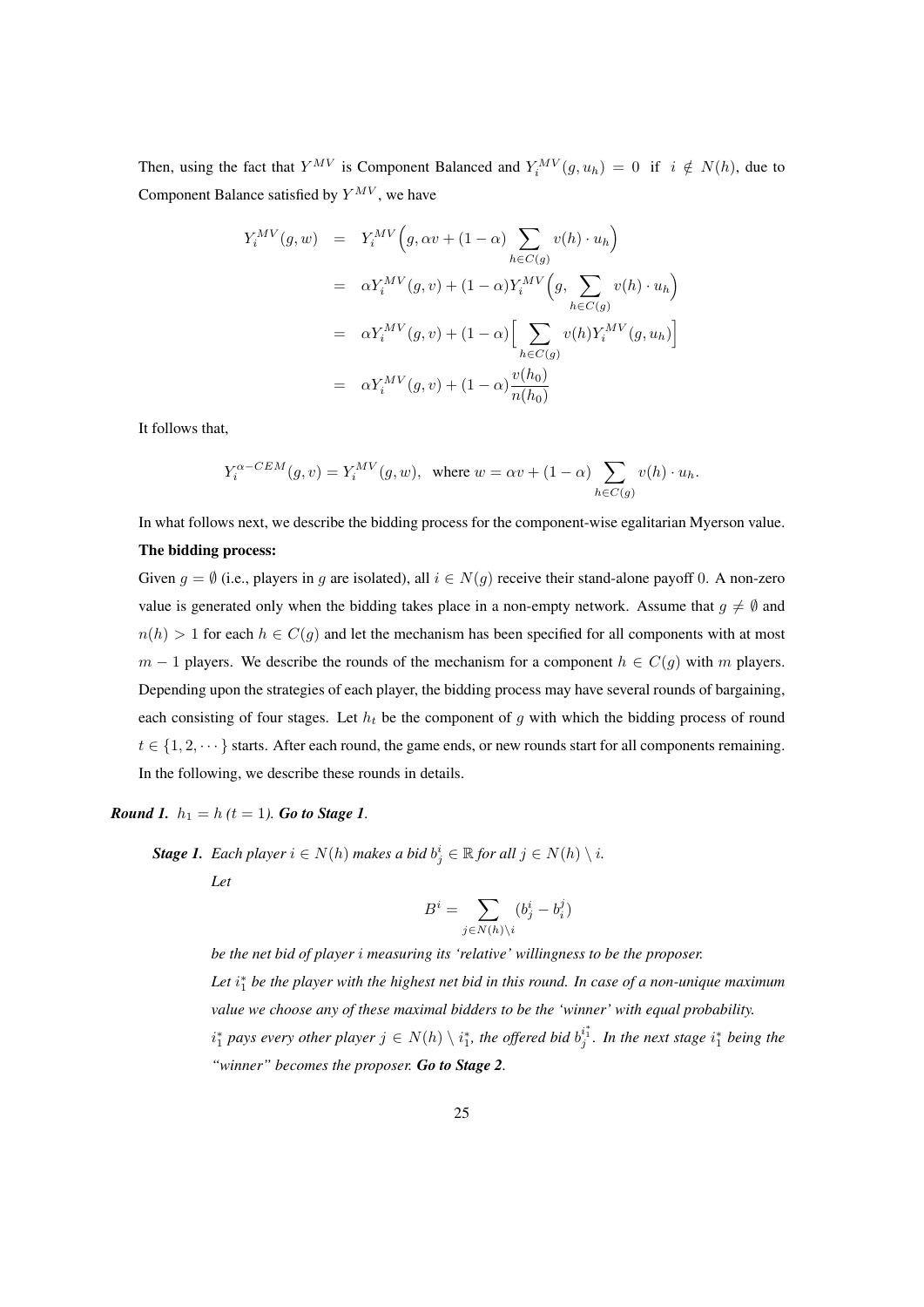- $\pmb{Stage\ 2.}$  Player  $i_1^*$  proposes offer  $y_j^{i_1^*}\in\mathbb{R}$  to every player  $j\in N(h)\setminus i_1^*.$  This offer is additional to the *bid paid at Stage 1. Go to Stage 3.*
- *Stage 3. Players other than* i<sub>1</sub><sup>\*</sup> will sequentially accept or reject the offer. If at least one player rejects *it, the offer is rejected. Otherwise it is accepted. Go to stage 4.*
- *Stage 4. The following two cases arise.*

*Case (a). The offer is accepted. Then, each*  $j \in N(h) \setminus i_1^*$  *receives*  $y_j^{i_1^*}$ *, and player*  $i_1^*$  *obtains* 

$$
v(h) - \sum_{j \in N(h) \setminus i_1^*} y_j^{i_1^*}.
$$

*Hence the final payoff to player*  $j \in N(h) \setminus i_1^*$  *is* 

$$
y_{j}^{i_{1}^{\ast }}+b_{j}^{i_{1}^{\ast }}.
$$

*The final payoff to player*  $i_1^*$  *is* 

$$
v(h) - \sum_{j \in N(h) \setminus i_1^*} (y_j^{i_1^*} + b_j^{i_1^*}). \quad \text{Stop.}
$$

*Case (b). The offer is rejected. Then, player*  $i_1^*$  *leaves the game with a probability*  $\alpha \in [0,1]$ *,* and obtains her stand-alone payoff  $v(L_{i_1^*}(h))$ , while the players in  $N(h) \setminus i_1^*$  enter into *Round 2 to bargain over*  $\alpha \cdot v(h - L_{i_1^*}(h))$ *.* 

> *Moreover, the game breaks down with a probability*  $(1 - \alpha) \in [0, 1]$  *and all the players, including the proposer*  $i_1^*$ , get zero payoff at this stage. Only the bids of Stage 1 are *transferred. It follows that the payoff to player*  $j \in N(h) \setminus i_1^*$  *is*  $b_j^{i_1^*}$  *and the payoff to proposer*  $i_1^*$  *is* −  $\sum$  $j \in N(h) \backslash i_1^*$  $b_j^{i_1^*}$ *.* **Stop**.

*Note that the possibility of breaking down is a common prior to all the players. Moreover, if*  $h - L_{i_1^*}(h)$ *is a network with multiple components rather than a single component then in the next round we have multiple identical mechanisms in parallel for each such component.*

*In the following rounds, Stage 1,2 and 3 are identical to round 1 but the player set is reduced as the proposers in the previous rounds have left the game. However, unlike the first round there is no possibility of breakdown at the Stage 4 of the following rounds. To make this section self-contained we describe the* t*-th round as follows.*

**Round t.**  $t \in \{2, \ldots, n-1\}$  :  $h_t = h_{t-1} - L_{i_{t-1}^*}(h)$ . Suppose, without loss of generality,  $h_t \in C(g)$ . *Go to Stage 1.*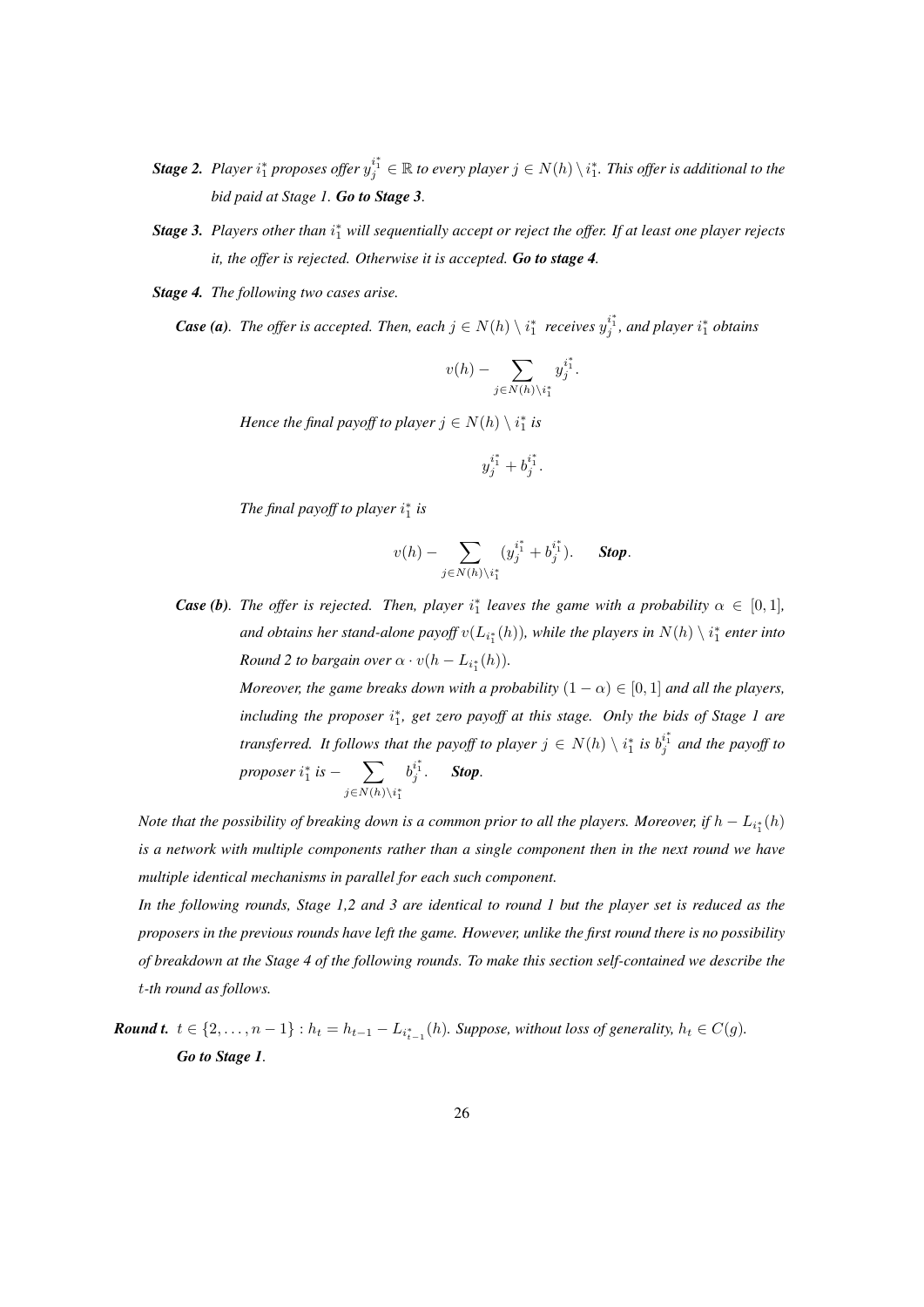**Stage 1.** Each player  $i_t \in N(h_t)$  offers bid  $b_j^{i_t} \in \mathbb{R}$  for every  $j \in N(h_t) \setminus i_t$ . For  $i_t \in N(h_t)$ , let

$$
B^{i_t} = \sum_{j \in N(h) \setminus i_t} (b_j^{i_t} - b_{i_t}^j),
$$

*be the net bid of player*  $i_t$ *. Let*  $i_t^*$  *be the player with the highest net bid (in Round t). In case of a non-unique maximum value of net bid we choose any of these maximal bidders to be the 'winner' with equal probability.*

*Then player*  $i_t^*$  *being the winner pays every other player*  $j \in N(h_t) \backslash i_t^*$  *its offered bid*  $b_j^{i_t^*}$ *. In the next stage,*  $i_t^*$  *becomes the proposer.* Go to Stage 2.

- **Stage 2.** Player i<sub>t</sub><sup>\*</sup> proposes an offer  $y_j^{i_*^*} \in \mathbb{R}$  to every player  $j \in N(h_t) \setminus i_t^*$ . This offer is additional *to the bid paid at Stage 1. Go to Stage 3.*
- *Stage 3. The players except i<sub>t</sub> sequentially accept or reject the offer. If at least one player rejects it, then the offer is rejected. Otherwise the offer is accepted. Go to Stage 4.*
- *Stage 4. The following two cases arise.*

*Case (a).* If the offer is accepted, then  $j \in N(h_t) \setminus i_t^*$  receives  $y_j^{i_t^*}$  and  $i_t^*$  obtains

$$
v(h_t) - \sum_{j \in N(h_t) \setminus i_t^*} y_j^{i_t^*}.
$$

*Hence, in this case the final payoff to player*  $j \in N(h_t) \setminus i_t^*$  *is* 

$$
y_j^{i_t^*} + b_j^{i_t^*} + \sum_{k=1}^{t-1} b_j^{i_k^*}.
$$

*On the other hand, player*  $i_t^*$  *receives*  $v(h_t) - \sum_{j \in N(h_t)\setminus i_t^*} (y_j^{i_t^*} + b_j^{i_t^*})$ *. Stop.* 

*Case (b).* If the offer is rejected then player  $i_t^*$  leaves the game and obtains her stand-alone payoff,  $v(L_{i_t^*}(h_t))$ , while the players in  $N(h_t) \setminus i_t^*$  proceed to round  $t + 1$  to bargain over  $v(h_t - L_{i_t^*}(h_t)).$  **Stop**.

Note that the proposed mechanism allows the breakdown of the network during the bidding with some endogenous probability  $\alpha$  if the proposal is rejected in the first round. Given  $v \in \mathbb{H}^N$ , the final payoffs of the players who are assumed to be risk-neutral in the mechanism are calculated as follows. When rejected in the first round, the expected final gain of proposer  $i_1^*$  is given by

$$
\alpha \cdot \Biggl( v(L_{i_1^*}(h)) - \sum_{j \neq i_1^*} b_j^{i_1^*} \Biggr).
$$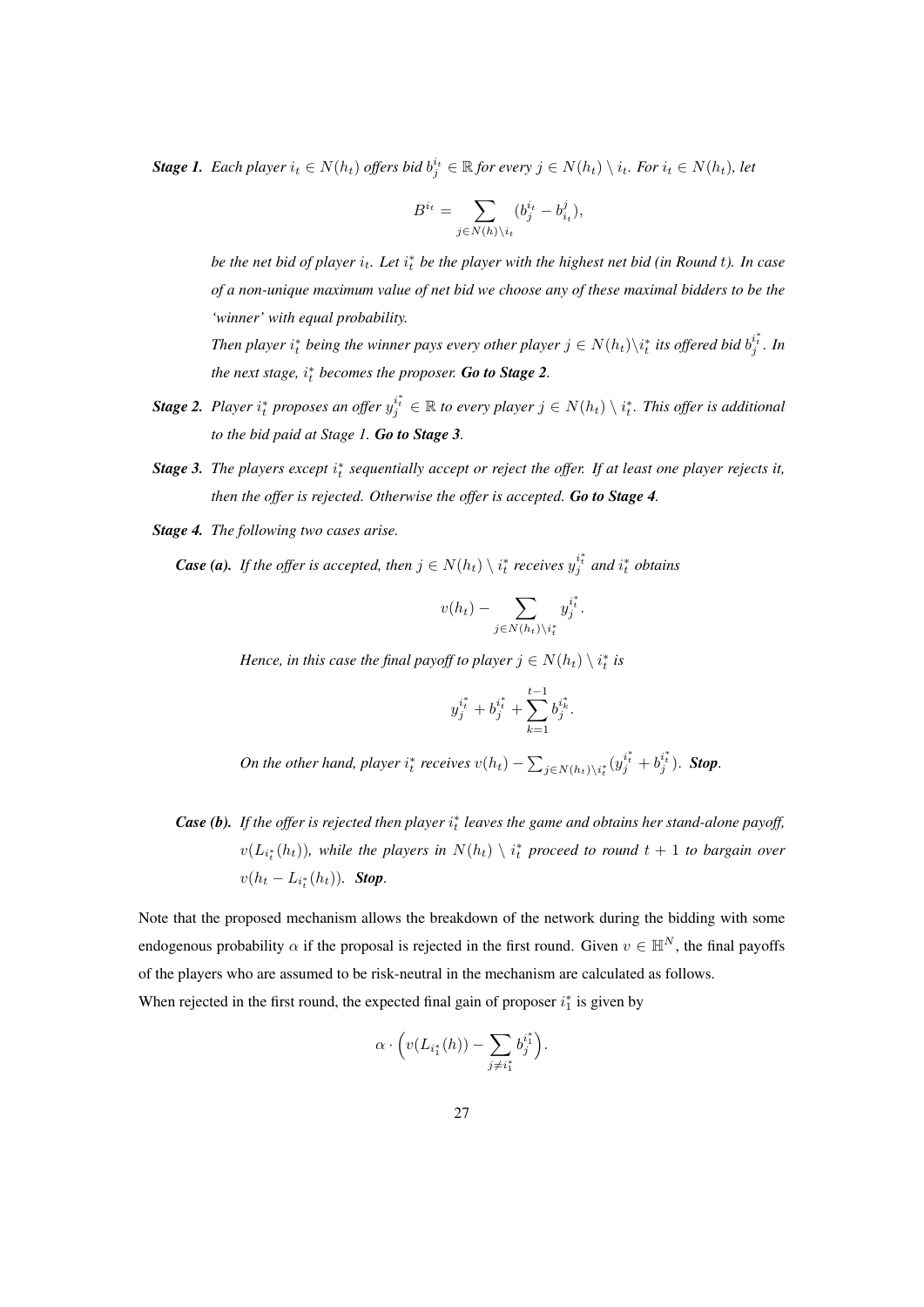On the other hand, every other player  $j \in N(h) \setminus i_1^*$  finally obtains  $b_j^{i_1^*}$  plus the expected payoff due to the contingent (with probability  $\alpha$ ) outcome of the mechanism continuing with player set  $N(h) \setminus i_1^*$ , see [\[26\]](#page-36-3). In case of acceptance of the proposal in the first round, the final gain of  $i_1^*$  is

$$
v(h) - \sum_{j \in N(h) \setminus i_1^*} \left( b_j^{i_1^*} + y_j^{i_1^*} \right).
$$

Consequently, the final gain of every other player j is  $b_j^{i_1^*} + y_j^{i_1^*}$ .

In the following, we prove that, for any zero-monotonic network game such that the network generates a nonnegative worth, the given bidding mechanism implements the  $\alpha$ -component-wise egalitarian Myerson values as subgame perfect equilibrium (SPE) outcomes.

**Theorem 5.** Let  $q \in \mathbb{G}^N$ ,  $h \in C(q)$ , and  $\alpha \in [0,1]$  be the probability that the bidding continues after rejection in the first round. Also let  $v \in \mathbb{H}^N$  be a zero monotonic network game. Then the outcome in any sub-game perfect equilibrium of the bidding mechanism coincides with the payoff vector  $Y^{\alpha-CEM}(h, v)$ .

*Proof.* Let  $g \in \mathbb{G}^N$ ,  $h \in C(g)$ , and v be a zero monotonic network game, and let  $\alpha \in [0,1]$ . First, we prove that the bidding mechanism implements  $Y^{\alpha-CEM}(h, v)$  for the zero monotonic network game  $v$  in subgame perfect Nash equilibrium, and then we prove that any subgame perfect Nash equilibrium induces the component-wise egalitarian Myerson value.

The proof proceeds by induction on the number  $k$  of players in the component.

The theorem holds for  $k = 1$  trivially.

Let the theorem hold for  $k = m - 1$ . We show that it also holds for  $k = m$ .

We first prove that the outcome prescribed by the component-wise egalitarian Myerson value is a subgame perfect Nash equilibrium outcome. We explicitly construct a subgame perfect Nash equilibrium that yields this value as a subgame perfect Nash equilibrium outcome. We describe the stages of each round as follows.

#### **Round 1.**  $h_t = h$ .

**Stage 1.** For every  $j \in N(h) \setminus i$ , each player  $i \in N(h)$ , announces

$$
b_j^i = \alpha(Y_j^{MV}(h, v) - Y_j^{MV}(h - L_i(h), v)) + \frac{v(h)}{n(h)}(1 - \alpha)
$$
\n(49)

Let  $i_1^*$  be a player with highest net bid. Once proposer  $i_1^*$  is determined, she pays every other player  $j \in N(h) \setminus i_1^*$  her offered bidding amount, namely<sup>[11](#page-27-0)</sup>

$$
b_j^{i_1^*} = \alpha(Y_j^{MV}(h, v) - Y_j^{MV}(h - L_i(h), v)) + \frac{v(h)}{n(h)}(1 - \alpha)
$$
\n(50)

<span id="page-27-0"></span> $11$ This bid is decided on the basis of remark [8.](#page-23-1)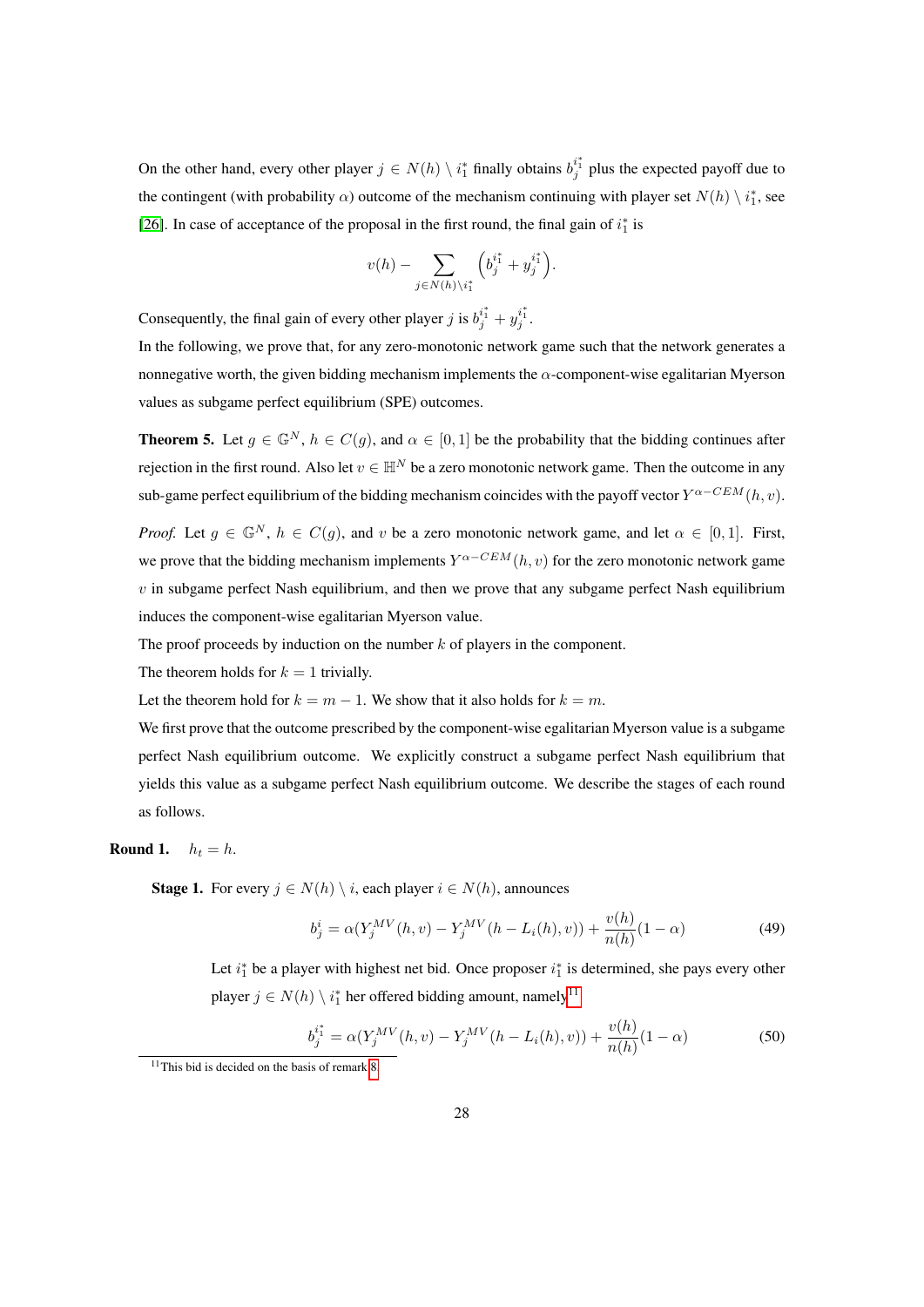**Stage 2.** Along with the bid, the proposer offers  $y_j^{i_1^*} = \alpha Y_j^{MV}(h - L_{i_1^*}(h), v)$  to every  $j \in N(h) \setminus i_1^*$ . **Stage 3.** Each  $j \in N(h) \setminus i_1^*$  accepts the offer if  $y_j^{i_1^*} \ge \alpha Y_j^{MV}(h - L_{i_1^*}(h), v)$  and rejects otherwise. In case of acceptance, all  $j \in N(h)$  get payoff  $Y_j^{\alpha-CEM}(h, v)$  and in case of rejection with probability  $\alpha$  player  $i_1^*$  leaves the game with a payoff  $\alpha v(L_{i_1^*}(h))$  and the remaining players play the second round with a total worth of  $\alpha v(h - L_{i_1^*}(h))$ .

**Round t.** Let  $t \in \{2, 3, ..., m-1\}$ . Take  $N(h_t) = N(h_{t-1}) \setminus i_{t-1}^*$ . **Go to stage 1**.

**Stage 1.** For every  $j \in N(h_t) \setminus i_t$ , player  $i_t \in N(h_t)$ , announces the following bid

$$
b_j^{i_t} = \alpha(Y_j^{MV}(h_t, v) - Y_j^{MV}(h_t - L_{i_t}(h_t), v))
$$
\n(51)

Suppose  $i_t^*$  be a player with maximum net bid and is selected as the winner. Then  $i_t^*$  pays every  $j \in N(h_t) \setminus i_t$  the offered bidding amount, namely

$$
b_j^{i_t^*} = \alpha(Y_j^{MV}(h_t, v) - Y_j^{MV}(h_t - L_{i_t^*}(h_t), v)).
$$
\n(52)

**Stage 2.** Along with the bid, the proposer offers to every player  $j \in N(h) \setminus i_t^*$  the following amount:

$$
y_j^{i_t^*} = \alpha Y_j^{MV} (h_t - L_{i_t^*}(h_t), v).
$$
\n(53)

**Stage 3.** The players  $j \in N(h_t - L_{i_t}(h_t))$  accept the offer whenever  $y_j^{i_t^*} \ge \alpha Y_j^{MV}(h_t - L_{i_t^*}(h), v)$ and reject otherwise. In case of acceptance, the final payoff of  $j \in N(h_t) \setminus i_t$  is

$$
y_j^{i_t^*} + b_j^{i_t^*} + \sum_{k=1}^{t-1} b_j^{i_k^*} = Y_j^{\alpha - CEM}(h, v)
$$
 (54)

and player  $i_t^*$  receives

$$
v(h_t) - \sum_{j \in N(h_t)\backslash i_t} (y_j^{i_t^*} + b_j^{i_t^*} + \sum_{k=1}^{t-1} b_j^{i_k^*}) = Y_{i_t^*}^{\alpha - CEM}(h_t, v)
$$
 (55)

In case of rejection player  $i_t^*$  leaves the game with  $\alpha v(L_{i_t^*}(h))$  and the remaining player play the next round with total worth  $\alpha v(h_t - L_{i_t^*}(h))$ .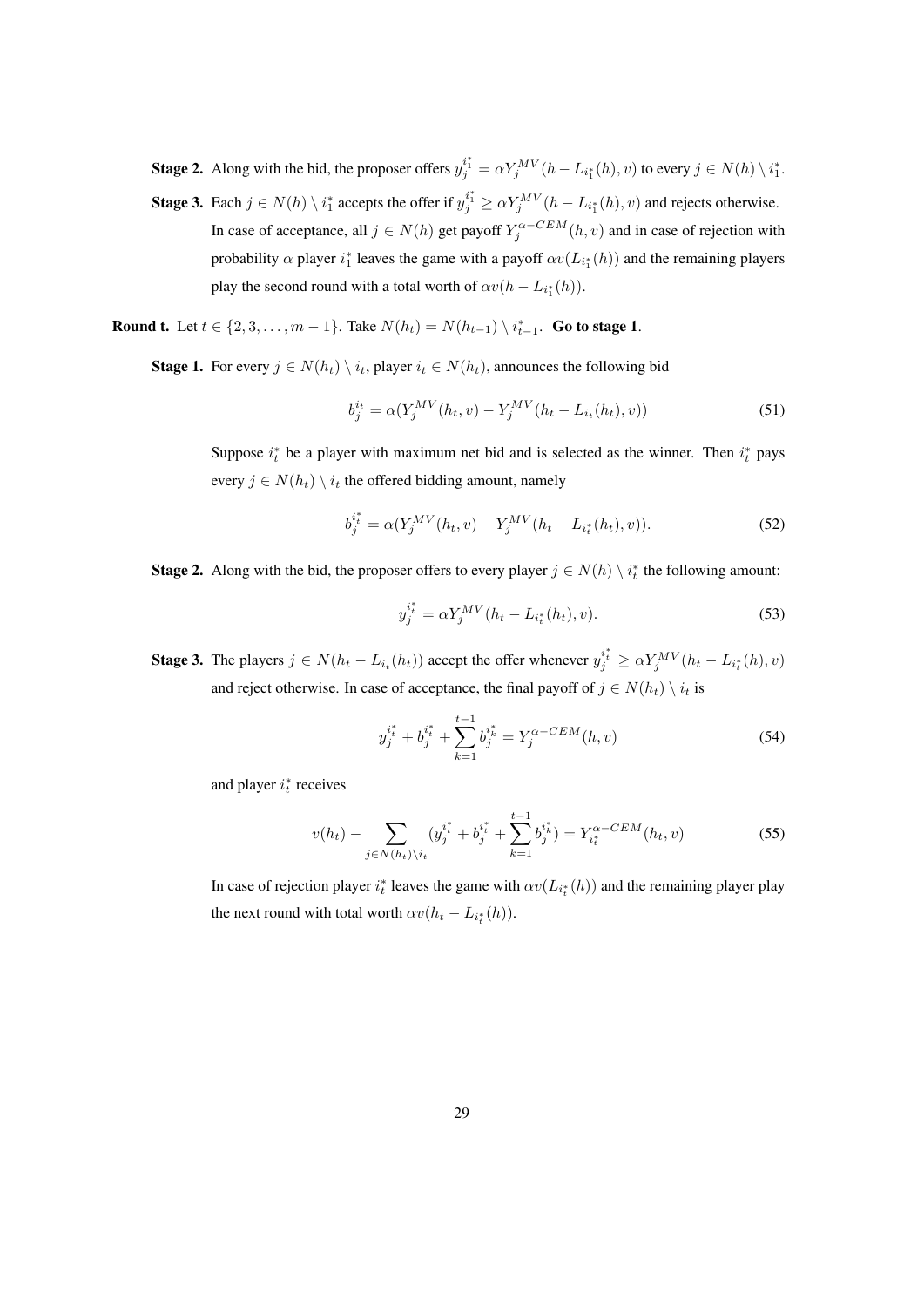Since the Myerson value satisfies Balanced Contribution, therefore the net bid becomes,

$$
B^{i} = \sum_{j \in N(h)\backslash i} (b_{j}^{i} - b_{i}^{j})
$$
  
\n
$$
= \sum_{j \in N(h)\backslash i} \alpha(Y_{j}^{MV}(h, v) - Y_{j}^{MV}(h - L_{i}(h), v)) + \frac{v(h)}{n(h)}(1 - \alpha)
$$
  
\n
$$
- \sum_{j \in N(h)\backslash i} \alpha(Y_{i}^{MV}(h, v) - Y_{i}^{MV}(h - L_{i}(h), v)) - \frac{v(h)}{n(h)}(1 - \alpha)
$$
  
\n
$$
= \alpha \left[ \sum_{j \in N(h)\backslash i} (Y_{j}^{MV}(h, v) - Y_{j}^{MV}(h - L_{i}(h), v)) - (Y_{i}^{MV}(h, v) - Y_{i}^{MV}(h - L_{j}(h), v)) \right]
$$
  
\n
$$
= 0.
$$

Next we make the following claims,

#### Claim 1. The strategies constitute a sub-game perfect Nash equilibrium.

The given game being zero monotonic, we prove the following assertions.

(i) At Stage 3, it is optimal for the player  $j \in N(h) \setminus i_1^*$  to accept  $y_j^{i_1^*}$  if

$$
y_j^{i_1^*} \ge \alpha Y_j^{MV}(h - L_{i_1^*}(h), v) \tag{56}
$$

and reject otherwise. If j accepts the offer  $y_j^{i_1^*}$  such that

$$
y_j^{i_1^*} < \alpha Y_j^{MV}(h - L_{i_1^*}(h), v)
$$

in Round 1, then she ends up with a total payoff less than  $Y_j^{\alpha-CEM}(h, v)$ . If she rejects, in the next round she would definitely get  $Y_j^{\alpha-CEM}(h, v)$  in total.

(ii) At Stage 2, it is optimal for the player  $i_1^*$  to offer

$$
y_j^{i_1^*} = \alpha Y_j^{MV} (h - L_{i_1^*}(h), v).
$$
\n(57)

If she offers  $y_j^{i_1^*} < \alpha Y_j^{MV} (h - L_{i_1^*}(h), v)$ , any other player  $j \in N(h) \setminus i_1^*$  rejects the offer immediately due to (i).

If  $y_j^{i^*} > \alpha Y_j^{MV}(h - L_{i^*_{1}}(h), v)$  then all  $j \in N(h) \setminus i^*_{1}$  accept the offer immediately as their final payoff would be greater than  $\alpha Y_j^{MV}(h, v)$  but player  $i_1^*$  ends up with final payoff less than  $\alpha Y_{i_1^*}^{MV}(h, v)$ . Therefore, she has no incentive to be a proposer, as in this case, she benefits more by not being a proposer.

(iii) The strategies of Stage 1 constitute a sub-game perfect Nash equilibrium.

Note that if any one of the players increases her bid  $\sum$  $j \in N(h) \backslash i_1^*$  $b_j^{i_1^*}$ , she will be chosen as the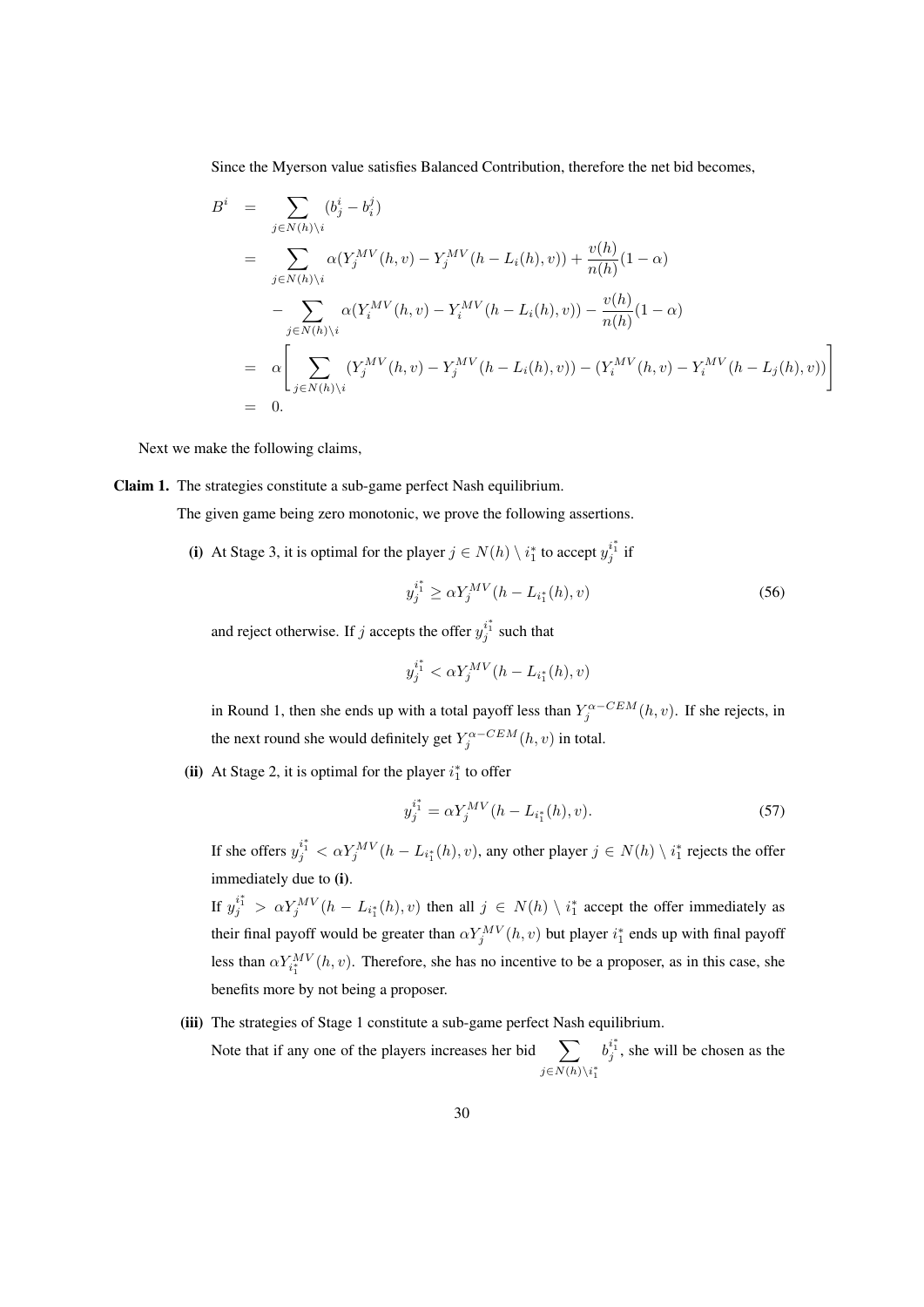proposer for sure, but her payoff will decrease and if she decreases her total bid then any one of the remaining players becomes a proposer so that she finally obtains the same payoff  $Y_i^{\alpha-CEM}(h, v)$  in the end; hence, she remains indifferent in changing the bid. This proves our assertion.

- Claim 2. Any sub-game perfect Nash equilibrium yields the  $\alpha$ -CEM value. Consider the case with  $n(h)$  =  $m > 1$ . By method of induction, assume that the mechanism implements  $Y^{\alpha-CEM}(h - L_{i_1^*}(h), v)$ for the sub-network  $h - L_{i_1^*}(h)$ . We prove the following assertions.
	- (i) At stage 3, all players except the proposer  $i_1^*$  accept the offer  $y_j^{i_1^*}$  such that

$$
y_j^{i_1^*} \ge \alpha Y_j^{MV}(h - L_{i_1^*}(h), v). \tag{58}
$$

If  $y_j^{i_1^*} < \alpha Y_j^{MV} (h - L_{i_1^*}(h), v)$ , the offer is rejected as by the induction hypothesis in the next round, j would get  $Y_j^{MV}(h - L_{i_1^*}(h), v)$  after rejection.

Let  $\beta$  be the last player who would decide whether to accept or reject the offer, if

$$
y_{\beta}^{i_1^*} < \alpha Y_{\beta}^{MV}(h - L_{i_1^*}(h), v),
$$

then  $\beta$  will reject the offer. The second last player  $\beta - 1$  anticipates the reaction of  $\beta$ , if

$$
y_{\beta-1}^{i_1^*} > Y_{\beta-1}^{MV}(h - L_{i_1^*}(h), v)
$$
 and  $y_{\beta}^{i_1^*} > Y_{\beta}^{MV}(h - L_{i_1^*}(h), v)$ 

and when the game reaches  $\beta - 1$ , she will accept the offer. If

$$
y_{\beta-1}^{i_1^*} < \alpha Y_{\beta-1}^{MV}(h - L_{i_1^*}(h), v)
$$
 and  $y_{\beta}^{i_1^*} > \alpha Y_{\beta}^{MV}(h - L_{i_1^*}(h), v),$ 

she will reject the offer and if

$$
y_{\beta}^{i_1^*} < \alpha Y_{\beta}^{MV}(h - L_{i_1^*}(h), v),
$$

she is indifferent to acceptance or rejection. This is because, she knows that  $\beta$  is any how going to reject the offer.

(ii) If  $v(h) > v(h - L_{i_1^*}(h)) + v(L_{i_1^*}(h))$  then at Stage 2 the proposer will offer

$$
y_j^{i_1^*} = Y_j^{MV}(h - L_{i_1^*}(h), v).
$$

Following induction hypothesis, proposer  $i_1^*$  knows that the players will not reject this offer. Note that, unlike the Myerson value, here if

$$
v(h) = v(h - L_{i_1^*}(h)) + v(L_{i_1^*}(h)),
$$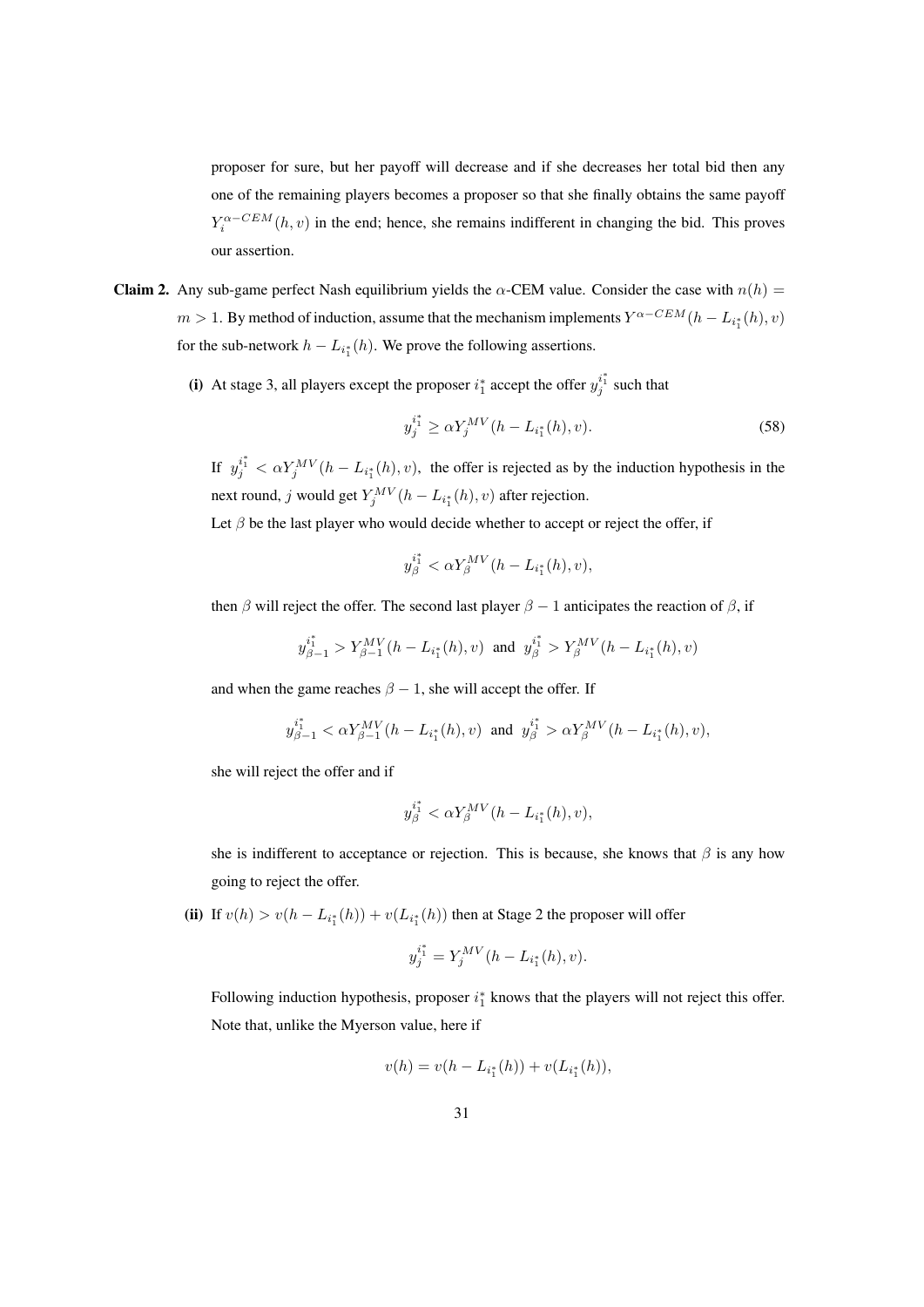then rejection will not constitute a subgame perfect Nash equilibrium. Because, after rejection, player  $i_1^*$  will get  $\alpha v(L_{i_1^*}(h)) \le v(L_{i_1^*}(h))$ . Hence, for

$$
v(h) \ge v(h - L_{i_1^*}(h)) + v(L_{i_1^*}(h)),
$$

the rejection of the offer made by  $i_1^*$  cannot be a subgame perfect Nash equilibrium. In case of rejection, the expected payoff of player  $i_1^*$  is  $\alpha v(L_{i_1^*}(h))$ . She can improve her payoff by offering

$$
\alpha Y_j^{MV}(h - L_{i_1^*}(h), v) + \frac{\epsilon}{n(h) - 1}
$$

to all  $j \in N(h) \setminus i_1^*$  with  $0 < \epsilon < v(h) - v(h - L_{i_1^*}(h)) - v(L_{i_1^*}(h))$  so that her offer is accepted (by Claim (1)). Therefore, a subgame perfect Nash equilibrium requires acceptance of the proposal. This implies that, for all  $j \in N(h) \setminus i_1^*$ , we must have

$$
y_j^{i_1^*} \ge \alpha Y_j^{MV}(h - L_{i_1^*}(h), v).
$$

However, the offer  $y_j^{i_1^*} > \alpha Y_j^{MV}(h - L_{i_1^*}(h), v)$  cannot be a part of a subgame perfect Nash equilibrium, since  $i_1^*$  could still offer  $\alpha Y_j^{MV}(h - L_{i_1^*}(h), v) + \frac{\epsilon}{n-1}$  to all  $j \neq i_1^*$  with  $0 < \epsilon < y_j^{i_1^*} - \alpha Y_j^{MV} (h - L_{i_1^*}(h), v)$ . These offers are accepted and the payoff to  $i_1^*$ increases. Therefore,  $y_j^{i_1^*} = \alpha Y_j^{MV}(h - L_{i_1^*}(h), v)$ , for all  $j \neq i_1^*$  at any subgame perfect Nash equilibrium. Finally acceptance of the proposal implies that at Stage 3, every agent  $j \in N(h) \setminus i_1^*$  accepts an offer  $y_j^{i_1^*}$  such that

$$
y_j^{i_1^*} \ge \alpha Y_j^{MV}(h - L_{i_1^*}(h), v).
$$

(iii) In any subgame perfect Nash equilibrium,  $B^i = B^j$ , for all i and j and, therefore,  $B^i = 0$ , for all  $i \in N(h)$ .

Denote by  $\Omega = \{i \in N(h)|B^i = \max_j B^j\}$ , if  $\Omega = N(h)$ , the claim holds true, since  $\sum_{i\in N(h)} B^i = 0$ . Otherwise, we can establish that any player  $i \in \Omega$  can change her bid so as to decrease the sum of payments in case she wins. Furthermore, these changes can be made without changing the set  $\Omega$ . Let  $\sum_{i\in N(h)} B^i \neq 0$ . Any player  $i \in \Omega$  can change her bid to decrease the sum of payment if she wins. Moreover, these changes can be done without altering the set  $\Omega$ . Therefore, the proposer can maintain the same probability of winning and obtain a higher expected payoff. Formally the process is as follows.

Let  $j \notin \Omega$ , and  $i \in \Omega$  change her strategy by announcing

$$
b_k^{i'}=b_k^i+\delta, \ \ \text{for all } k\in \Omega \text{ and } k\neq i,
$$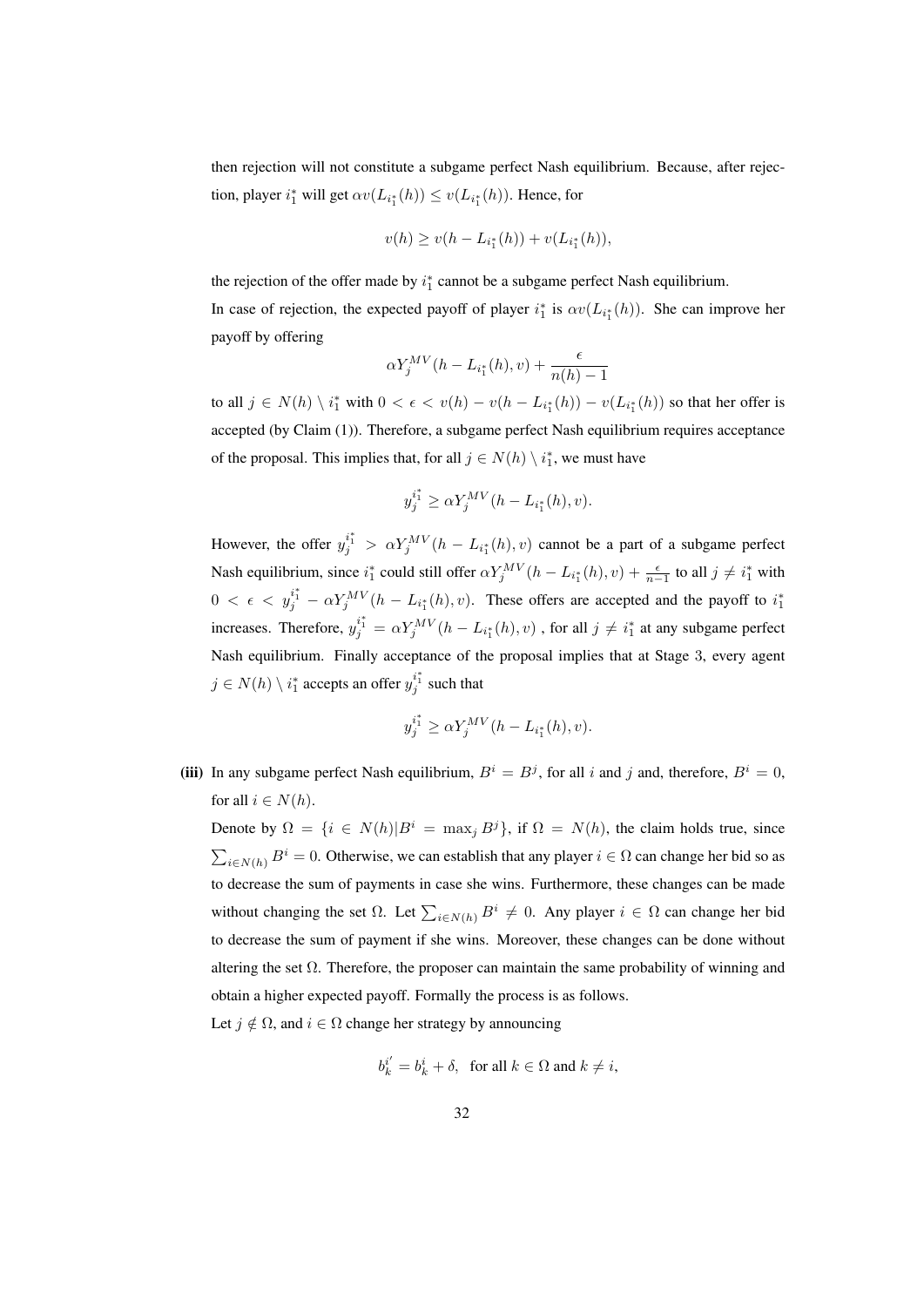$$
b_j^{i'} = b_j^i - |\Omega|\delta \text{ and } b_l^{i'} = b_l^i, \text{ for all } l \notin \Omega \text{ and } l \neq j.
$$

The new net bids are

$$
B^{i'} = B^i - \delta \text{ and } B^{k'} = B^k - \delta, \ \forall \ k \in \Omega \text{ and } k \neq i,
$$
  

$$
B^{j'} = B^j + |\Omega|\delta \text{ and } B^{l'} = B^l \text{ for } l \notin \Omega \text{ and } l \neq j.
$$

If  $\delta$  is small enough such that  $B^j + |\Omega|\delta < B^i - \delta$ , <sup>[12](#page-32-0)</sup> then

$$
B^{l'} < B^{i'} = B^{k'}
$$
 for all  $l \notin \Omega$  (including *j*) and for all  $k \in \Omega$ .

Hence  $\Omega$  does not change. However,  $\sum_{p\neq i} b_p^i - \delta < \sum_{p\neq i} b_p^i$ .

(iv) In any subgame perfect Nash equilibrium, each player's payoff is the same regardless of who is chosen as proposer.

We already know that all bids  $B^i$  are the same. If player i would strictly prefer to be the proposer, she could improve her payoff by slightly increasing one of her bids  $b_j^i$ . If i strictly wants that some other player  $j$  should be the proposer, she can increase her payoff by decreasing  $b_j^i$ . Since *i* does not do so in equilibrium, it follows that she is indifferent to the proposer's identity.

(v) In any subgame perfect Nash equilibrium, the final payoff received by each of the players is her component-wise egalitarian Myerson payoff.

Let  $i$  be the proposer, her final payoff is given by

$$
x_i^i = v(h) - \alpha v(h - L_i(h)) - \sum_{j \in N(h) \setminus i} b_j^i.
$$

If  $i$  be a player other then the proposer  $j$ , her final payoff is

$$
x_i^j = \alpha Y_i^{MV}(h - L_j(h), v) + b_i^j.
$$

<span id="page-32-0"></span><sup>&</sup>lt;sup>12</sup>Recall that  $B^j < B^i$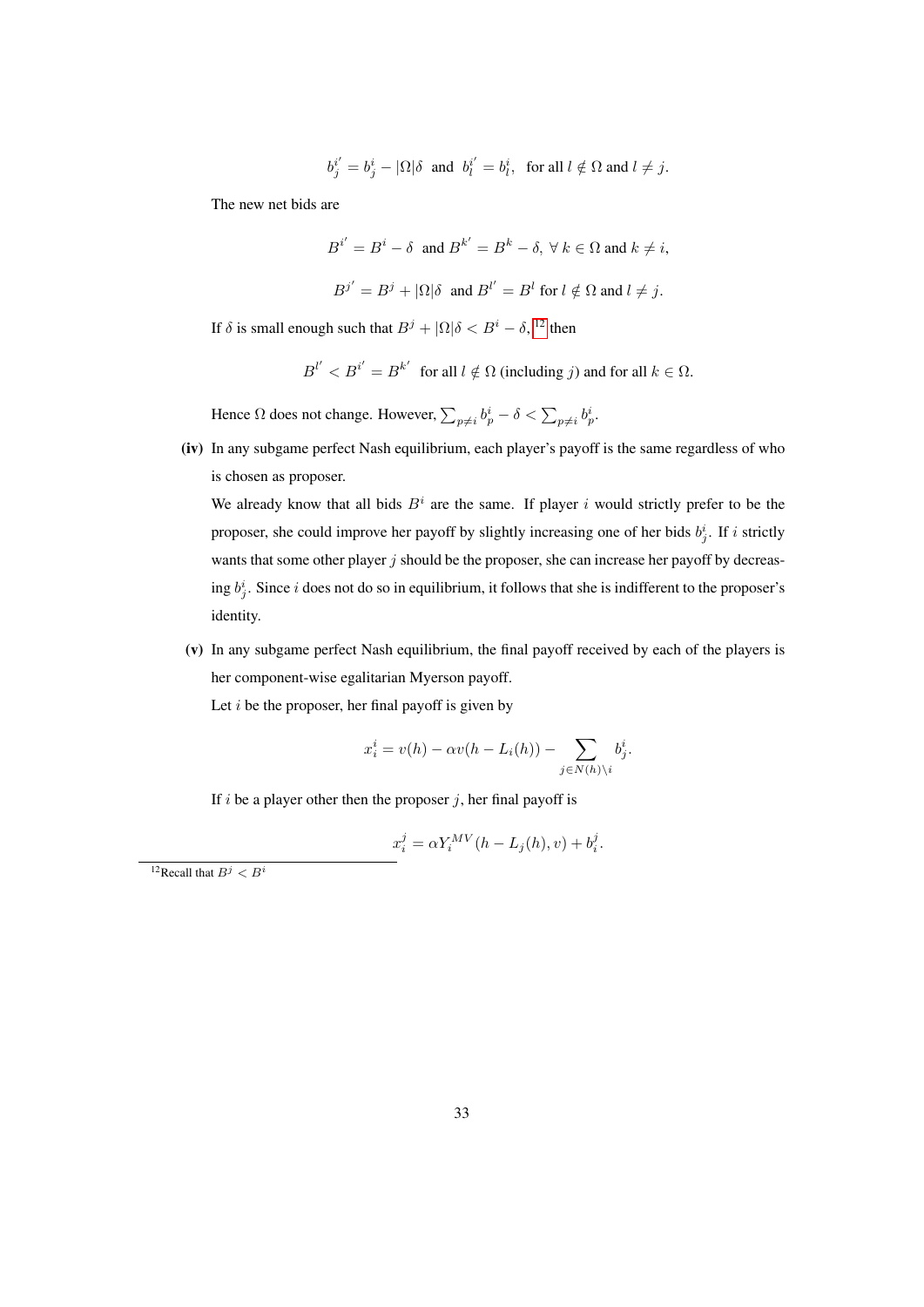Sum of the payoffs of player  $i$  over all possible choices of proposers is given by,

$$
\sum_{j \in N(h)} x_i^j = (v(h) - \alpha v(h - L_i(h)) - \sum_{j \in N(h)\backslash i} b_j^i) + \sum_{j \in N(h)\backslash i} (\alpha Y_j^{MV}(h - L_i(h), v) + b_i^j)
$$
\n
$$
= v(h) - \alpha v(h - L_i(h)) + \sum_{j \in N(h)\backslash i} \alpha Y_j^{MV}(h - L_i(h), v) - B^i
$$
\n
$$
= (1 - \alpha)v(h) + \alpha(v(h) - v(h - L_i(h))) + \sum_{j \in N(h)\backslash i} \alpha Y_j^{MV}(h - L_i(h)), v)
$$
\n
$$
= (1 - \alpha)v(h) + \alpha[(v(h) - v(h - L_i(h)) + \sum_{j \in N(h)\backslash i} Y_j^{MV}((h - L_i(h), v))]
$$
\n
$$
= (1 - \alpha) \frac{n(h)v(h)}{n(h)} + \alpha[n(h)Y_i^{MV}(h, v)] \text{ (by theorem 4)}
$$
\n
$$
= n(h)Y_i^{\alpha - CEM}(h, v)
$$

Therefore the payoff of player *i* is  $Y_i^{\alpha-CEM}(h, v)$ . This completes the proof.

 $\Box$ 

**Remark 9.** Note that for  $\alpha = 0$  and  $\alpha = 1$ , the bidding mechanism described above coincides with the bidding mechanism that implements  $Y^{CE}(g, v)$  and  $Y^{MV}(g, v)$  respectively.

If the players have prior knowledge that there is no chance of breakdown at all, then they carry the bargaining procedure further, and at equilibrium, the players generate Myerson payoff, which is purely marginalistic. On the other extreme, whenever the players have prior knowledge that if at least one of them disagrees with the offer, then the game will break down. In this situation at equilibrium, the players generate component-wise egalitarian value. This is desirable because even though different players have different levels of productivity, but the presence of each player is indispensable for the successful completion of the bidding process. Hence they generate equal payoff at sub-game perfect Nash equilibrium. The probability  $(1 - \alpha)$  with which the bidding procedure is about to break in case of disagreement decides the degree of compassion exhibited by the players at equilibrium behavior.

## <span id="page-33-0"></span>5 Conclusions

In this paper, we have first provided three characterizations of the component-wise egalitarian Myerson value for network games. The formulation is in line with the egalitarian Shapley value characterized by [\[8,](#page-35-9) [26\]](#page-36-3). We have also proposed a bidding mechanism for the class of component-wise egalitarian Myerson values following a similar procedure as that of [\[21\]](#page-35-4). The proposed mechanism provides a strategic approach to the component-wise egalitarian Myerson value. Each stage of the bidding mechanism analyzes the players' strategic concerns under a cooperative environment. In this approach, the payoff of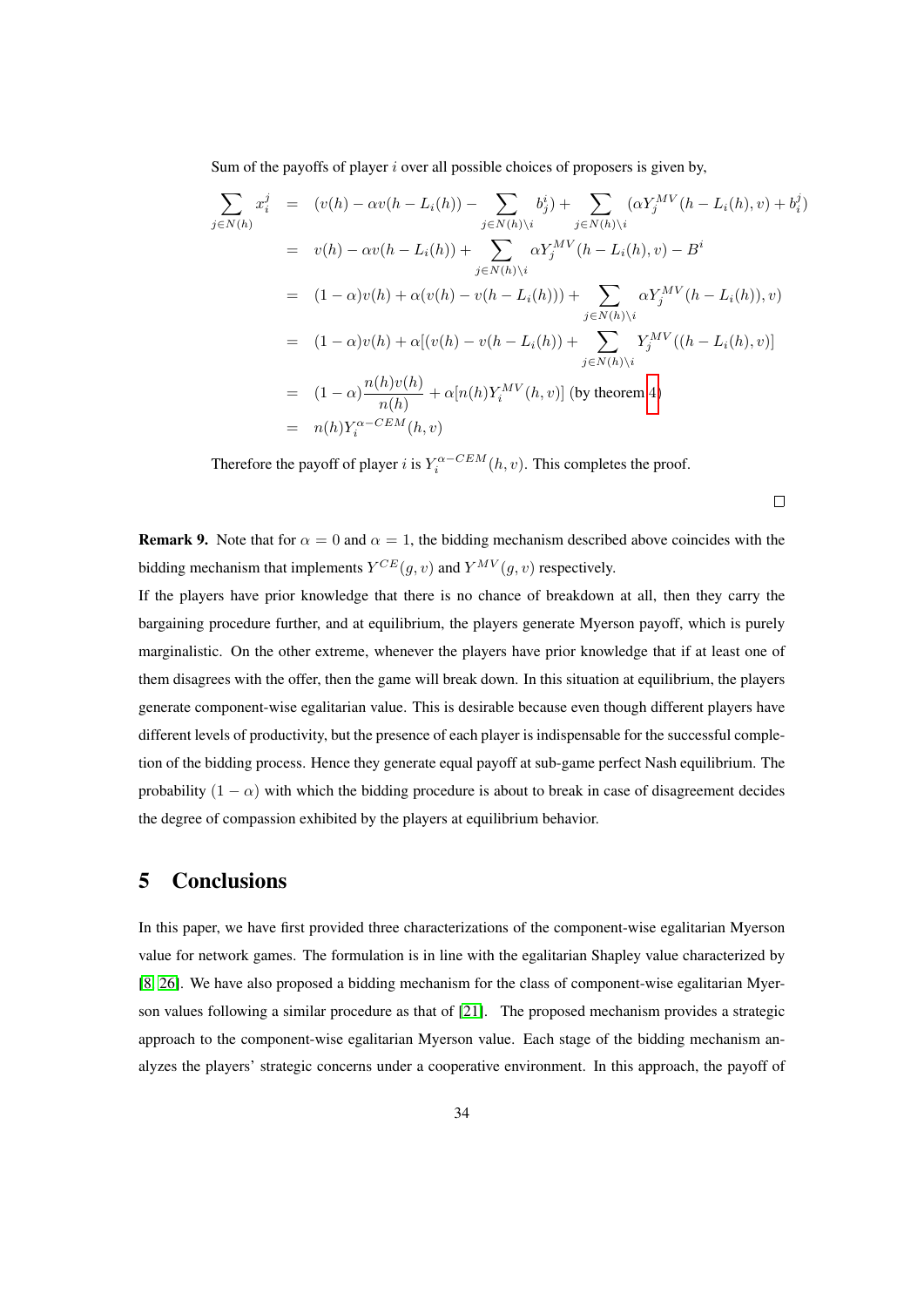a cooperative value arises as a result of players' equilibrium behavior through the bidding mechanism. The bidding mechanism identifies the factors due to which the agents prefer to deviate from marginalism to egalitarianism, which is the main consideration of our present paper. The component-wise egalitarian Myerson value is a player-based allocation rule, meaning: they depend more on the players in the network, see [\[16\]](#page-35-2). Similar allocation rules that depend more on the links in a network, we call them linkbased allocation rules are equally important, if not more, to investigate. Moreover, we see a possibility of extending this idea to hypergraph games which will be itself an interesting topic to study. These we keep for our future study.

#### Acknowledgement

The comments and suggestions of the AE and the two anonymous reviewers are highly appreciated. We also acknowledge the financial support from ASTEC Grant No. ASTEC/S&T/192(171)/2019-20/2762.

## References

- <span id="page-34-4"></span>[1] Belau, J. (2018). The Class of ASN-Position Values - Centrality and Consequences of Connection Failure, Social Choice and Welfare 50,1, 65-99.
- <span id="page-34-5"></span>[2] Belau, J. (2016). Outside Option Values for Network Games, Mathematical Social Sciences 84,76-86.
- <span id="page-34-0"></span>[3] Borm, P., Owen, G., & Tijs, S. (1992). On the position value for communication situations. SIAM Journal on Discrete Mathematics, 5(3), 305-320.
- <span id="page-34-1"></span>[4] Borkotokey S., Gogoi L., & Kumar R. (2019). Network Games: The Cooperative Approach. In: Chakrabarti A., Pichl L., Kaizoji T. (eds) Network Theory and Agent-Based Modeling in Economics and Finance. Springer, Singapore.
- <span id="page-34-2"></span>[5] Borkotokey S, Gogoi L, & Sarangi S. (2014). A Survey of Player-based and Link-based Allocation Rules for Network Games. Studies in Microeconomics. 2(1):5-26.
- [6] Borkotokey, S., Kumar, R., & Sarangi, S. (2015). A solution concept for network games: The role of multilateral interactions, European Journal of Operational Research, 243, 3, 912-920.
- <span id="page-34-3"></span>[7] Bowles, S., and Gintis, H.(1997). Recasting Egalitarianism, in Erik Olin Wright (ed.) Recasting Egalitarianism: New Rules for Equity and Accountability Through Markets, Communities, and Governments, London.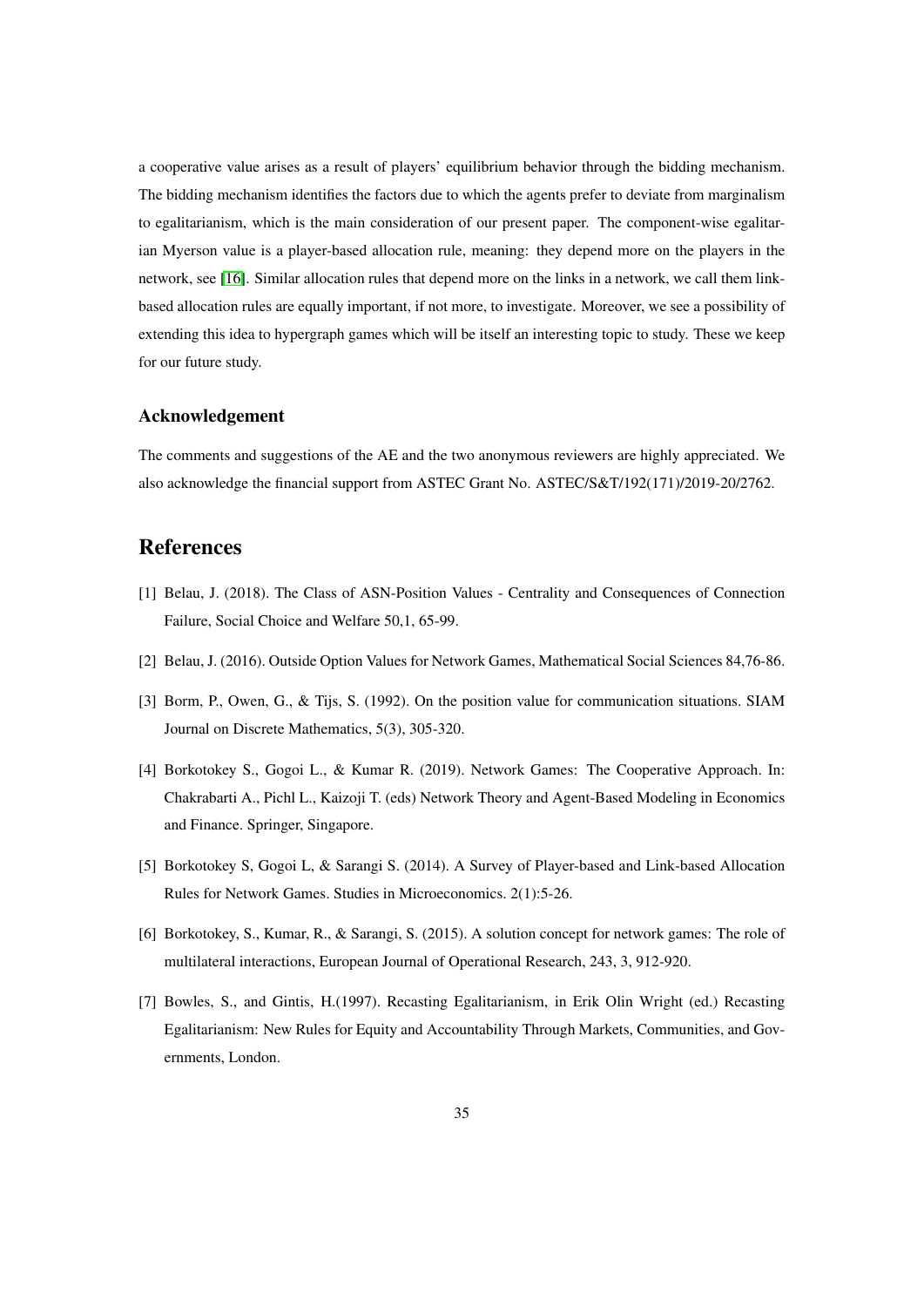- <span id="page-35-9"></span>[8] Casajus, A., & Huettner, F. (2013). Null players, solidarity, and the egalitarian Shapley values. Journal of Mathematical Economics, 49(1), 58-61.
- <span id="page-35-10"></span>[9] Casajus, A., & Huettner, F. (2014a). On a class of solidarity values. European Journal of Operational Research, 236(2), 583-591.
- <span id="page-35-12"></span>[10] Casajus, A., & Huettner, F. (2014b). Weakly monotonic solutions for cooperative games. Journal of Economic Theory 154 (2014) 162–172
- <span id="page-35-6"></span>[11] Caulier, J. F., Skoda, A., & Tanimura, E. (2017). Allocation rules for networks inspired by cooperative game-theory. Revue d'Economie politique, 127(4), 517-558.
- <span id="page-35-8"></span>[12] Choudhury, D., Borkotokey, S., Kumar, R., Sarangi, S. (2021). The Egalitarian Shapley Value: A generalization based on coalition sizes. Annals of Operations Research 301, 55–63.
- [13] Fehr, E., Bernhard, H., & Rockenbach, B. (2008). Egalitarianism in young children. Nature, 454(7208), 1079-1083.
- <span id="page-35-7"></span>[14] Herings, P. J. J., Van Der Laan, G., & Talman, D. (2008). The average tree solution for cycle-free graph games. Games and Economic Behavior, 62(1), 77-92.
- <span id="page-35-0"></span>[15] Jackson, M. O., & Wolinsky, A. (1996). A strategic model of social and economic networks. Journal of economic theory, 71(1), 44-74.
- <span id="page-35-2"></span>[16] Jackson, M. O. (2005). Allocation rules for network games. Games and Economic Behavior, 51(1), 128-154.
- <span id="page-35-5"></span>[17] Manuel, C., Ortega, E., & del Pozo, M. (2020). Marginality and Myerson values. European Journal of Operational Research, 284(1), 301-312.
- <span id="page-35-3"></span>[18] Meesen, R.(1988). Communications game. Master's thesis. Department of Mathematics,University of Nijmegen, The Netherlands.(In Dutch).
- <span id="page-35-1"></span>[19] Myerson, R. B. (1977). Graphs and cooperation in games. Mathematics of operations research, 2(3), 225-229.
- <span id="page-35-11"></span>[20] Ruiz, L. M., Valenciano, F., & Zarzuelo, J. M. (1998). The family of least square values for transferable utility games. Games and Economic Behavior, 24(1-2), 109-130.
- <span id="page-35-4"></span>[21] Slikker, M. (2005). A characterization of the position value. International Journal of Game Theory, 33(4), 505-514.